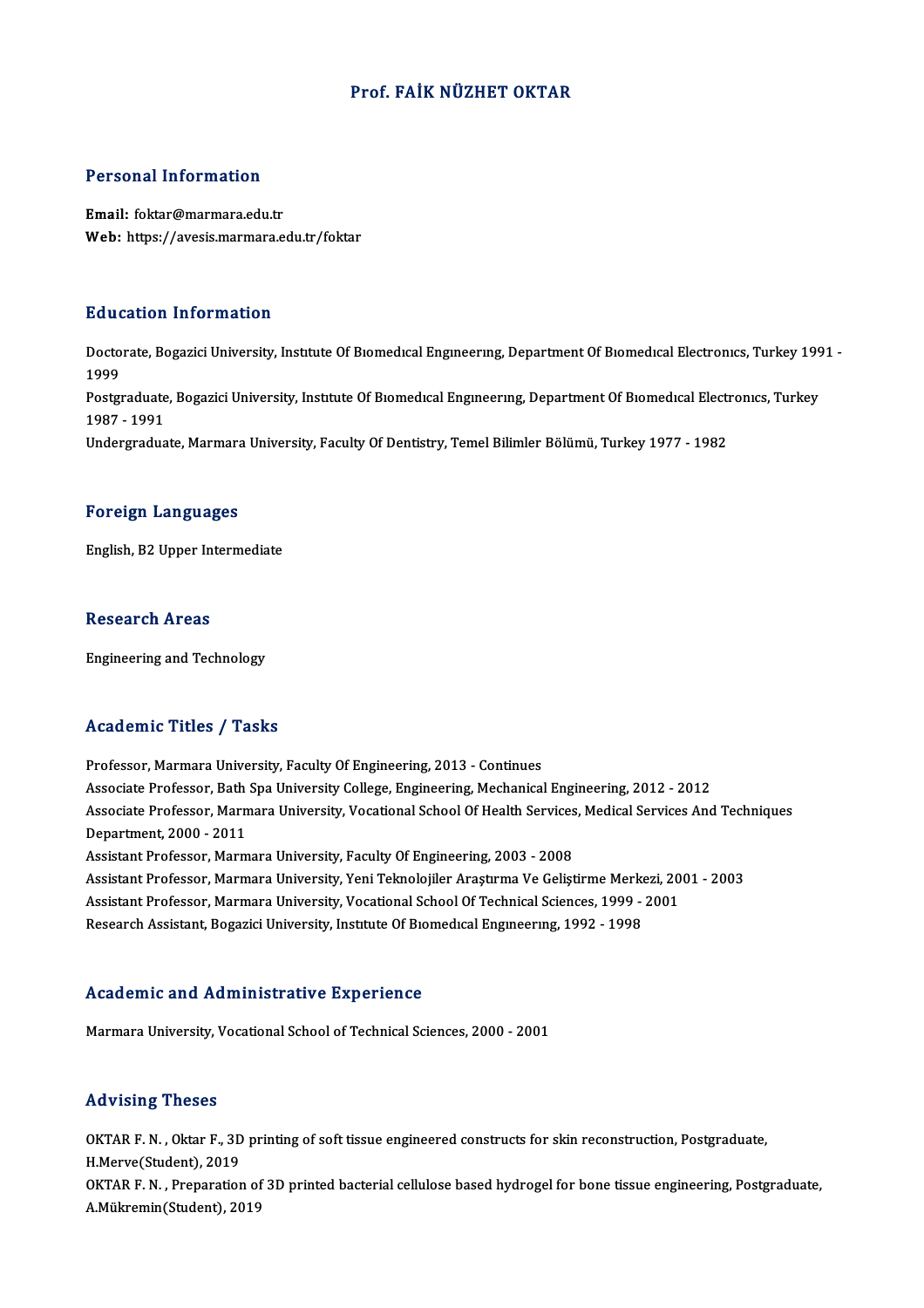SALMAN S., OKTAR F.N., Plazma püskürtme yöntemiyle üretilen hidroksiapatit-cam kompozit kaplamaların karakterizasyonu,Postgraduate, İ.Akın(Student),2011

### Articles Published in Journals That Entered SCI, SSCI and AHCI Indexes

- rticles Published in Journals That Entered SCI, SSCI and AHCI Indexes<br>I. Preparation and characterization of pure natural hydroxyapatite derived from seashells for<br>controlled drug delivery Excore absolute in your<br>Preparation and characte<br>controlled drug delivery<br>AVAZ SEVHAN S Allrave D Preparation and characterization of pure natural hydr<mark>.</mark><br>controlled drug delivery<br>AYAZ SEYHAN S., Alkaya D., Cesur S., OKTAR F. N. , GÜNDÜZ O.<br>JOUPMAL OF THE AUSTRALIAN CERAMIC SOCIETY, 2022 (Jou controlled drug delivery<br>AYAZ SEYHAN S., Alkaya D., Cesur S., OKTAR F. N. , GÜNDÜZ O.<br>JOURNAL OF THE AUSTRALIAN CERAMIC SOCIETY, 2022 (Journal Indexed in SCI)
- II. Investigation of 3D-Printed Polycaprolactone-/Polyvinylpyrrolidone-Based Constructs JOURNAL OF THE AUSTRALIAN CERAMIC SOCIETY, 2022 (Journal Indexed in SCI)<br>Investigation of 3D-Printed Polycaprolactone-/Polyvinylpyrrolidone-Based Const<br>Izgordu M. S. , Uzgur E. I. , Ulag S., Şahin A., Yilmaz B., Kilic B., Investigation of 3D-Printed Polycaprolactone-/Polyviny<br>Izgordu M. S., Uzgur E. I., Ulag S., Şahin A., Yilmaz B., Kilic B., Eki<br>CARTILAGE, vol.13, no.2\_SUPPL, 2021 (Journal Indexed in SCI)<br>Lavedana Laadad 3D Brinted Boly (L Izgordu M. S., Uzgur E. I., Ulag S., Şahin A., Yilmaz B., Kilic B., Ekren N., Oktar F. N., Gündüz O.<br>CARTILAGE, vol.13, no.2\_SUPPL, 2021 (Journal Indexed in SCI)<br>III. Levodopa-Loaded 3D-Printed Poly (Lactic) Acid/Chitosan
- CARTILAGE, vol.13, no.2\_SUPPL, 2021 (Journal Indexed in SCI)<br>Levodopa-Loaded 3D-Printed Poly (Lactic) Acid/Chitosan Neura<br>Drug Delivery System for the Treatment of Parkinson's Disease<br>Saylam E. Akkaya Y. Uban E. Cesur S. G Saylam E., Akkaya Y., Ilhan E., Cesur S., Guler E., ŞAHİN A., Cam M. E. , EKREN N., OKTAR F. N. , GÜNDÜZ O., et al.<br>APPLIED SCIENCES-BASEL, vol.11, no.22, 2021 (Journal Indexed in SCI) Drug Delivery System for the Treatment of Parkinson's Disease Saylam E., Akkaya Y., Ilhan E., Cesur S., Guler E., ŞAHİN A., Cam M. E., EKREN N., OKTAR F. N., GÜNDÜZ O., et al.<br>APPLIED SCIENCES-BASEL, vol.11, no.22, 2021 (Journal Indexed in SCI)<br>IV. Comparative Analysis of NF-kB in th
- APPLIED SCIENCES-BASEL, vol.11, no.22, 2021 (Journal Index<br>Comparative Analysis of NF-kB in the MyD88-Mediate<br>and Stainless Steel and the Role of Regulatory T Cells<br>Alwel S. Alwun M. V. Vetmer M. Hangi M. OKTAB E N. Ban Comparative Analysis of NF-kB in the MyD88-Mediated Pathward Stainless Steel and the Role of Regulatory T Cells<br>Akyol S., Akgun M.Y. , Yetmez M., Hanci M., OKTAR F. N. , Ben-Nissan B.<br>World Neurosurgery vol 144, 2020 (Jeur and Stainless Steel and the Role of Regulatory T Cells<br>Akyol S., Akgun M.Y., Yetmez M., Hanci M., OKTAR F.N., Ben-Nissan B.<br>World Neurosurgery, vol.144, 2020 (Journal Indexed in SCI) Akyol S., Akgun M. Y., Yetmez M., Hanci M., OKTAR F. N., Ben-Nissan B.<br>World Neurosurgery, vol.144, 2020 (Journal Indexed in SCI)<br>V. In vivo assessment of bone enhancement in the case of 3d-printed implants functionalized
- World Neurosurgery, vol.144, 2020 (Journal Indexed in SCI)<br>I<mark>n vivo assessment of bone enhancement in the case of 3d-printed implants functionalized</mark><br>lithium-doped biological-derived hydroxyapatite coatings: A preliminary In vivo assessment of bone enhancement in the case of 3d-printed implants functionalized wi<br>lithium-doped biological-derived hydroxyapatite coatings: A preliminary study on rabbits<br>Duta L., Neamtu J., Melinte R. P. , Zurei lithium-doped biological-derived hydroxyapatite coatin<br>Duta L., Neamtu J., Melinte R. P. , Zureigat O. A. , Popescu-Pelin (<br>Coatings, vol.10, no.10, pp.1-21, 2020 (Journal Indexed in SCI)<br>Dovelopment of Setureia cuneifelia Duta L., Neamtu J., Melinte R. P. , Zureigat O. A. , Popescu-Pelin G., Chioibasu D., OKTAR F. N. , Popescu A. C.<br>Coatings, vol.10, no.10, pp.1-21, 2020 (Journal Indexed in SCI)<br>VI. Development of Satureja cuneifolia-loaded
- Coatings, vol.10, no.10, pp.1-21, 2020 (Journal Indexed in SCI)<br>Development of Satureja cuneifolia-loaded sodium alginate/polye<br>by 3D-printing technology as a diabetic wound dressing material<br><sup>Ilhan E.</sup> Cesur S. Cular E. T Development of Satureja cuneifolia-loaded sodium alginate/polyethylene glycol scaffolds produce<br>by 3D-printing technology as a diabetic wound dressing material<br>Ilhan E., Cesur S., Guler E., Topal F., Albayrak D., Guncu M. by 3D-printing technology as a diabetic wound dressing material<br>Ilhan E., Cesur S., Guler E., Topal F., Albayrak D., Guncu M. M. , Cam M. E. , Taskin T., Sasmazel H. T. , Aksu B., et al.<br>INTERNATIONAL JOURNAL OF BIOLOGICAL Ilhan<br>INTE<br>SCI)<br>Prod INTERNATIONAL JOURNAL OF BIOLOGICAL MACROMOLECULES, vol.161, pp.1040-1054, 2020 (Journal Indexed is<br>SCI)<br>VII. Production and characterization of bacterial cellulose scaffold and its modification with hyaluronic<br>acid and se
- SCI)<br>Production and characterization of bacterial<br>acid and gelatin for glioblastoma cell culture<br><sup>Thol S. Arelan S. Vilmaz B. Oktor E. N. Songil A. Z.</sup> Production and characterization of bacterial cellulose<br>acid and gelatin for glioblastoma cell culture<br>Ünal S., Arslan S., Yilmaz B., Oktar F. N. , Sengil A. Z. , Gündüz O.<br>CELLULOSE 2020 (Journal Indexed in SCD. acid and gelatin for glioblastoma cell culture<br>Ünal S., Arslan S., Yilmaz B., Oktar F. N. , Sengil A. Z. , Gündüz O.<br>CELLULOSE, 2020 (Journal Indexed in SCI) Ünal S., Arslan S., Yilmaz B., Oktar F. N. , Sengil A. Z. , Gündüz O.<br>CELLULOSE, 2020 (Journal Indexed in SCI)<br>VIII. 3D Printed Polycaprolactone/Gelatin/Bacterial Cellulose/Hydroxyapatite Composite Scaffold for<br>Pene Tissue
- CELLULOSE, 2020 (Journal I<br>3D Printed Polycaprolact<br>Bone Tissue Engineering 3D Printed Polycaprolactone/Gelatin/Bacterial Cellulose/Hydroxyapatite<br>Bone Tissue Engineering<br>Cakmak A., Unal S., Sahin A., Oktar F. N. , Sengor M., Ekren N., Gunduz O., Kalaskar D.<br>POLYMEPS vol 12, no.9, 2020 (Journal In

Bone Tissue Engineering<br>Cakmak A., Unal S., Sahin A., Oktar F. N. , Sengor M., Ekren N., Gunduz O., Kalaskar D.<br>POLYMERS, vol.12, no.9, 2020 (Journal Indexed in SCI)

Cakmak A., Unal S., Sahin A., Oktar F. N. , Sengor M., Ekren N., Gunduz O., Kalaskar D.<br>POLYMERS, vol.12, no.9, 2020 (Journal Indexed in SCI)<br>IX. Improvement of antibacterial and biocompatibility properties of electrospray POLYMERS, vol.12, r<br>Improvement of a<br>ZnO and MCM-41<br>Muth E.C. VII DIPI Improvement of antibacterial and biocompatibility properties of electrospray biopolyn<br>ZnO and MCM-41<br>Mutlu E. C. , YILDIRIM A., Yildirm M., Ficai A., Ficai D., OKTAR F. N. , Titu M., ÇETİNKAYA A., Demir A.<br>POLYMER RULLETIN ZnO and MCM-41<br>Mutlu E. C. , YILDIRIM A., Yildirm M., Ficai A., Ficai D., OKTAR F. N. , Titu M., ÇETİNKAYA A., Demir A.

POLYMER BULLETIN, vol.77, no.7, pp.3657-3675, 2020 (Journal Indexed in SCI)

X. Polycaprolactone/Gelatin/Hyaluronic Acid Electrospun Scaffolds to Mimic Glioblastoma Extracellular<br>Matrix Polycaprolactone/Gelatin/Hyaluronic Acid Electrospun Sc:<br>Matrix<br>Ünal S., Arslan S., Yilmaz B., Oktar F. N. , Ficai D., Ficai A., Gündüz O.<br>MATERIAL S. vol.13. no.11.2020 (Journal Indoved in SCD.

Matrix<br>Ünal S., Arslan S., Yilmaz B., Oktar F. N. , Ficai D., Ficai A., G.<br>MATERIALS, vol.13, no.11, 2020 (Journal Indexed in SCI)<br>2D. printed entificial sornea for sorneal stromal tre

- MATERIALS, vol.13, no.11, 2020 (Journal Indexed in SCI)<br>XI. 3D printed artificial cornea for corneal stromal transplantation Ulag S., Ilhan E., Şahin A., Karademir Yilmaz B., Kalaskar D. M., Ekren N., Kılıç O., Nuzhet Oktar F. N., Gündüz O. 3D printed artificial cornea for corneal stromal transplantation<br>Ulag S., Ilhan E., Şahin A., Karademir Yilmaz B., Kalaskar D. M. , Ekren N., I<br>EUROPEAN POLYMER JOURNAL, vol.133, 2020 (Journal Indexed in SCI)<br>Clicklostome
- XII. Glioblastoma cell adhesion properties through bacterial cellulose nanocrystals in polycaprolactone/gelatin electrospun nanofibers EUROPEAN POLYMER JOURNAL, vol.133, 2020 (Journal<br>Glioblastoma cell adhesion properties through ba<br>polycaprolactone/gelatin electrospun nanofibers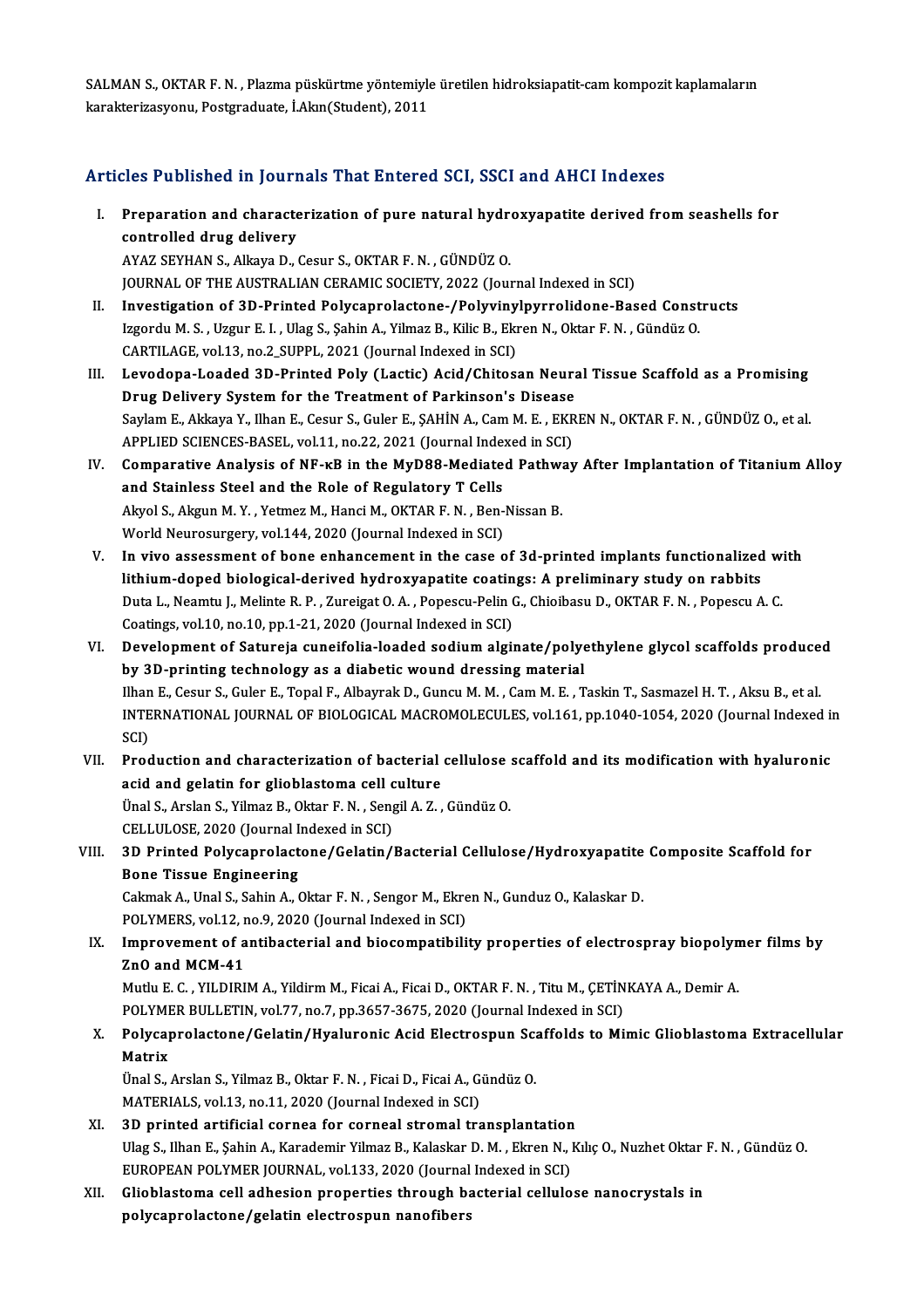Ünal S., Arslan S., Karademir Yilmaz B., Kazan D., Oktar F. N. , Gündüz O.<br>CARROUVPRATE POLYMERS. val 222, 2020 (Journal Indoved in SCD. Ünal S., Arslan S., Karademir Yilmaz B., Kazan D., Oktar F. N. , Gündüz<br>CARBOHYDRATE POLYMERS, vol.233, 2020 (Journal Indexed in SCI)<br>Antimianabial and Gytagamnatible Boyine Hydnowyanatite Al

CARBOHYDRATE POLYMERS, vol.233, 2020 (Journal Indexed in SCI)<br>XIII. Antimicrobial and Cytocompatible Bovine Hydroxyapatite-Alumina-Zeolite Composite Coatings Synthesized by Pulsed Laser Deposition fromLow-Cost Sustainable Natural Resources Antimicrobial and Cytocompatible Bovine Hydroxyapatite-Alumina-Zeolite Composite Coatings<br>Synthesized by Pulsed Laser Deposition from Low-Cost Sustainable Natural Resources<br>Popescu-Pelin G., Ristoscu C., Duta L., Stan G. E Synthesized by Pulsed Laser Deposition from Low-Cost Sustainable Natural Resources<br>Popescu-Pelin G., Ristoscu C., Duta L., Stan G. E. , Pasuk I., Tite T., Stan M. S. , Bleotu C., Popa M., Chifiriuc M. C.<br>ACS SUSTAINABLE CH Popescu-Pelin G., Ristoscu C., Duta L., Stan G. E. , Pasuk I., Tite T., Stan M. S. , Bleotu C., Popa M., Chifiriuc M. C. , e<br>ACS SUSTAINABLE CHEMISTRY & ENGINEERING, vol.8, no.10, pp.4026-4036, 2020 (Journal Indexed in SC

### ACS SUSTAINABLE CHEMISTRY & ENGINEERING, vol.8, no.10, pp.4026-4036, 2020 (Journal Indexed in SCI)<br>XIV. Synthesis and characterization of antibacterial drug loaded  $\beta$ -tricalcium phosphate powders for<br>bone engineering ap Synthesis and characterization of antibacterial drug loaded β-tricalcium phosphate powders for<br>bone engineering applications<br>Topsakal A., Ekren N., Kilic O., Oktar F. N. , Mahirogullari M., Ozkan O., Sasmazel H. T. , Turk **bone er<br>Topsaka<br>E., et al.**

Topsakal A., Ekren N., Kilic O., Oktar F. N. , Mahirogullari M., Ozkan O., Sasmazel H. T. , Turk M., Bogdan I. M<br>E. , et al.<br>Journal of Materials Science: Materials in Medicine, vol.31, no.2, 2020 (Journal Indexed in SCI E E. , et al.<br>Journal of Materials Science: Materials in Medicine, vol.31, no.2, 2020 (Journal Indexed in SCI Expanded)<br>XV. Indocyanine green based fluorescent polymeric nanoprobes for in vitro imaging

Ege Z.R. ,AkanA.,Oktar F.N. ,LinC.C. ,KurucaD.S. ,KarademirB.,SahinY.M. ,ErdemirG.,GündüzO. Indocyanine green based fluorescent polymeric nanoprobes for in vitro imaging<br>Ege Z. R. , Akan A., Oktar F. N. , Lin C. C. , Kuruca D. S. , Karademir B., Sahin Y. M. , Erdemir G., Gündüz O<br>Journal of Biomedical Materials R Ege Z. R. , Akan<br>Journal of Biom<br>Indexed in SCI)<br>2D Printing of Journal of Biomedical Materials Research - Part B Applied Biomaterials, vol.108, no.2, pp.538-554, 2020 (Journal<br>Indexed in SCI)<br>XVI. 3D Printing of Gelatine/Alginate/beta-Tricalcium Phosphate Composite Constructs for Bone

# Indexed in SC<br>**3D Printing (**<br>Engineering<br>Kalkandelen G 3D Printing of Gelatine/Alginate/beta-Tricalcium Phosphate Composite Constructs for Bone<br>Engineering<br>Kalkandelen C., Ulag S., Ozbek B., Eroglu G. O. , Ozerkan D., Kuruca S. E. , Oktar F. N. , Sengor M., Gündüz O<br>CHEMISTRYS

Engineering<br>Kalkandelen C., Ulag S., Ozbek B., Eroglu G. O. , Ozerkan D., Kuruca S. E. , Oktar F. N. , Sengor M., Gündüz O<br>CHEMISTRYSELECT, vol.4, no.41, pp.12032-12036, 2019 (Journal Indexed in SCI) Kalkandelen C., Ulag S., Ozbek B., Eroglu G. O., Ozerkan D., Kuruca S. E., Oktar F. N., Sengor M., Güne<br>CHEMISTRYSELECT, vol.4, no.41, pp.12032-12036, 2019 (Journal Indexed in SCI)<br>XVII. 3D bio-printing of levan/polycaprol

CHEMISTRYSELECT, vol.4, no.41, pp.12032-120<br>3D bio-printing of levan/polycaprolacton<br>Characterization of the cellular behavior<br>Duymag B.T., Erdilor E.B., Alan T. Aydogdu M 3D bio-printing of levan/polycaprolactone/gelatin blends for bone tissue engineering:<br>Characterization of the cellular behavior<br>Duymaz B.T. , Erdiler F.B. , Alan T., Aydogdu M. O. , İnan A.T. , Ekren N., Uzun M., Sahin Y. Characterization of the cellular behavior<br>Duymaz B. T., Erdiler F. B., Alan T., Aydogdu M<br>et al. Duymaz B. T. , Erdiler F. B. , Alan T., Aydogdu M. O. , İnan A. T. , Ekren N., Uzun M<br>et al.<br>European Polymer Journal, vol.119, pp.426-437, 2019 (Journal Indexed in SCI)<br>Developments of 3D polygaprolastone (bata trisolsium

European Polymer Journal, vol.119, pp.426-437, 2019 (Journal Indexed in SCI)

### XVIII. Developments of 3D polycaprolactone/beta-tricalcium phosphate/collagen scaffolds for hard tissue<br>engineering Developments of 3D polycaprolactone/beta-tricalcium phosphate/collagen scaffolds for hard tiss<br>engineering<br>aydoğdu M. O. , MUTLU B., Kurt M., İNAN A. T. , KURUCA D. S. , Erdemir G., ŞAHİN Y. M. , EKREN N., OKTAR F. N.<br>CÜND

e<mark>ngineerin</mark><br>aydoğdu M.<br>GÜNDÜZ O.<br>IOUPNAL O aydoğdu M. O. , MUTLU B., Kurt M., İNAN A. T. , KURUCA D. S. , Erdemir G., ŞAHİN Y. M. , EKREN N., OKTAR F.<br>GÜNDÜZ O.<br>JOURNAL OF THE AUSTRALIAN CERAMIC SOCIETY, vol.55, no.3, pp.849-855, 2019 (Journal Indexed in SCI)<br>Encap

GÜNDÜZ O.<br>JOURNAL OF THE AUSTRALIAN CERAMIC SOCIETY, vol.55, no.3, pp.849-855, 2019 (Journal Indexed in SCI)<br>XIX. Encapsulated melatonin in polycaprolactone (PCL) microparticles as a promising graft material<br>Curka E.B. Erg JOURNAL OF THE AUSTRALIAN CERAMIC SOCIETY, vol.55, no.3, pp.849-855, 2019 (Journal Indexed in SCI)<br><mark>Encapsulated melatonin in polycaprolactone (PCL) microparticles as a promising graft material</mark><br>Gurler E. B. , Ergul N. M. Encapsulated melatonin in polycaprolactone (PCL) microparticles as a promising graft material<br>Gurler E. B. , Ergul N. M. , Ozbek B., Ekren N., Oktar F. N. , Haskoylu M. E. , Oner E., Eroğlu M. S. , Özbeyli D., Korkut V.,<br>e Gurler E. B. , Ergul N. M. , Ozbek B., Ekren N., Oktar F. N. , Haskoylu M. E. , Oner E., Eroğlu M. S. , Özbeyli D., Korkut V.,<br>et al.<br>MATERIALS SCIENCE & ENGINEERING C-MATERIALS FOR BIOLOGICAL APPLICATIONS, vol.100, pp.798

et al.<br>MATERIALS SCIENCE & E<br>(Journal Indexed in SCI)<br>Dosign and chanactari MATERIALS SCIENCE & ENGINEERING C-MATERIALS FOR BIOLOGICAL APPLICATIONS, vol.100, pp.798-808, 2019<br>(Journal Indexed in SCI)<br>XX. Design and characterization of polycaprolactone-gelatin-graphene oxide scaffolds for drug infl

# (Journal Indexed in SCI)<br>Design and character<br>on glioblastoma cells<br><sup>Thol S</sup>. Arskn S. Cokse Design and characterization of polycaprolactone-gelatin-graphene o<br>on glioblastoma cells<br>Ünal S., Arslan S., Gokce T., Atasoy B.M. , Karademir B., Oktar F. N. , Gündüz O.<br>European Polymer Journal vol 115, nn 157, 165, 2019

on glioblastoma cells<br>Ünal S., Arslan S., Gokce T., Atasoy B. M. , Karademir B., Oktar F. N. , Gündüz O.<br>European Polymer Journal, vol.115, pp.157-165, 2019 (Journal Indexed in SCI)<br>Bioastivity of Hydroxyanatite Brodused f Ünal S., Arslan S., Gokce T., Atasoy B. M. , Karademir B., Oktar F. N. , Gündüz O.<br>European Polymer Journal, vol.115, pp.157-165, 2019 (Journal Indexed in SCI)<br>XXI. Bioactivity of Hydroxyapatite Produced from Sea Snail Tur

European Polymer Journal, vol.115, pp.157-165, 2019 (Journal Bioactivity of Hydroxyapatite Produced from Sea 9<br>Orman Z., YÜCEL S., Sahin Y. M. , GÜNDÜZ O., OKTAR F. N.<br>ACTA PHYSICA POLONICA A. vol.135, no 5, nn 1099, 1093 Bioactivity of Hydroxyapatite Produced from Sea Snail Turritella Terebra<br>Orman Z., YÜCEL S., Sahin Y. M. , GÜNDÜZ O., OKTAR F. N.<br>ACTA PHYSICA POLONICA A, vol.135, no.5, pp.1089-1092, 2019 (Journal Indexed in SCI)<br>Preparat

## Orman Z., YÜCEL S., Sahin Y. M. , GÜNDÜZ O., OKTAR F. N.<br>ACTA PHYSICA POLONICA A, vol.135, no.5, pp.1089-1092, 2019 (Journal Indexed in SCI)<br>XXII. Preparation and characterization of electrospun polylactic acid/sodium algi ACTA PHYSICA POLONICA A, vol.135, no.5, pp.1089-10<br>Preparation and characterization of electrospun<br>composite nanofiber for biomedical application<br>Cesur S. OKTAB E.N., EKBEN N. KU ICO, Bilgie Alkaya Preparation and characterization of electrospun polylactic acid/sodium alginate/orange oyster she<br>composite nanofiber for biomedical application<br>Cesur S., OKTAR F. N. , EKREN N., KILIÇ O., Bilgiç Alkaya D., AYAZ SEYHAN S.,

**composite nane**<br>Cesur S., OKTAR<br>Erdemir G., et al.<br>JOUPMAL OF THI Cesur S., OKTAR F. N. , EKREN N., KILIÇ O., Bilgiç Alkaya D., AYAZ SEYHAN S., Rüya l<br>Erdemir G., et al.<br>JOURNAL OF THE AUSTRALIAN CERAMIC SOCIETY, 2019 (Journal Indexed in SCI)<br>Production of the biomimatic small diameter b Erdemir G., et al.<br>JOURNAL OF THE AUSTRALIAN CERAMIC SOCIETY, 2019 (Journal Indexed in SCI)<br>XXIII. Production of the biomimetic small diameter blood vessels for cardiovascular tissue engineering

- JOURNAL OF THE AUSTRALIAN CERAMIC SOCIETY, 2019 (Journal Indexed in SCI)<br>Production of the biomimetic small diameter blood vessels for cardiovascular tissue engineering<br>Aydogdu M. O. , Chou J., Altun E., EKREN N., Cakmak S Production of the biomimetic small diameter blood vessels for cardiovascular tissue engineering<br>Aydogdu M. O. , Chou J., Altun E., EKREN N., Cakmak S., Eroglu M., Osman A. A. , Kutlu O., Oner E. T. , Avsar G., et al<br>INTERN Aydogdu M. O. , Chou J., Altun E., EK.<br>INTERNATIONAL JOURNAL OF POL<br>255, 2019 (Journal Indexed in SCI)<br>Nanofihnous wound dressing m INTERNATIONAL JOURNAL OF POLYMERIC MATERIALS AND POLYMERIC BIOMATERIALS, vol.68, no.5, pp.243-<br>255, 2019 (Journal Indexed in SCI)<br>XXIV. Nanofibrous wound dressing material by electrospinning method
-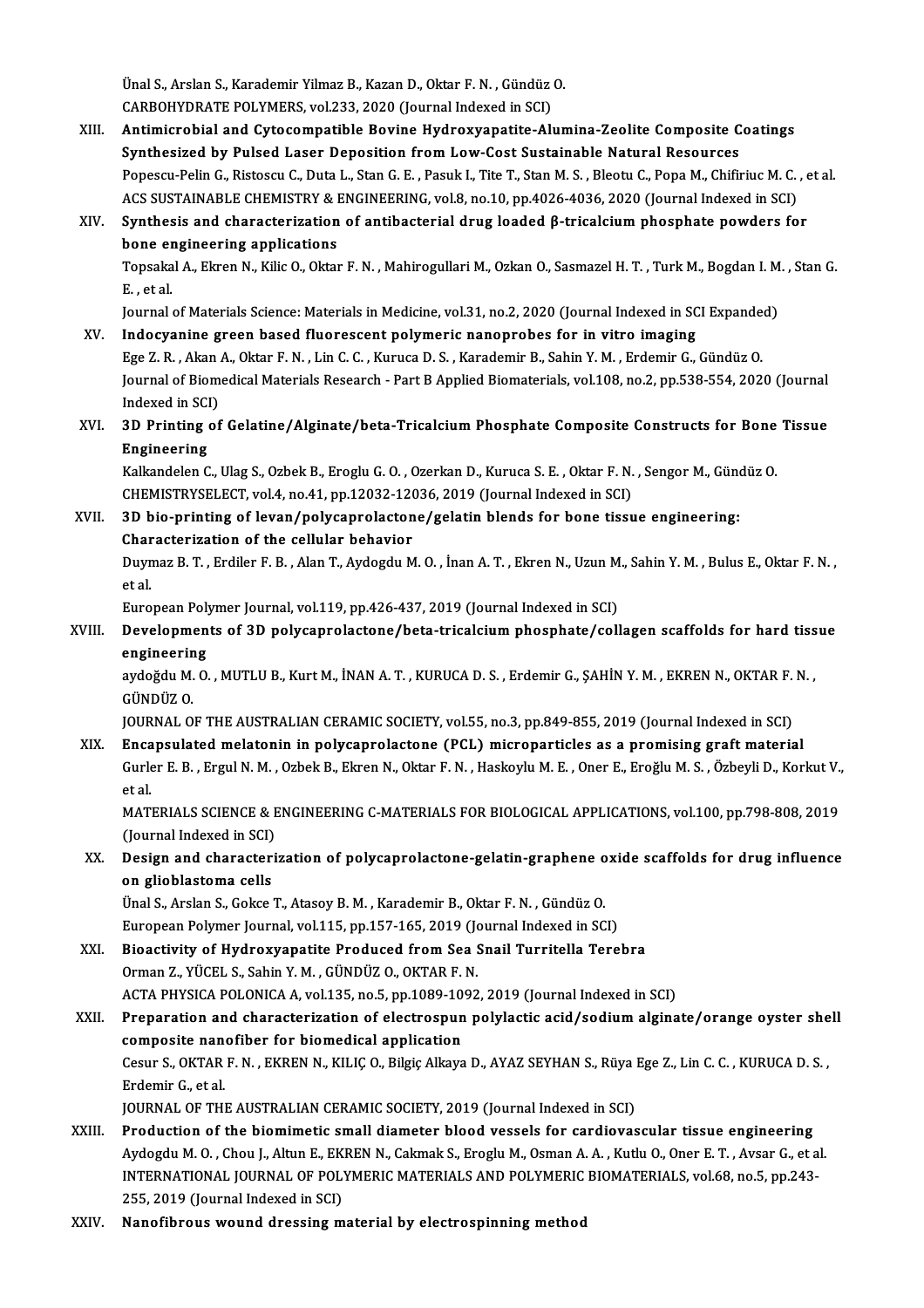Yeniay E., Ocal L., Altun E., Giray B., OKTAR F. N. , İNAN A. T. , EKREN N., KILIÇ O., GÜNDÜZ O.<br>INTERNATIONAL JOURNAL OE POLYMERIC MATERIALS AND POLYMERIC PIOMATERIALS . Yeniay E., Ocal L., Altun E., Giray B., OKTAR F. N. , İNAN A. T. , EKREN N., KILIÇ O., GÜNDÜZ O.<br>INTERNATIONAL JOURNAL OF POLYMERIC MATERIALS AND POLYMERIC BIOMATERIALS, vol.68, pp.11-18, 2019<br>(Jaunnal Indoved in SCI) Yeniay E., Ocal L., Altun E<br>INTERNATIONAL JOURN.<br>(Journal Indexed in SCI)<br>2D Printing Artificial I INTERNATIONAL JOURNAL OF POLYMERIC MATERIALS AND POLYMERIC BIOMATERIALS, vol.68, pp.11-<br>(Journal Indexed in SCI)<br>XXV. 3D Printing Artificial Blood Vessel Constructs Using PCL/Chitosan/Hydrogel Biocomposites<br>Illag S. Kalkan

## (Journal Indexed in SCI)<br>3D Printing Artificial Blood Vessel Constructs Using PCL/Chitosan/Hydrogel Biocomposites<br>Ulag S., Kalkandelen C., OKTAR F. N. , UZUN M., ŞAHİN Y. M. , KARADEMİR B., Arslan S., Ozbolat I. T. , Mahir 3D Printing Artificial Blood Vessel Constructs Using PCL/Chitosan/Hydrogel Biocomposites<br>Ulag S., Kalkandelen C., OKTAR F. N. , UZUN M., ŞAHİN Y. M. , KARADEMİR B., Arslan S., Ozbolat I. T. , Mahi<br>M., GÜNDÜZ O. Ulag S., Kalkandelen C., OKTAR F. N. , UZUN M., ŞAHİN Y. M. , KARADEMİR B., A:<br>M., GÜNDÜZ O.<br>CHEMISTRYSELECT, vol.4, no.8, pp.2387-2391, 2019 (Journal Indexed in SCI)<br>Novel electrospun polycannalastane (srapbane exide (5e3

CHEMISTRYSELECT, vol.4, no.8, pp.2387-2391, 2019 (Journal Indexed in SCI)

### XXVI. Novel electrospun polycaprolactone/graphene oxide/Fe3O4 nanocomposites for biomedical Novel electrospun polycaprolactone/graphene oxide/Fe3O4 nanocomposites for biomedical<br>applications<br>Aydogdu M. O. , EKREN N., Suleymanoglu M., Erdem-Kuruca S., Lin C., Bulbul E., Erdol M. N. , OKTAR F. N. , TERZİ Ü.<br>K. KU K

applications<br>Aydogdu M. O. , E.<br>K. , KILIÇ O., et al.<br>COLLOIDS AND S. Aydogdu M. O. , EKREN N., Suleymanoglu M., Erdem-Kuruca S., Lin C., Bulbul E., Erdol M. N. , OKTAR<br>K. , KILIÇ O., et al.<br>COLLOIDS AND SURFACES B-BIOINTERFACES, vol.172, pp.718-727, 2018 (Journal Indexed in SCI)<br>Enconculati

## K., KILIÇ 0., et al.<br>COLLOIDS AND SURFACES B-BIOINTERFACES, vol.172, pp.718-727, 2018 (Journal Indexed in SCI)<br>XXVII. Encapsulation of indocyanine green in poly(lactic acid) nanofibers for using as a nanoprobe in biomedical diagnostics

Ege Z.R. ,AKANA.,OKTARF.N. ,LinC.,KARADEMİRB.,GÜNDÜZO.

MATERIALS LETTERS, vol.228, pp.148-151, 2018 (Journal Indexed in SCI)

Ege Z. R. , AKAN A., OKTAR F. N. , Lin C., KARADEMIR B., GÜNDÜZ O.<br>MATERIALS LETTERS, vol.228, pp.148-151, 2018 (Journal Indexed in SCI)<br>XXVIII. Chitosan/poly(ethylene glycol)/hyaluronic acid biocompatible patches obtained MATERIALS LETTERS, vol.228, pp.148-151, 2018 (Journal Indexed in SCI)<br>Chitosan/poly(ethylene glycol)/hyaluronic acid biocompatible patc<br>MUTLU E., Ficai A., Ficai D., YILDIRIM A., YILDIRIM M., OKTAR F. N. , Demir A.<br>PIOMEDI Chitosan/poly(ethylene glycol)/hyaluronic acid biocompatible<br>MUTLU E., Ficai A., Ficai D., YILDIRIM A., YILDIRIM M., OKTAR F. N. , De<br>BIOMEDICAL MATERIALS, vol.13, no.5, 2018 (Journal Indexed in SCI)<br>Synthesia, characteriz MUTLU E., Ficai A., Ficai D., YILDIRIM A., YILDIRIM M., OKTAR F. N. , Demir A.<br>BIOMEDICAL MATERIALS, vol.13, no.5, 2018 (Journal Indexed in SCI)<br>XXIX. Synthesis, characterization, and biological properties of composites of

**BIOMEDICAL MATERIALS, v<br>Synthesis, characterization<br>hexagonal boron nitride<br>ÜNALS EEPENN SODELA** 

ÜNAL S.,EKRENN.,SengilA.Z. ,OKTARF.N. , IrmakS.,OralO.,SahinY.M. ,KILIÇO.,Agathopoulos S.,GÜNDÜZO. hexagonal boron nitride<br>ÜNAL S., EKREN N., Sengil A. Z. , OKTAR F. N. , Irmak S., Oral O., Sahin Y. M. , KILIÇ O., Agathopoulos S., GÜNDÜZ O.<br>JOURNAL OF BIOMEDICAL MATERIALS RESEARCH PART B-APPLIED BIOMATERIALS, vol.106, n UNAL S., EKREN N., Sengil A. Z.<br>JOURNAL OF BIOMEDICAL MA<br>2018 (Journal Indexed in SCI)<br>Dovelopment of amovisillin JOURNAL OF BIOMEDICAL MATERIALS RESEARCH PART B-APPLIED BIOMATERIALS, vol.106, no.6, pp.2384-2<br>2018 (Journal Indexed in SCI)<br>XXX. Development of amoxicillin-loaded electrospun polyurethane/Chitosan/β-tricalcium phosphate<br>

# 2018 (Journal Indexed in SCI)<br>Development of amoxicillin-loaded electrospun polyurethane/Chitosan/β-tricalcium phosphate<br>scaffold for bone tissue regeneration

TopsakalA.,UzunM.,UgarG.,ÖzcanA.,AltunE.,Oktar F.N. , IkramF.,ÖzkanO.,Türkoğlu ŞaşmazelH.,GündüzO. IEEE Transactions on Nanobioscience, vol.17, no.3, pp.321-328, 2018 (Journal Indexed in SCI Expanded) Topsakal A., Uzun M., Ugar G., Özcan A., Altun E., Oktar F. N. , Ikram F., Özkan O., Türkoğlu Şaşmazel H., Gündüz O.<br>IEEE Transactions on Nanobioscience, vol.17, no.3, pp.321-328, 2018 (Journal Indexed in SCI Expanded)<br>XXX

# IEEE Transactions on Nanobioscience, vol.17<br>Development of Amoxicillin-Loaded Ele<br>Scaffold for Bone Tissue Regeneration<br>Tensakal A. UZUN M. User G. Ozsan A. Altu Development of Amoxicillin-Loaded Electrospun Polyurethane/Chitosan/ beta-Tricalcium Pho:<br>Scaffold for Bone Tissue Regeneration<br>Topsakal A., UZUN M., Ugar G., Ozcan A., Altun E., OKTAR F. N. , Ikram F., Ozkan O., TÜRKOĞLU

Scaffold for Bone Tissue Regeneration<br>Topsakal A., UZUN M., Ugar G., Ozcan A., Altun E., OKTAR F. N. , Ikram F., Ozkan O., TÜRKOĞLU ŞAŞMAZEL H.,<br>GÜNDÜZ O.

IEEE TRANSACTIONS ON NANOBIOSCIENCE, vol.17, no.3, pp.321-328, 2018 (Journal Indexed in SCI)

## XXXI . Effects of Polymethylsilsesquioxane concentration onmorphology shape of electrosprayed particles ÜNAL S., OKTAR F. N. , GÜNDÜZ O.<br>MATERIALS LETTERS, vol.221, pp.107-110, 2018 (Journal Indexed in SCI) Effects of Polymethylsilsesquioxane concentration on morphology<br>ÜNAL S., OKTAR F. N. , GÜNDÜZ O.<br>MATERIALS LETTERS, vol.221, pp.107-110, 2018 (Journal Indexed in SCI)<br>Production of the novel fibrous structure of poly(epsil

UNAL S., OKTAR F. N. , GUNDUZ O.<br>MATERIALS LETTERS, vol.221, pp.107-110, 2018 (Journal Indexed in SCI)<br>XXXIII. Production of the novel fibrous structure of poly(epsilon-caprolactone)/tri-calcium<br>nhesphate (beyegonal beren MATERIALS LETTERS, vol.221, pp.107-110, 2018 (Journal Indexed in SCI)<br>Production of the novel fibrous structure of poly(epsilon-caprolactone)/tri-<br>phosphate/hexagonal boron nitride composites for bone tissue engineering<br>Or Ozbek B., Erdogan B., EKREN N., OKTAR F. N. , Akyol S., Ben-Nissan B., Sasmazel H. T. , Kalkandelen C., Mergen A.,<br>Kuruca S. E. , et al. phosphate/hexagonal boron nitride composites for bone tissue engineering Ozbek B., Erdogan B., EKREN N., OKTAR F. N. , Akyol S., Ben-Nissan B., Sasmazel H. T. , Kalkandelen C., Merge<br>Kuruca S. E. , et al.<br>JOURNAL OF THE AUSTRALIAN CERAMIC SOCIETY, vol.54, no.2, pp.251-260, 2018 (Journal Indexed

Kuruca S. E. , et al.<br>JOURNAL OF THE AUSTRALIAN CERAMIC SOCIETY, vol.54, no.2, pp.251-260, 2018 (Journal Indexed in SCI)<br>XXXIV. The natural nano-bioceramic powder production from organ pipe red coral (Tubipora musica) JOURNAL OF THE AUSTRALIAN CERAMIC<br>The natural nano-bioceramic powde<br>simple chemical conversion method<br>Karasan L CÜNDÜZ O Orvegin L S - Cok The natural nano-bioceramic powder production from organ pipe red coral (Tubipora musica) by a<br>simple chemical conversion method<br>Karacan I., GÜNDÜZ O., Ozyegin L. S. , Gokce H., Ben-Nissan B., Akyol S., OKTAR F. N. simple chemical conversion method<br>Karacan I., GÜNDÜZ O., Ozyegin L. S. , Gokce H., Ben-Nissan B., Akyol S., OKTAR F. N.<br>JOURNAL OF THE AUSTRALIAN CERAMIC SOCIETY, vol.54, no.2, pp.317-329, 2018 (Journal Indexed in SCI)<br>Phy

### XXXV. Physical-chemical characterization and biological assessment of simple and lithium-doped biological-JOURNAL OF THE AUSTRALIAN CERAMIC SOCIETY, vol.54, no.2, pp.317-329, 2018 (Journal of Simple and<br>Physical-chemical characterization and biological assessment of simple and<br>derived hydroxyapatite thin films for a new genera Physical-chemical characterization and biological assessment of simple and lithium-doped biologic<br>derived hydroxyapatite thin films for a new generation of metallic implants<br>Popescu A.C. , Florian P., Stan G., Popescu-Peli derived hydroxya<br>Popescu A. C. , Floria<br>Roșeanu A. M. , et al.<br>APPLEED SUPEACE S Popescu A. C. , Florian P., Stan G., Popescu-Pelin G., Zgura I., Enculescu M., OKTAR<br>Roşeanu A. M. , et al.<br>APPLIED SURFACE SCIENCE, vol.439, pp.724-735, 2018 (Journal Indexed in SCI)<br>Production and characterization of ale

Roșeanu A. M. , et al.<br>APPLIED SURFACE SCIENCE, vol.439, pp.724-735, 2018 (Journal Indexed in SCI)<br>XXXVI. Production and characterization of electrospun fish sarcoplasmic protein based nanofibers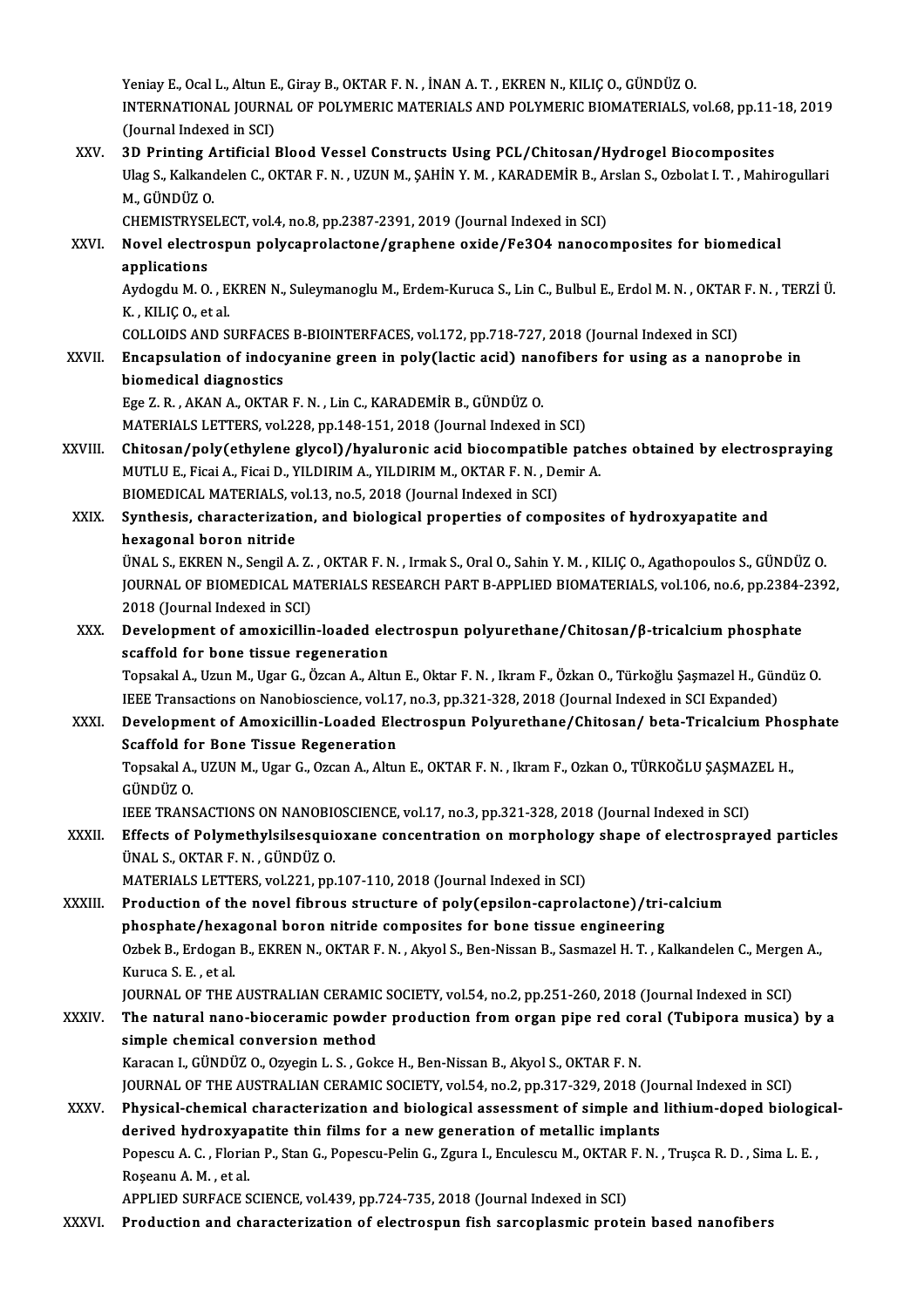ŞAHİNY.M. ,Su S.,OzbekB.,YÜCEL S.,PİNARO.,KAZAND.,OKTARF.N. ,EKRENN.,GÜNDÜZO. SAHİN Y. M. , Su S., Ozbek B., YÜCEL S., PİNAR O., KAZAN D., OKTAR F. N. , EKREN N., GÜNI<br>Journal of Food Engineering, vol.222, pp.54-62, 2018 (Journal Indexed in SCI Expanded)<br>Preduction and characterization of electrospu SAHİN Y. M. , Su S., Ozbek B., YÜCEL S., PİNAR O., KAZAN D., OKTAR F. N. , EKREN N., GÜNDÜZ O.<br>Journal of Food Engineering, vol.222, pp.54-62, 2018 (Journal Indexed in SCI Expanded)<br>XXXVII. Production and characterization

- Journal of Food Engineering, vol.222, pp.54-62, 2018 (Journal Indexed in SCI Expanded Production and characterization of electrospun fish sarcoplasmicprotein based in SCI Expanded Salin Y. M. , Su S., Özbek B., Yücel S., P Production and characterization of electrospun fish sarcoplasmicprotein based nan<br>Sahin Y. M. , Su S., Özbek B., Yücel S., Pınar O., Kazan D., Oktar F. N. , Ekren N., Gündüz O.<br>Journal Of Food Engineering, vol.222, no.1, p Sahin Y. M. , Su S., Özbek B., Yücel S., Pınar O., Kazan D., Oktar F. N. , Ekren N., Gündüz O.<br>Journal Of Food Engineering, vol.222, no.1, pp.54-62, 2017 (Journal Indexed in SCI Expanded)<br>XXXVIII. Comparative physical, Journal Of Food Engineering, vol.222, no.1, pp.54-62, 2017 (Journal Indexed in SCI Expanded)
- Duta L., Mihailescu N., Popescu A. C. , Luculescu C. R. , Mihailescu I. N. , Cetin G., Gunduz O., Oktar F. N. , Popa A. C. ,<br>Kuncser A.. et al. dentine-derived hydroxyapatite coatings fabricated by pulsed laser deposition Duta L., Mihailescu N., Popescu A. C. , Luculescu C. R. , Mihailescu I. N. , Cetin G., Gu<br>Kuncser A., et al.<br>APPLIED SURFACE SCIENCE, vol.413, pp.129-139, 2017 (Journal Indexed in SCI)<br>Sintering effects of mullite dening o

- XXXIX. Sintering effects of mullite-doping on mechanical properties of bovine hydroxyapatite<br>Yetmez M., Erkmen Z. E., Kalkandelen C., Ficai A., Oktar F. N. APPLIED SURFACE SCIENCE, vol.413, pp.129-139, 2017 (Journal Sintering effects of mullite-doping on mechanical proximency of Mattenal State F.N.<br>Yetmez M., Erkmen Z. E. , Kalkandelen C., Ficai A., Oktar F. N.<br>MATERIALS SCIE Sintering effects of mullite-doping on mechanical properties of bovine hydroxyapatite<br>Yetmez M., Erkmen Z. E. , Kalkandelen C., Ficai A., Oktar F. N.<br>MATERIALS SCIENCE & ENGINEERING C-MATERIALS FOR BIOLOGICAL APPLICATIONS, Yetmez M., Erkmen Z. E. ,<br>MATERIALS SCIENCE & E<br>(Journal Indexed in SCI)<br>Part 1: clinantilalite a XL. Part 1: clinoptilolite-alumina-hydroxyapatite composites for biomedical engineering
	- KalkandelenC.,GunduzO.,AkanA.,Oktar F.N. Part 1: clinoptilolite-alumina-hydroxyapatite composites for biomedical engineering<br>Kalkandelen C., Gunduz O., Akan A., Oktar F. N.<br>JOURNAL OF THE AUSTRALIAN CERAMIC SOCIETY, vol.53, no.1, pp.91-99, 2017 (Journal Indexed i
	- XLI. Part 2: biocompatibility evaluation of hydroxyapatite-based clinoptilolite and Al2O3 composites JOURNAL OF THE AUSTRALIAN CERAMIC SOCIETY, vol.53, no.1, pp.91-99, 201<br>Part 2: biocompatibility evaluation of hydroxyapatite-based clinoptil<br>Kalkandelen C., Suleymanoglu M., Kuruca S.E. , Akan A., Oktar F.N. , Gunduz O.<br>JO Part 2: biocompatibility evaluation of hydroxyapatite-based clinoptilolite and Al2O3 composite<br>Kalkandelen C., Suleymanoglu M., Kuruca S. E. , Akan A., Oktar F. N. , Gunduz O.<br>JOURNAL OF THE AUSTRALIAN CERAMIC SOCIETY, vol Kalkandelen C., Suleymanoglu M., Kuruca S. E. , Akan A., Oktar F. N. , Gunduz O.<br>JOURNAL OF THE AUSTRALIAN CERAMIC SOCIETY, vol.53, no.1, pp.217-223, 2017 (Journal Indexed in SCI)<br>XLII. Starch/PCL composite nanofibers by c
	- JOURNAL OF THE AUSTRALIAN CERAMIC SOCIETY, vol.53, no.1, pp.217-223, 2017 (Journal Indexed<br>Starch/PCL composite nanofibers by co-axial electrospinning technique for biomedical a<br>Komur B., Bayrak F., Ekren N., Eroglu M. S. Starch/PCL composite nanofibers by co-axial electrospinning technique for biomedical applications<br>Komur B., Bayrak F., Ekren N., Eroglu M. S. , Oktar F. N. , Sinirlioglu Z. A. , Yucel S., Guler O., Gunduz O.<br>BIOMEDICAL ENG Komur B., Bayrak F., Ekren N., Eroglu M. S. , Oktar F. N. , Sinirlioglu Z. A. , Yucel S., Guler O., Gunduz O.<br>BIOMEDICAL ENGINEERING ONLINE, vol.16, 2017 (Journal Indexed in SCI)<br>XLIII. Characterization of Cu/Ag/Eu/hydroxy
	- BIOMEDICAL ENGINEERING ONLINE, vol.16, 2017 (Journal Indexed in SCI)<br>Characterization of Cu/Ag/Eu/hydroxyapatite composites produced by wet chow<br>Komur B., Ozturk E. R. , Ekren N., Inan A. T. , Gunduz O., Andronescu E., Fic Characterization of Cu/Ag/Eu/hydroxyapatite composites produced by wet (<br>Komur B., Ozturk E. R. , Ekren N., Inan A. T. , Gunduz O., Andronescu E., Ficai A., Oktar F.<br>Acta Physica Polonica A, vol.131, pp.392-396, 2017 (Jour Komur B., Ozturk E. R. , Ekren N., Inan A. T. , Gunduz O., Andronescu E., Ficai A., Oktar F. N.<br>Acta Physica Polonica A, vol.131, pp.392-396, 2017 (Journal Indexed in SCI Expanded)<br>XLIV. Hydroxyapatite synthesis from f
	- KomurB.,AltunE.,AydogduM.O. ,BilgicD.,GokceH.,EkrenN.,SalmanS., InanA.T. ,Oktar F.N. ,GunduzO. Acta Physica Polonica A, vol.131, pp.400-402, 2017 (Journal Indexed in SCI Expanded) Komur B., Altun E., Aydogdu M. O. , Bilgic D., Gokce H., Ekren N., Salman S., Inan A. T. , Oktar F. N. , Gu<br>Acta Physica Polonica A, vol.131, pp.400-402, 2017 (Journal Indexed in SCI Expanded)<br>XLV. Physical characterizatio
	- Acta Physica Polonica A, vol.131, pp.400-402, 2017 (Journal Indexed in SCI Expanded)<br>Physical characterization of turbot (Psetta maxima) originated natural hydroxyapatite<br>Inan A. T. , Komur B., Ekren N., Aydogdu M. O. , Go Physical characterization of turbot (Psetta maxima) originated natural hydro<br>Inan A. T. , Komur B., Ekren N., Aydogdu M. O. , Gokce H., Ficai A., Salman S., Oktar F. N. ,<br>Acta Physica Polonica A, vol.131, pp.397-399, 2017 Inan A. T. , Komur B., Ekren N., Aydogdu M. O. , Gokce H., Ficai A., Salman S., Oktar F. N. , Gunduz O.<br>Acta Physica Polonica A, vol.131, pp.397-399, 2017 (Journal Indexed in SCI Expanded)<br>XLVI. Characterization of Cu Ag E
- Acta Physica Polonica A, vol.131, pp.397-399, 2017 (Journal Indexed in SCI Expanded)<br>Characterization of Cu Ag Eu Hydroxyapatites Composites by Using Wet Chemical<br>Kömür B. H. , Ozturk R. E. , Ekren N., İnan A. T. , Gündüz Characterization of Cu Ag Eu Hydroxyapatites Composites by Using<br>Kömür B. H. , Ozturk R. E. , Ekren N., İnan A. T. , Gündüz O., Andronescu E., Ficanded)<br>Acta Physica Polonica A, vol.1, no.1, 2017 (Journal Indexed in SCI Ex Kömür B. H. , Ozturk R. E. , Ekren N., İnan A. T. , Gündüz O., Andronescu E., Ficai A., Oktar F. N.<br>Acta Physica Polonica A, vol.1, no.1, 2017 (Journal Indexed in SCI Expanded)<br>XLVII. Drug delivery systems for dental a
- Acta Physica Polonica A, vol.1, no.1, 2017 (Journal Indexed in SCI Expanded)<br><mark>Drug delivery systems for dental applications</mark><br>Ficai D., Sandulescu M., Ficai A., Andronescu E., Yetmez M., Ağralı Ö. B. , Elemek E., Gündüz O., Dr<br>Fic<br>N. Ficai D., Sandulescu M., Ficai A., Andronescu E., Yetmez M., Ağralı Ö. B. , Elemek E., Günc<br>N.<br>Current Organic Chemistry, vol.21, pp.64-73, 2017 (Journal Indexed in SCI Expanded)<br>Production of the novel fibrous structure o N.<br>Current Organic Chemistry, vol.21, pp.64-73, 2017 (Journal Indexed in SCI Expanded)<br>XLVIII. Production of the novel fibrous structure of poly (ε-caprolactone)/tri-calcium phosphate/hexagonal

Current Organic Chemistry, vol.21, pp.64-73, 2017 (Journal In<br>Production of the novel fibrous structure of poly (ε-ca<br>boron nitride composites for bone tissue engineering<br>Örhel: P. Erdoğan B. EKPEN N. OKTAB E.N., AKYOLS, B Production of the novel fibrous structure of poly (ε-caprolactone)/tri-calcium phosphate/hexagona<br>boron nitride composites for bone tissue engineering<br>Özbek B., Erdoğan B., EKREN N., OKTAR F. N. , AKYOL S., Ben Nissan B., boron nitride composites for<br>Özbek B., Erdoğan B., EKREN N., O<br>C., Mergen A., KURUCA D. S. , et al.<br>JOUPNAL OF THE AUSTRALIAN C Özbek B., Erdoğan B., EKREN N., OKTAR F. N. , AKYOL S., Ben Nissan B., TÜRKOĞLU ŞAŞMAZEI<br>C., Mergen A., KURUCA D. S. , et al.<br>JOURNAL OF THE AUSTRALIAN CERAMIC SOCIETY, 2017 (Journal Indexed in SCI Expanded)<br>Febrisation of C., Mergen A., KURUCA D. S. , et al.<br>JOURNAL OF THE AUSTRALIAN CERAMIC SOCIETY, 2017 (Journal Indexed in SCI Expanded)<br>XLIX. Fabrication of naturel pumice/hydroxyapatite composite for biomedical engineering<br>Komur B. Johne

JOURNAL OF THE AUSTRALIAN CERAMIC SOCIETY, 2017 (Journal Indexed in SCI Expanded)<br>Fabrication of naturel pumice/hydroxyapatite composite for biomedical engineering<br>Komur B., Lohse T., Can H. M., Khalilova G., Gecimli Z. N. Fabri<mark>cation of 1</mark><br>Komur B., Lohse<br>Sengil A. Z. , et al.<br>PIOMEDICAL ENG Komur B., Lohse T., Can H. M. , Khalilova G., Gecimli Z. N. , Aydogdu M. O. , Ka<br>Sengil A. Z. , et al.<br>BIOMEDICAL ENGINEERING ONLINE, vol.15, 2016 (Journal Indexed in SCI)<br>Journal of NanomatarialaVolume 2016 2016Nanomatari

L. Journal of NanomaterialsVolume 2016 2016Nanomaterials for Medical Applications Benefits and BIOME<br>Journ<br>Risks<br>Andre

Andronescu E., Brown J. M., OKTAR F. N., Agathopoulos S. A., Chou J., Obata A.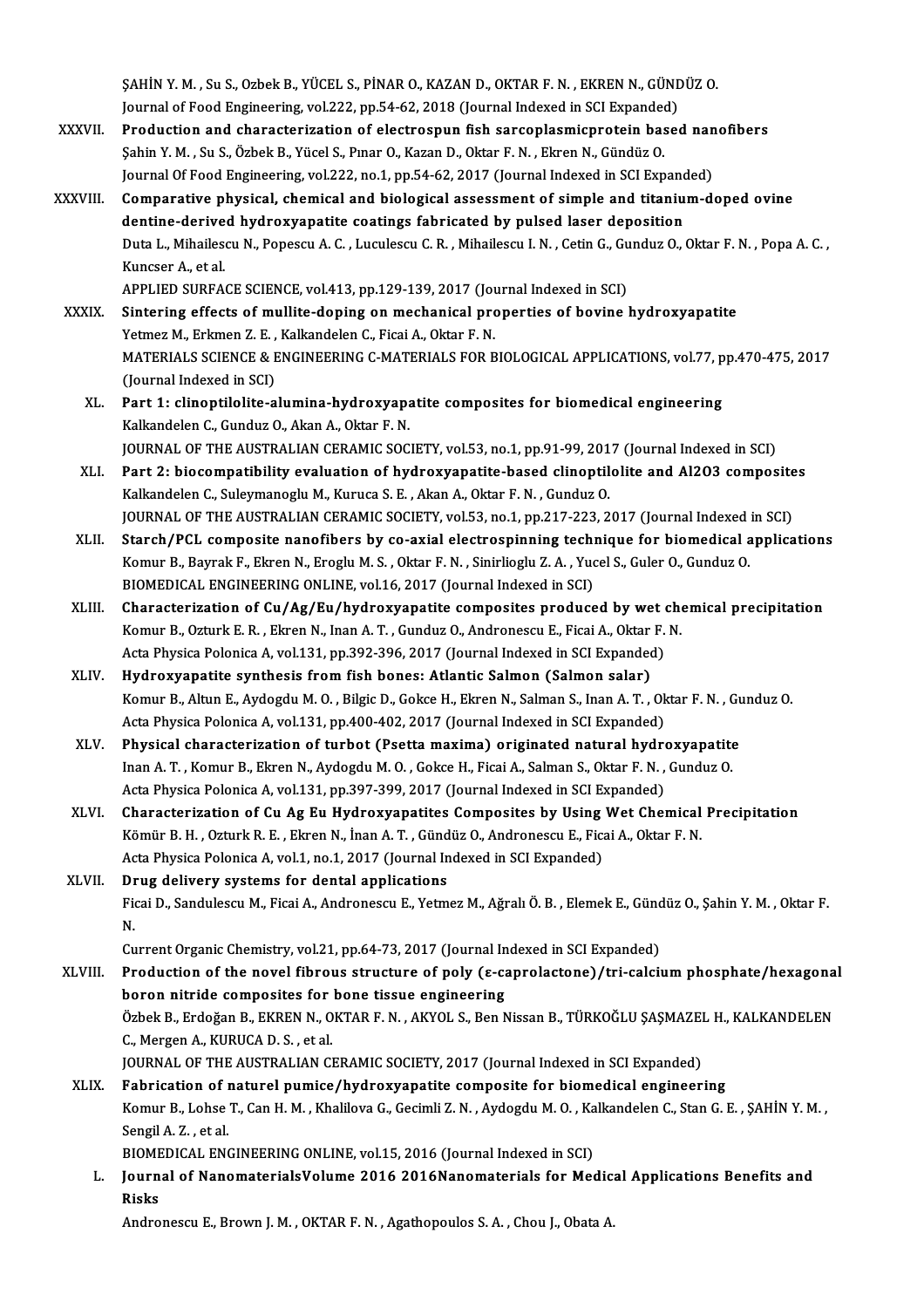Journal of Nanomaterials, 2016 (Journal Indexed in SCI Expanded)

- Journal of Nanomaterials, 2016 (Journal Indexed in SCI Expanded)<br>LI. Structural, compositional, mechanical characterization and biological assessment of bovine-derived<br>hydnowyanatite costings neinfoneed with MgE2 or MgO fo Journal of Nanomaterials, 2016 (Journal Indexed in SCI Expanded)<br>Structural, compositional, mechanical characterization and biological assessment of b<br>hydroxyapatite coatings reinforced with MgF2 or MgO for implants functi Structural, compositional, mechanical characterization and biological assessment of bovine-derive<br>hydroxyapatite coatings reinforced with MgF2 or Mg0 for implants functionalization<br>Mihailescu N., Stan G. E. , Duta L., Chif hydroxyapatite coatings reinforced with MgF2 or Mg0 for implants functionalization<br>Mihailescu N., Stan G. E. , Duta L., Chifiriuc M. C. , Bleotu C., Sopronyi M., Luculescu C., Oktar F. N. , Mihailescu I. N.<br>MATERIALS SCIEN Mihailescu N., Stan G. E. ,<br>MATERIALS SCIENCE & E<br>(Journal Indexed in SCI)<br>Tissue Engineering Sc MATERIALS SCIENCE & ENGINEERING C-MATERIALS FOR BIOLOGICAL APPLICATIONS, vol.59, p<br>(Journal Indexed in SCI)<br>LII. Tissue Engineering Scaffolds from La2O3 - Hydroxyapatite\Boron Glass Composites<br>Sych O. CÜNDÜZ O. Binchuk N.
- (Journal Indexed in SCI)<br>Tissue Engineering Scaffolds from La2O3 Hydro<br>Sych O., GÜNDÜZ O., Pinchuk N., Stan G. E. , OKTAR F. N.<br>JOUPNAL OF THE AUSTRALIAN CERAMIC SOCIETY vol Sych O., GÜNDÜZ O., Pinchuk N., Stan G. E. , OKTAR F. N.<br>JOURNAL OF THE AUSTRALIAN CERAMIC SOCIETY, vol.52, no.2, pp.103-110, 2016 (Journal Indexed in SCI)
- LIII. Nanotechnology in dentistry JOURNAL OF THE AUSTRALIAN CERAMIC SOCIETY, vol.52, no.2, pp.103-110, 2016 (Journal Indexed in SCI)<br><mark>Nanotechnology in dentistry</mark><br>Ficai A., Ficai D., Andronescu E., Yetmez M., Ozkalayci N., AĞRALI Ö. B. , Sahin Y. M. , GÜND NANOBIOMATERIALS IN DENTISTRY: APPLICATIONS OF NANOBIOMATERIALS, VOL 11, pp.187-210, 2016 (Journal Indexed in SCI) Ficai A., Ficai D.,<br>NANOBIOMATE<br>Indexed in SCI)<br>Crystallization NANOBIOMATERIALS IN DENTISTRY: APPLICATIONS OF NANOBIOMAT<br>Indexed in SCI)<br>LIV. Crystallization of leucite in potassium-alumino-silicate glasses<br>Vilmes S. Assthonoules S. Olter E. N.
- Indexed in SCI)<br>Crystallization of leucite in potas<br>Yilmaz S., Agathopoulos S., Oktar F. N.<br>JOUPMAL OF OPTOFLECTRONICS AND Yilmaz S., Agathopoulos S., Oktar F. N.<br>JOURNAL OF OPTOELECTRONICS AND ADVANCED MATERIALS, vol.17, pp.681-685, 2015 (Journal Indexed in SCI) Yilmaz S., Agathopoulos S., Oktar F. N.<br>JOURNAL OF OPTOELECTRONICS AND ADVANCED MATERIALS, vol.17, pp.681-685, 2015 (Journal Indexed in<br>LV. Nano-Bioceramic Synthesis from Tropical Sea Snail Shells (Tiger Cowrie - Cypra

# JOURNAL OF OPTOELECTRONIC<br>Nano-Bioceramic Synthesis<br>Simple Chemical Treatment<br>Sahin Y.M., Cunduz O. Bulut B Nano-Bioceramic Synthesis from Tropical Sea Snail Shells (Tiger Cowrie - Cypraea Tigris) with<br>Simple Chemical Treatment<br>Sahin Y. M. , Gunduz O., Bulut B., Ozyegin L. S. , Gokce H., Agaogullari D., Chou J., Kayali E. S. , B

Sil<br>Sa<br>N. Sahin Y. M. , Gunduz O., Bulut B., Ozyegin L. S. , Gokce H., Agaogullari D., Chou J., Kayali E. S.<br>N.<br>ACTA PHYSICA POLONICA A, vol.127, no.4, pp.1055-1058, 2015 (Journal Indexed in SCI)<br>Conversion of Ostrich Eggebolls (Str

N.<br>ACTA PHYSICA POLONICA A, vol.127, no.4, pp.1055-1058, 2015 (Journal Indexed in SCI)<br>LVI. Conversion of Ostrich Eggshells (Struthio camelus) to Calcium Phosphates

- Macha I. J., Ozyegin L. S., OKTAR F. N., Ben-Nissan B. Conversion of Ostrich Eggshells (Struthio camelus) to Calcium Phosphates<br>Macha I. J. , Ozyegin L. S. , OKTAR F. N. , Ben-Nissan B.<br>JOURNAL OF THE AUSTRALIAN CERAMIC SOCIETY, vol.51, no.1, pp.125-133, 2015 (Journal Indexed Macha I. J. , Ozyegin L. S. , OKTAR F. N. , Ben-Nissan B.<br>JOURNAL OF THE AUSTRALIAN CERAMIC SOCIETY, vol.51, no.1, pp.125-133, 2015 (Journal Indexeroly II.<br>LVII. Molecular Mechanism and Targets of the Antimicrobial Activit
- JOURNAL OF THE AUSTRALIAN CERAMIC SOCIETY, vol.51, no<br>Molecular Mechanism and Targets of the Antimicrobia<br>OKTAR F. N. , YETMEZ M., Ficai D., Ficai A., Dumitru F., Pica A.<br>CURRENT TORICS IN MEDICINAL CHEMISTRY vol.15, no.16 Molecular Mechanism and Targets of the Antimicrobial Activity of Metal Nanoparticles<br>OKTAR F. N. , YETMEZ M., Ficai D., Ficai A., Dumitru F., Pica A.<br>CURRENT TOPICS IN MEDICINAL CHEMISTRY, vol.15, no.16, pp.1583-1588, 2015

- OKTAR F. N. , YETMEZ M., Ficai D., Ficai A., Dumitru F., Pica A.<br>CURRENT TOPICS IN MEDICINAL CHEMISTRY, vol.15, no.16, pp.1583-1588, 2015 (Journal Indexed in SCI)<br>LVIII. Comparative study of Coral Conversion, Part 2: Micro Macha i., boonyang U., Cazalbou S., Ben-Nissan B., Charvillat C., OKTAR F. N., Grossin D. Comparative study of Coral Conversion, Part 2: Microstructural evolution of calcium phosphat<br>Macha i., boonyang U., Cazalbou S., Ben-Nissan B., Charvillat C., OKTAR F. N. , Grossin D.<br>JOURNAL OF THE AUSTRALIAN CERAMIC SOCI JOURNAL OF THE AUSTRALIAN CERAMIC SOCIETY, vol.51, no.2, pp.149-159, 2015 (Journal Indexed in SCI)
- LIX. Preparation and evaluation of cerium oxide-bovine hydroxyapatite composites for biomedical engineering applications Preparation and evaluation of cerium oxide-bovine hydroxyapatite composites<br>engineering applications<br>Gunduz O., Gode C., Ahmad Z., Gokce H., Yetmez M., Kalkandelen C., Sahin Y. M. , Oktar F. N.<br>JOUPMAL OF THE MECHANICAL PE

JOURNAL OF THE MECHANICAL BEHAVIOR OF BIOMEDICAL MATERIALS, vol.35, pp.70-76, 2014 (Journal Indexed<br>in SCI) Gunduz<br>JOURNA<br>in SCI)<br>A Now JOURNAL OF THE MECHANICAL BEHAVIOR OF BIOMEDICAL MATERIALS, vol.35, pp.70-76, 2014 (Journal<br>in SCI)<br>LX. A New Method for Fabrication of Nanohydroxyapatite and TCP from the Sea Snail Cerithium<br>welcotium

in SCI)<br>**A New Met**<br>vulgatum<br>Gunduz O S A New Method for Fabrication of Nanohydroxyapatite and<br>vulgatum<br>Gunduz O., Sahin Y. M. , Agathopoulos S., Ben-Nissan B., Oktar F. N.<br>JOUPNAL OE NANOMATERIALS 2014 (Journal Indexed in SCD

vulgatum<br>Gunduz O., Sahin Y. M. , Agathopoulos S., Ben-Nissan B., Oktar F.<br>JOURNAL OF NANOMATERIALS, 2014 (Journal Indexed in SCI)<br>Nanostrustured biomaterials with antimisrabial proner: Gunduz O., Sahin Y. M., Agathopoulos S., Ben-Nissan B., Oktar F. N.<br>JOURNAL OF NANOMATERIALS, 2014 (Journal Indexed in SCI)<br>LXI. Nanostructured biomaterials with antimicrobial properties<br>Sahin Y. M., Yotmar M. Oktar E. N.,

JOURNAL OF NANOMATERIALS, 2014 (Journal Indexed in SCI)<br><mark>Nanostructured biomaterials with antimicrobial properties</mark><br>Şahin Y. M. , Yetmez M., Oktar F. N. , Gündüz O., Agathopoulos S., Andronescu E., Ficai D., Sonmez M., Fic Nanostructured biomaterials with antimicrobial properties<br>Sahin Y. M. , Yetmez M., Oktar F. N. , Gündüz O., Agathopoulos S., Andronescu E., Ficai D., Sonm<br>Current Medicinal Chemistry, vol.21, pp.3391-3404, 2014 (Journal In Sahin Y. M. , Yetmez M., Oktar F. N. , Gündüz O., Agathopoulos S., Andronescu E., Ficai D., Sonmez M., Ficai A.<br>Current Medicinal Chemistry, vol.21, pp.3391-3404, 2014 (Journal Indexed in SCI Expanded)<br>LXII. Production and Current Medicinal Chemistry, vol.21, pp.3391-3404, 2014 (Journal Indexed in SCI Expanded)

# Production and Mechanical Properties of Commercial Synthetic Hydroxyapatite CSHA Composites<br>DEMİRKOL N., OKTAR F. N., KAYALI E. S.<br>Key Engineering Materials, vol.587, pp.33-38, 2014 (Journal Indexed in SCI Expanded)<br>ZnO Ap DEMIRKOL N., OKTAR F. N. , KAYALI E. S.<br>Key Engineering Materials, vol.587, pp.33-38, 2014 (Journal Indexe<br>LXIII. ZnO Applications and Challenges<br>Oprea O., Andronescu E., Ficai D., Ficai A., OKTAR F. N. , YETMEZ M.

Key Engineering Materials, vol.587, pp.33-38, 2014 (Journal Indexed in SCI Expanded)

ZnO Applications and Challenges<br>Oprea O., Andronescu E., Ficai D., Ficai A., OKTAR F. N. , YETMEZ M.<br>CURRENT ORGANIC CHEMISTRY, vol.18, no.2, pp.192-203, 2014 (Journal Indexed in SCI)<br>Biological bydrovyanatite thin films s

### Oprea O., Andronescu E., Ficai D., Ficai A., OKTAR F. N. , YETMEZ M.<br>CURRENT ORGANIC CHEMISTRY, vol.18, no.2, pp.192-203, 2014 (Journal Indexed in Status LXIV.<br>LXIV. Biological hydroxyapatite thin films synthesized by puls CURRENT ORGANIC CHEMISTRY, vol.18, no.2,<br>Biological hydroxyapatite thin films synt<br>Duta L., Serban N., Oktar F. N. , Mihailescu I. N.<br>OPTOELECTRONICS AND ADVANCED MATERL Biological hydroxyapatite thin films synthesized by pulsed laser deposition<br>Duta L., Serban N., Oktar F. N. , Mihailescu I. N.<br>OPTOELECTRONICS AND ADVANCED MATERIALS-RAPID COMMUNICATIONS, vol.7, pp.1040-1044, 2013 (Journal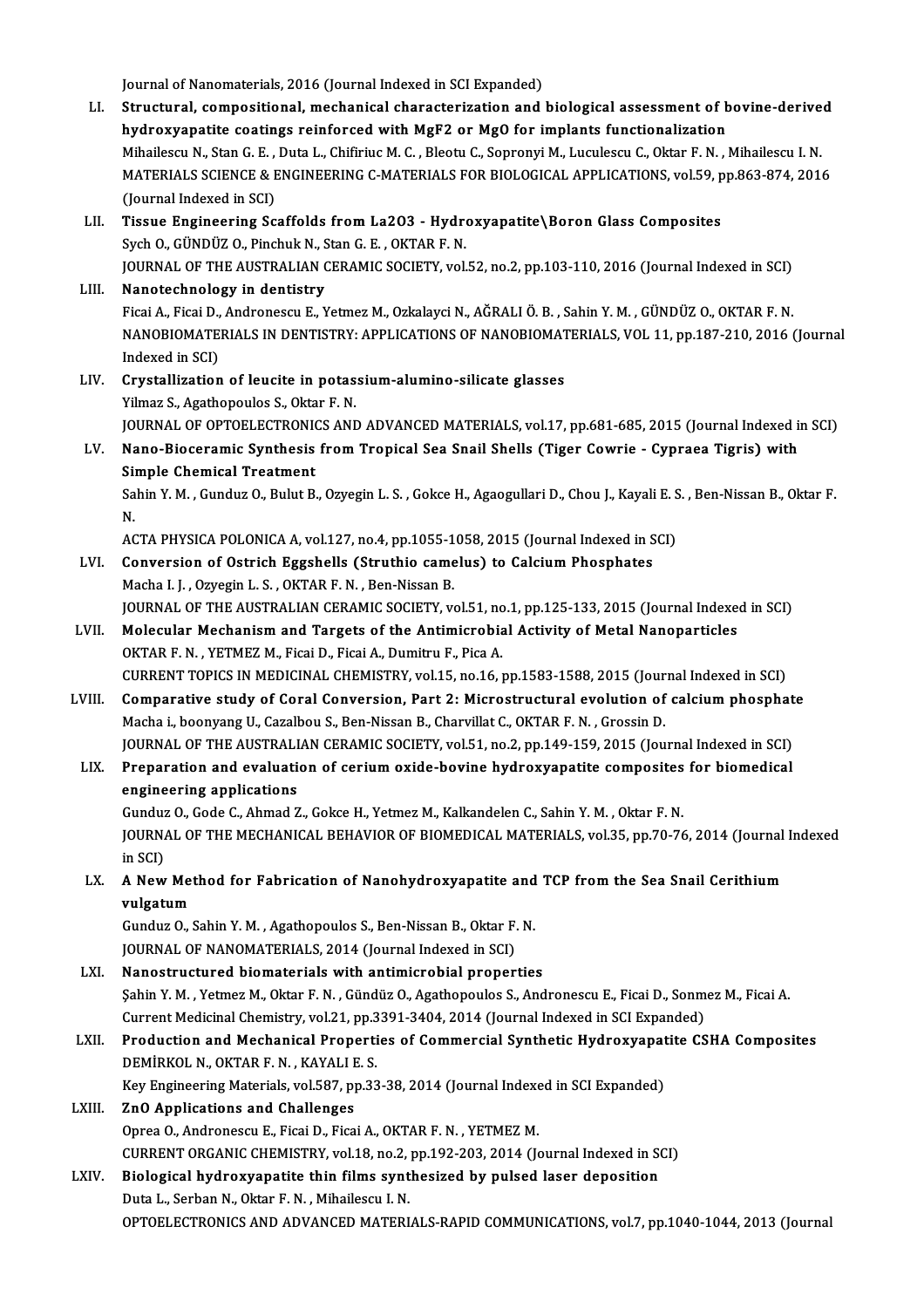|               | Indexed in SCI)                                                                                                                                                     |
|---------------|---------------------------------------------------------------------------------------------------------------------------------------------------------------------|
| LXV.          | CALCIUM PHOSPHATE FORMATION FROM SEA URCHIN - (BRISSUS LATECARINATUS) VIA MODIFIED                                                                                  |
|               | MECHANO-CHEMICAL (ULTRASONIC) CONVERSION METHOD                                                                                                                     |
|               | Samur R., Ozyegin L., Agaogullari D., Oktar F. N., Agathopoulos S., Kalkandelen C., Duman I., Ben-Nissan B.                                                         |
| LXVI.         | METALURGIJA, vol.52, no.3, pp.375-378, 2013 (Journal Indexed in SCI)<br>Characterization of calcium phosphate powders originating from Phyllacanthus imperialis and |
|               | Trochidae Infundibulum concavus marine shells                                                                                                                       |
|               | Tamasan M., Ozyegin L. S., Oktar F. N., Simon V.                                                                                                                    |
|               | MATERIALS SCIENCE & ENGINEERING C-MATERIALS FOR BIOLOGICAL APPLICATIONS, vol.33, no.5, pp.2569-2577,                                                                |
|               | 2013 (Journal Indexed in SCI)                                                                                                                                       |
| <b>LXVII</b>  | Influence of Commercial Inert Glass Addition on the Mechanical Properties of Commercial Synthetic                                                                   |
|               | Hydroxyapatite                                                                                                                                                      |
|               | Demirkol N., OKTAR F. N., Kayali E. S.                                                                                                                              |
|               | ACTA PHYSICA POLONICA A, vol.123, no.2, pp.427-429, 2013 (Journal Indexed in SCI)                                                                                   |
| LXVIII.       | Novel doped hydroxyapatite thin films obtained by pulsed laser deposition                                                                                           |
|               | Duta L., Oktar F. N., Stan G. E., Popescu-Pelin G., Serban N., Luculescu C., Mihailescu I. N.                                                                       |
|               | APPLIED SURFACE SCIENCE, vol.265, pp.41-49, 2013 (Journal Indexed in SCI)                                                                                           |
| <b>LXIX</b>   | An Alternative Synthesis Method for Di Calcium Phosphate (Monetite) Powders from Mediterranean                                                                      |
|               | Mussel (Mytilus galloprovincialis) Shells                                                                                                                           |
|               | Macha I. J., Ozyegin L. S., Chou J., SAMUR R., OKTAR F. N., Ben-Nissan B.                                                                                           |
|               | JOURNAL OF THE AUSTRALIAN CERAMIC SOCIETY, vol.49, no.2, pp.122-128, 2013 (Journal Indexed in SCI)                                                                  |
| LXX.          | Sol-gel derived alumina-hydroxyapatite-tricalcium phosphate porous composite powders                                                                                |
|               | Yelten A., Yilmaz S., OKTAR F. N.                                                                                                                                   |
|               | CERAMICS INTERNATIONAL, vol.38, no.4, pp.2659-2665, 2012 (Journal Indexed in SCI)                                                                                   |
| <b>LXXI</b>   | Mechanical and Microstructural Properties of Sheep Hydroxyapatite (SHA)-Niobium Oxide<br>Composites                                                                 |
|               | Demirkol N., Oktar F. N., Kayali E. S.                                                                                                                              |
|               | ACTA PHYSICA POLONICA A, vol.121, no.1, pp.274-276, 2012 (Journal Indexed in SCI)                                                                                   |
| <b>LXXII</b>  | <b>Bioceramic Production from Sea Urchins</b>                                                                                                                       |
|               | Ağaoğulları D., Kel D., Gökçe H., Duman İ., Öveçoğlu M. L. , Akarsubaşı A. T. , Bilğiç Alkaya D., Oktar F. N.                                                       |
|               | Acta Physica Polonica A, vol.212, pp.23-26, 2012 (Journal Indexed in SCI Expanded)                                                                                  |
| LXXIII.       | Attachment and Proliferation of Osteoblasts on Lithium-Hydroxyapatite Composites                                                                                    |
|               | Shainberg A. P. M., Valerio P., Zonari A., OKTAR F. N., Ozyegin L. S., Graca M. P. F., Leite M. F., Goes A. M.                                                      |
|               | ADVANCES IN MATERIALS SCIENCE AND ENGINEERING, 2012 (Journal Indexed in SCI)                                                                                        |
| <b>LXXIV</b>  | <b>Bioceramic Production from Sea Urchins</b>                                                                                                                       |
|               | Agaogullari D., Kel D., Gokce H., Duman I., Ovecoglu M. L., Akarsubasi A. T., Bilgic D., Oktar F. N.                                                                |
|               | ACTA PHYSICA POLONICA A, vol.121, no.1, pp.23-26, 2012 (Journal Indexed in SCI)                                                                                     |
| <b>LXXV</b>   | Bioceramic production from sea urchines                                                                                                                             |
|               | Ağaoglu D., Kel D., Gokce H., Duman I., Öveçoğlu L., Öveçoğlu L., Akarsubaşı A., Bilgiç D., OKTAR F. N.                                                             |
|               | Acta Physica Polonica A, vol.121, pp.23-26, 2012 (Journal Indexed in SSCI)                                                                                          |
| <b>LXXVI</b>  | COMPOSITES OF HYDROXYAPATITE DOPED WITH NANO-POWDER OF TITANIUM OXIDE                                                                                               |
|               | Karacayli U., Yetmez M., Kayali E. S., Yesilbek B., Gunduz O., Agathopoulos S., Salman S., Oktar F. N.                                                              |
|               | INTERNATIONAL JOURNAL OF ARTIFICIAL ORGANS, vol.34, no.8, pp.699-700, 2011 (Journal Indexed in SCI)                                                                 |
| <b>LXXVII</b> | MICROSTRUCTURE AND MECHANICAL PROPERTIES OF COMPOSITES OF BOVINE DERIVED<br>HYDROXYAPATITE (BHA) DOPED WITH NANO-POWDER OF LANTHANUM OXIDE                          |
|               | Pazarlioglu S. S., Karacayli U., Salman S., Yetmez M., Ozyegin L. S., Yilmaz S., Agathopoulos S., Oktar F. N.                                                       |
|               | INTERNATIONAL JOURNAL OF ARTIFICIAL ORGANS, vol.34, no.8, pp.700-701, 2011 (Journal Indexed in SCI)                                                                 |
| LXXVIII.      | PRODUCTION OF BIOCERAMICS NANO-PARTICLES FROM EGG SHELLS WASTE                                                                                                      |
|               | Kel D., Karacayli U., Yetmez M., Ozyegin L. S., Kayali E. S., Oktar F. N.                                                                                           |
|               | INTERNATIONAL JOURNAL OF ARTIFICIAL ORGANS, vol.34, no.8, pp.700, 2011 (Journal Indexed in SCI)                                                                     |
| LXXIX.        | HYDROXYAPATITE PRODUCTION WITH VARIOUS TECHNIQUES FROM SEA URCHIN                                                                                                   |
|               |                                                                                                                                                                     |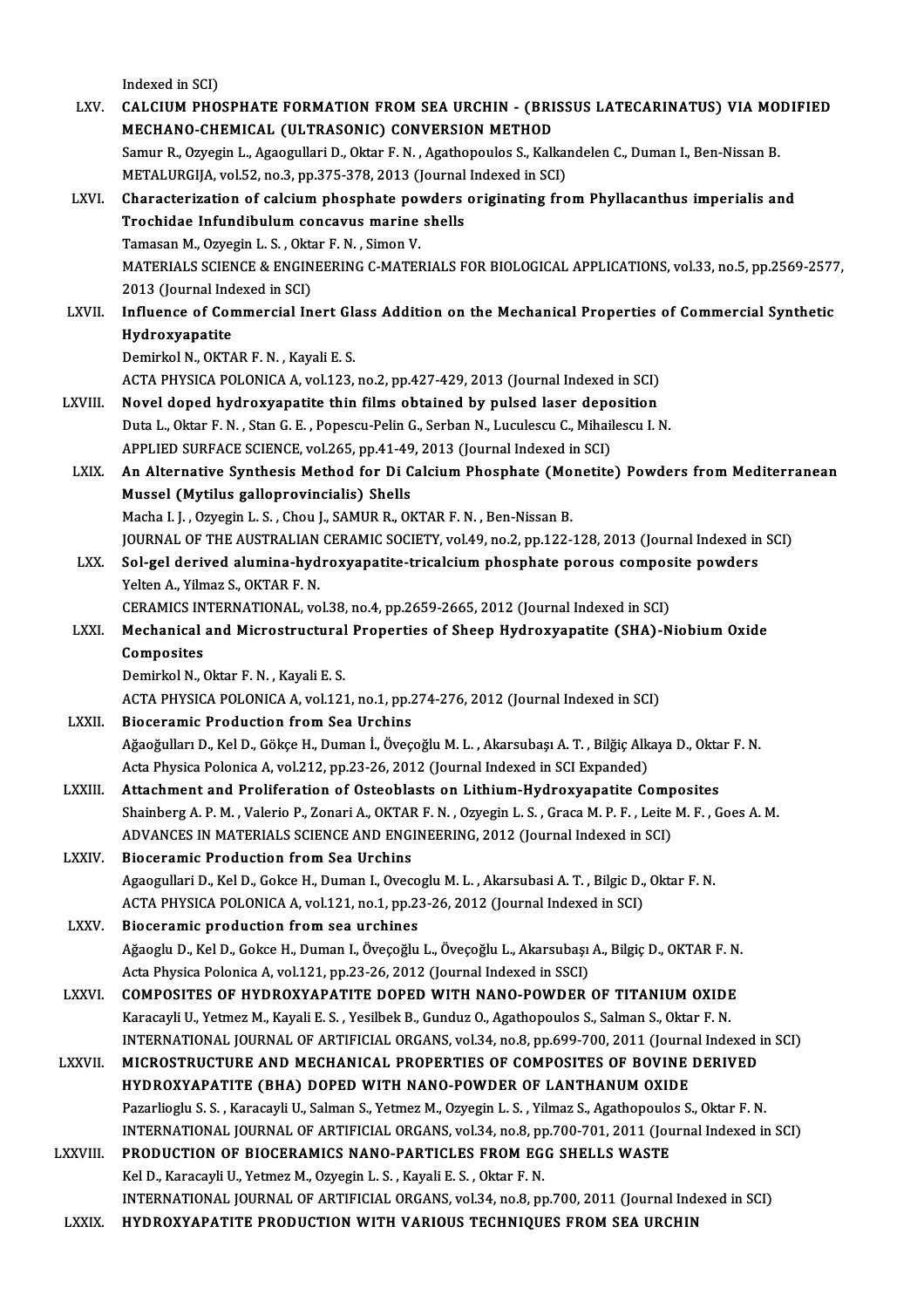Kel D., Karacayli U., Yetmez M., Gokce H., Agaogullari D., Ovecoglu M. L. , Duman I., Kayali E. S. , Oktar F. N<br>INTERNATIONAL JOURNAL OF ARTIFICIAL ORGANS, vol.24, no.9, np.700, 2011 (Journal Indoved in SCD) Kel D., Karacayli U., Yetmez M., Gokce H., Agaogullari D., Ovecoglu M. L. , Duman I., Kayali E. S. , Oktar F. N<br>INTERNATIONAL JOURNAL OF ARTIFICIAL ORGANS, vol.34, no.8, pp.700, 2011 (Journal Indexed in SCI)<br>MICROSTRUGTURE Kel D., Karacayli U., Yetmez M., Gokce H., Agaogullari D., Ovecoglu M. L. , Duman I., Kayali E. S. , Oktar F. N.<br>INTERNATIONAL JOURNAL OF ARTIFICIAL ORGANS, vol.34, no.8, pp.700, 2011 (Journal Indexed in SCI)<br>LXXX. MICROST

INTERNATIONAL JOURNAL OF ARTIFICIAL ORGANS, vol.34, no.8, pp.700, 2011 (Journal Indexed in SCI)<br>MICROSTRUCTURE AND MECHANICAL PROPERTIES OF SINTERED SHEEP ENAMEL-DERIVED<br>HYDROXYAPATITE<br>Akyurt N., Karacayli U., Yetmez M., P MICROSTRUCTURE AND MECHANICAL PROPERTIES OF SINTERED SHEEP ENAMEL-DERIVED HYDROXYAPATITE<br>Akyurt N., Karacayli U., Yetmez M., Pazarlioglu S. S. , Oktar F. N.<br>INTERNATIONAL JOURNAL OF ARTIFICIAL ORGANS, vol.34, no.8, pp.700, 2011 (Journal Indexed in SCI)<br>MECHANICAL PROPERTIES OF POVINE ENAMEL DERI Akyurt N., Karacayli U., Yetmez M., Pazarlioglu S. S., Oktar F. N.<br>INTERNATIONAL JOURNAL OF ARTIFICIAL ORGANS, vol.34, no.8, pp.700, 2011 (Journal<br>LXXXI. MECHANICAL PROPERTIES OF BOVINE ENAMEL DERIVED HYDROXYAPATITE INTERNATIONAL JOURNAL OF ARTIFICIAL ORGANS, vol.34, no.8, pp.700, 2011 (Journal<br>MECHANICAL PROPERTIES OF BOVINE ENAMEL DERIVED HYDROXYAPATITE<br>Demirkol N., Yetmez M., Karacayli U., Kayali E. S. , Gunduz O., Agathopoulos S., MECHANICAL PROPERTIES OF BOVINE ENAMEL DERIVED HYDROXYAPATITE<br>Demirkol N., Yetmez M., Karacayli U., Kayali E. S. , Gunduz O., Agathopoulos S., Oktar F. N.<br>INTERNATIONAL JOURNAL OF ARTIFICIAL ORGANS, vol.33, no.7, pp.468, 2 Demirkol N., Yetmez M., Karacayli U., Kayali E. S. , Gunduz O., Agathopoulos S., Oktar F. N.<br>INTERNATIONAL JOURNAL OF ARTIFICIAL ORGANS, vol.33, no.7, pp.468, 2010 (Journal Indexed in SCI)<br>LXXXII. A NEW SAFE METHOD TO PROD INTERNATIONAL JOURNAL OF ARTIFICIAL ORGANS, vol.33, no.7, pp.468, 2010 (Jo<br>A NEW SAFE METHOD TO PRODUCE BIOCERAMIC NANO-POWDERS FROM<br>Oktar F. N., Tuyel U., Demirkol N., Gunduz O., Samur R., Kannan S., Agathopoulos S.<br>INTER A NEW SAFE METHOD TO PRODUCE BIOCERAMIC NANO-POWDERS FROM NACRE VENUS VERRUO<br>Oktar F. N. , Tuyel U., Demirkol N., Gunduz O., Samur R., Kannan S., Agathopoulos S.<br>INTERNATIONAL JOURNAL OF ARTIFICIAL ORGANS, vol.33, no.7, pp Oktar F. N. , Tuyel U., Demirkol N., Gunduz O., Samur R., Kannan S., Agathopoulos S.<br>INTERNATIONAL JOURNAL OF ARTIFICIAL ORGANS, vol.33, no.7, pp.467-468, 2010 (Journal Indexed in SCI)<br>LXXXIII. MECHANICAL PROPERTIES OF HYD Yetmez M., Demirkol N., Oktar F. N., Gunduz O., Kayali S., Agathopoulos S. MECHANICAL PROPERTIES OF HYDROXYAPATITE-TANTALUM COMPOSITES<br>Yetmez M., Demirkol N., Oktar F. N. , Gunduz O., Kayali S., Agathopoulos S.<br>INTERNATIONAL JOURNAL OF ARTIFICIAL ORGANS, vol.33, no.7, pp.467, 2010 (Journal Indexe Yetmez M., Demirkol N., Oktar F. N. , Gunduz O., Kayali S., Agathopoulos S.<br>INTERNATIONAL JOURNAL OF ARTIFICIAL ORGANS, vol.33, no.7, pp.467, 2010 (Journal Indexed in SCI)<br>LXXXIV. Sintering effect on mechanical properties INTERNATIONAL JOURNAL OF ARTIFICIAL ORGANS, vol.33, no.7, pp.467, 2010 (Journal l<br>Sintering effect on mechanical properties of composites of natural hydroxyap<br>Salman S., Gunduz O., Yilmaz S., Ovecoglu M. L. , Snyder R. L. Sintering effect on mechanical properties of composites of natural hydroxyapatites and titanium<br>Salman S., Gunduz O., Yilmaz S., Ovecoglu M. L. , Snyder R. L. , Agathopoulos S., Oktar F. N.<br>CERAMICS INTERNATIONAL, vol.35, Salman S., Gunduz O., Yilmaz S., Ovecoglu M. L., Snyder R. L., Agathopoulos S., Oktar F. N.<br>CERAMICS INTERNATIONAL, vol.35, no.7, pp.2965-2971, 2009 (Journal Indexed in SCI)<br>LXXXV. Biological activities of bioceramic powde CERAMICS INTERNATIONAL, vol.35, no.7, pp<br>Biological activities of bioceramic power<br>Tuyel A. U. , Valerio P., Oner E. T. , Oktar F. N.<br>NEW PIOTECUNOLOCY vol.35, 2000 (Journe Biological activities of bioceramic powders of various<br>Tuyel A. U. , Valerio P., Oner E. T. , Oktar F. N.<br>NEW BIOTECHNOLOGY, vol.25, 2009 (Journal Indexed in SCI)<br>Beinforging of Biologically Derived Apatite with Comm Tuyel A. U. , Valerio P., Oner E. T. , Oktar F. N.<br>NEW BIOTECHNOLOGY, vol.25, 2009 (Journal Indexed in SCI)<br>LXXXVI. Reinforcing of Biologically Derived Apatite with Commercial Inert Glass Gunduz O., Ahmad Z., Ekren N., Agathopoulos S., Salman S., Oktar F. N. Reinforcing of Biologically Derived Apatite with Commercial Inert Glass<br>Gunduz O., Ahmad Z., Ekren N., Agathopoulos S., Salman S., Oktar F. N.<br>JOURNAL OF THERMOPLASTIC COMPOSITE MATERIALS, vol.22, no.4, pp.407-419, 2009 (J Gunduz O., Ahmad Z., Ekren N., Agathopoulos S., Salman S., Oktar F. N.<br>JOURNAL OF THERMOPLASTIC COMPOSITE MATERIALS, vol.22, no.4, pp.407-419, 2009 (Journal Indexed in SCI)<br>LXXXVII. Effect of sintering temperature on mecha **JOURNAL OF THERMOP**<br>Effect of sintering te<br>hydroxyapatite SHA<br>Karasali II, CÜNDÜZ O Effect of sintering temperature on mechanical properties and microstructure of sheep bone derived<br>hydroxyapatite SHA<br>Karacali U., GÜNDÜZ O., SALMAN S., Ozyegin s., Agathopoulos S., OKTAR F. N. 13th International Conference on Biomedical Engineering, 2009 (Journal Indexed in SCI Expanded) LXXXVIII. Bovine hydroxyapatite (BHA) strontium oxide composites 13th International Conference on Biomedical Engineering, 2009 (Journal Indexed in SCI Expanded)<br>Bovine hydroxyapatite (BHA) strontium oxide composites<br>GÜNDÜZ O., Ozyegin L., Dorozhkin S., Meydanoglu O., Eruslu N., Kayali S Bovine hydroxyapatite (BHA) strontium oxide composites<br>GÜNDÜZ O., Ozyegin L., Dorozhkin S., Meydanoglu O., Eruslu N., Kayali S., Göller G., A<br>Key Engineering Materials, vol.396-398, pp.407-410, 2009 (Journal Indexed in SCI GÜNDÜZ O., Ozyegin L., Dorozhkin S., Meydanoglu O., Eruslu N.<br>Key Engineering Materials, vol.396-398, pp.407-410, 2009 (Journal LXXXIX. Bovine hydroxyapatite (BHA) boron oxide composites Key Engineering Materials, vol.396-398, pp.407-410, 2009 (Journal Indexed in SCI)<br>Bovine hydroxyapatite (BHA) boron oxide composites<br>GÜNDÜZ O., Ozyegin L., Dorozhkin S., Meydanoglu O., Eruslu N., Kayali S., Agathopoulos S. Bovine hydroxyapatite (BHA) boron oxide composites<br>GÜNDÜZ O., Ozyegin L., Dorozhkin S., Meydanoglu O., Eruslu N., Kayali S., Agathopou<br>Key Engineering Materials, vol.396-398, pp.403-406, 2009 (Journal Indexed in SCI)<br>Effec GÜNDÜZ O., Ozyegin L., Dorozhkin S., Meydanoglu O., Eruslu N., Kayali S., Agathopoulos S., OK<br>Key Engineering Materials, vol.396-398, pp.403-406, 2009 (Journal Indexed in SCI)<br>XC. Effect of yttria-doping on mechanical prop Key Engineering Materials, vol.396-398, pp.403-406, 2009 (Journal Indept)<br>Effect of yttria-doping on mechanical properties of bovine hydenduz O., Daglilar S., Salman S., Ekren N., Agathopoulos S., Oktar F. N. Effect of yttria-doping on mechanical properties of bovine hydroxyapatite (BHA)<br>Gunduz O., Daglilar S., Salman S., Ekren N., Agathopoulos S., Oktar F. N.<br>Journal of Composite Materials, vol.42, pp.1281-1287, 2008 (Journal Gunduz O., Daglilar S., Salman S., Ekren N., Agathopoulos S., Oktar F. N.<br>Journal of Composite Materials, vol.42, pp.1281-1287, 2008 (Journal Indexed in SCI Expanded)<br>XCI. Composites of bovine hydroxyapatite (BHA) and ZnO Journal of Composite Materials, vol.42, pp.1281-1287, 2008 (Journal Indexed in<br>Composites of bovine hydroxyapatite (BHA) and ZnO<br>GÜNDÜZ O., Erkan E. M. , DAĞLILAR S., SALMAN S., Agathopoulos S., OKTAR F. N.<br>JOURNAL OE MATE Composites of bovine hydroxyapatite (BHA) and ZnO<br>GÜNDÜZ O., Erkan E. M. , DAĞLILAR S., SALMAN S., Agathopoulos S., OKTAR F. N.<br>JOURNAL OF MATERIALS SCIENCE, vol.43, no.8, pp.2536-2540, 2008 (Journal Indexed in SCI)<br>Histom GÜNDÜZ 0., Erkan E. M. , DAĞLILAR S., SALMAN S., Agathopoulos S., OKTAR F. N.<br>JOURNAL OF MATERIALS SCIENCE, vol.43, no.8, pp.2536-2540, 2008 (Journal Indexed in SCI)<br>XCII. Histomorphometric evaluation of implants coated wi **JOURNAL OF MATERL<br>Histomorphometric<br>substituted apatite<br>KÜPKCÜ M. PENLIDA** Histomorphometric evaluation of implants coated with enamel or dentin<br>substituted apatite<br>KÜRKÇÜ M., BENLİDAYI M. E. , Ozsoy S., Ozyegin L. S. , OKTAR F. N. , KURTOĞLU C.<br>JOUPNAL OF MATERIALS SCIENCE MATERIALS IN MEDICINE substituted apatite<br>KÜRKÇÜ M., BENLİDAYI M. E. , Ozsoy S., Ozyegin L. S. , OKTAR F. N. , KURTOĞLU C.<br>JOURNAL OF MATERIALS SCIENCE-MATERIALS IN MEDICINE, vol.19, no.1, pp.59-65, 2008 (Journal Indexed in SCI)<br>Misrostrustural KÜRKÇÜ M., BENLİDAYI M. E. , Ozsoy S., Ozyegin L. S. , OKTAR F. N. , KURTOĞLU C.<br>JOURNAL OF MATERIALS SCIENCE-MATERIALS IN MEDICINE, vol.19, no.1, pp.59-65, 2008 (Jo<br>XCIII. Microstructural and mechanical properties of hydr **JOURNAL OF MATERIALS SCIENC<br>Microstructural and mechani<br>Erkmen Z. E. , Genc Y., Oktar F. N.**<br>JOURNAL OF THE AMERICAN CEL Microstructural and mechanical properties of hydroxyapatite-zirconia composites<br>Erkmen Z. E. , Genc Y., Oktar F. N.<br>JOURNAL OF THE AMERICAN CERAMIC SOCIETY, vol.90, no.9, pp.2885-2892, 2007 (Journal Indexed in SCI)<br>Water r Erkmen Z. E., Genc Y., Oktar F. N.<br>JOURNAL OF THE AMERICAN CERAMIC SOCIETY, vol.90, no.9, pp.2885-2<br>XCIV. Water resistance of bone-cements reinforced with bioceramics<br>Deciller S. Erken M. E., Cundur O. Owesin J. S. Selmen JOURNAL OF THE AMERICAN CERAMIC SOCIETY, vol.90, no.9, pp.2885-2892, 2007 (Jou<br>Water resistance of bone-cements reinforced with bioceramics<br>Daglilar S., Erkan M. E. , Gunduz O., Ozyegin L. S. , Salman S., Agathopoulos S., XCIV. Water resistance of bone-cements reinforced with bioceramics<br>Daglilar S., Erkan M. E., Gunduz O., Ozyegin L. S., Salman S., Agathopoulos S., Oktar F. N.<br>MATERIALS LETTERS, vol.61, pp.2295-2298, 2007 (Journal Indexed XCV. Microstructure andmechanical properties of sintered enamel hydroxyapatite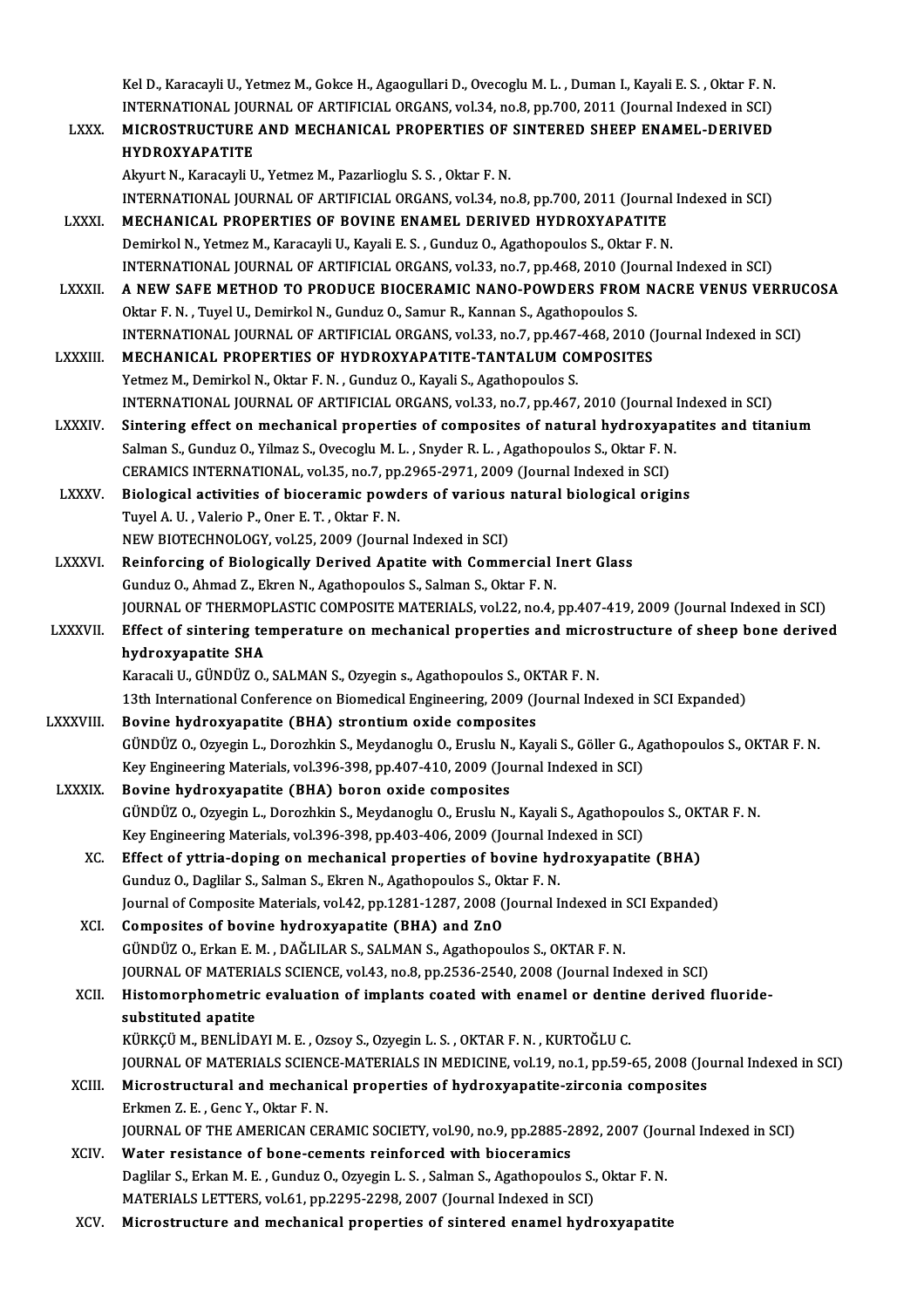Oktar F.N. Oktar F. N.<br>CERAMICS INTERNATIONAL, vol.33, no.7, pp.1309-1314, 2007 (Journal Indexed in SCI)<br>Bond coating in pleame ennaved selsium phoephate sectings Oktar F. N.<br>CERAMICS INTERNATIONAL, vol.33, no.7, pp.1309-1314, 2007 (Journ<br>XCVI. Bond-coating in plasma-sprayed calcium-phosphate coatings<br>Oktar E. N. Vetmer M. Assthanoules S. George T. M. L. Geller G. Inc CERAMICS INTERNATIONAL, vol.33, no.7, pp.1309-1314, 2007 (Journal Indexed in SCI)<br>Bond-coating in plasma-sprayed calcium-phosphate coatings<br>Oktar F. N., Yetmez M., Agathopoulos S., Goerne T. M. L., Goller G., Ipeker I., Fe Bond-coating in plasma-sprayed calcium-phosphate coatings<br>Oktar F. N. , Yetmez M., Agathopoulos S., Goerne T. M. L. , Goller G., Ipeker I., Ferreira J. M. F.<br>JOURNAL OF MATERIALS SCIENCE-MATERIALS IN MEDICINE, vol.17, no.1 Oktar F<br>JOURNA<br>in SCI)<br>Hydro JOURNAL OF MATERIALS SCIENCE-M.<br>in SCI)<br>XCVII. Hydroxyapatite-TiO2 composites<br>OVTAP E N in SCI)<br><mark>Hydroxyap</mark><br>OKTAR F. N.<br>MATERIALS OKTAR F. N.<br>MATERIALS LETTERS, vol.60, pp.2207-2210, 2006 (Journal Indexed in SCI) OKTAR F. N.<br>MATERIALS LETTERS, vol.60, pp.2207-2210, 2006 (Journal Indexed in SCI)<br>XCVIII. Sintering effect on mechanical properties of composites of hydroxyapatite lanthanum oxide (HA-MATERIA<br>Sinterin<br>La2O3)<br>OKTAR E Sintering effect on mechanical properties of composites of hydroxyapatite lanthanum oxid<br>La2O3)<br>OKTAR F. N. , Ozyegin S., Meydanoglu O., Aydin H., Agathopoulos S., Rocha G., SENNAROĞLU B., Kayali S.<br>Kay Engineering Materia La2O3)<br>OKTAR F. N. , Ozyegin S., Meydanoglu O., Aydin H., Agathopoulos S., Rocha G., SENNAROĞLU B., Kayali S.<br>Key Engineering Materials, pp.101-104, 2006 (Journal Indexed in SCI) OKTAR F. N. , Ozyegin S., Meydanoglu O., Aydin H., Agathopoulos S., Rocha G., SENNAROĞLU B., Kayali<br>Key Engineering Materials, pp.101-104, 2006 (Journal Indexed in SCI)<br>XCIX. Effect of sintering temperature on mechanical a Key Engineering Material:<br>Effect of sintering tem<br>hydroxyapatite (BHA)<br>CÖLLER C. OKTAR E.N. Effect of sintering temperature on mechanical and microstructural properties of<br>hydroxyapatite (BHA)<br>GÖLLER G., OKTAR F. N. , Agathopoulos S., Tulyaganov D., Ferreira C., KAYALI E. S. , Peker İ.<br>JOUPNAL OF SOL CEL SCIENCE hydroxyapatite (BHA)<br>GÖLLER G., OKTAR F. N. , Agathopoulos S., Tulyaganov D., Ferreira C., KAYALI E. S. , Peker İ.<br>JOURNAL OF SOL-GEL SCIENCE AND TECHNOLOGY, vol.37, no.2, pp.111-115, 2006 (Journal Indexed in SCI)<br>Plasma a GÖLLER G., OKTAR F. N. , Agathopoulos S., Tulyaganov D., Ferreira C., KAYALI E. S. , Peker İ.<br>JOURNAL OF SOL-GEL SCIENCE AND TECHNOLOGY, vol.37, no.2, pp.111-115, 2006 (Journal<br>C. Plasma sprayed zirconia hydroxyapatite com JOURNAL OF SOL-GEL SCIENCE AND TECHNOLOGY, vol.37, no.2, pp.1<br>Plasma sprayed zirconia hydroxyapatite composite coatings<br>Aydin M., Ozyegin L., OKTAR F. N. , ERKMEN Z. E. , Anzabi O., Gross K.<br>Kay Engineering Materials vol.3 Key Engineering Materials, vol.309, pp.631-634, 2006 (Journal Indexed in SSCI) CI. Hydroxyapatite nano-powders produced hydrothermally from nacreous material Lemos A.F., Rocha J.H.G., Quaresma S.S.F., Kannan S., Oktar F.N., Agathopoulos S., Ferreira J.M.F. Hydroxyapatite nano-powders produced hydrothermally from nacreous material<br>Lemos A. F. , Rocha J. H. G. , Quaresma S. S. F. , Kannan S., Oktar F. N. , Agathopoulos S., Ferreira J. M. F.<br>JOURNAL OF THE EUROPEAN CERAMIC SOCI Lemos A. F. , Rocha J. H. G. , Quaresma S. S. F. , Kannan S., Oktar F. N. , Agathopoulos S., Ferreira J. M. F.<br>JOURNAL OF THE EUROPEAN CERAMIC SOCIETY, vol.26, no.16, pp.3639-3646, 2006 (Journal Indexed in SCI)<br>CII. The in **JOURNAL OF THE<br>The influence of**<br>hydroxyapatite<br>CÖULER C. OYTA CII. The influence of sintering temperature on mechanical and microstructural properties of bovine<br>hydroxyapatite GÖLLER G., OKTAR F. N., Agathopoulos S., Tulyaganov D., Ferreira J., Kayali E., Peker I. GÖLLER G., OKTAR F. N. , Agathopoulos S., Tulyaganov D., Ferreira J., Kayali E., Peker I.<br>BIOCERAMICS 17, pp.325-328, 2005 (Journal Indexed in SCI)<br>CIII. Sintering effect on mechanical properties of enamel derived andsynth BIOCERAMICS 17, pp.325-328, 2005 (Journal Indexed in SCI)<br>Sintering effect on mechanical properties of enamel derived and<br>composites<br>GENÇ Y., OKTAR F. N., ERKMEN Z. E., GÖLLER G., TOYKAN D., HAYBAT H. Sintering effect on mechanical properties of enamel derived and<br>composites<br>GENÇ Y., OKTAR F. N. , ERKMEN Z. E. , GÖLLER G., TOYKAN D., HAYBAT H.<br>EURO CERAMICS VIII. PTS 1-2, Vol 264, pp.1961-1964, 2004 (Journal Inde EURO CERAMICS VIII, PTS 1-3, vol.264, pp.1961-1964, 2004 (Journal Indexed in SCI Expanded) CIV. Sintering of Syntetic Hydroxyapatite Zirconia Compacts GençY.,OKTARF.N. ,ERKMENZ.E. ,GÖLLERG.,DeryaT.,ToykanD.,HaybatH. Key Engineering Materrials, vol.264268, pp.2087-2090, 2004 (Journal Indexed in SCI Expanded) Genç Y., OKTAR F. N. , ERKMEN Z. E. , GÖLLER G., Derya T., Toykan D., Haybat H.<br>Key Engineering Materrials, vol.264268, pp.2087-2090, 2004 (Journal Indexed in SCI Expanded)<br>CV. Sintering effects on mechanical properties of Key Engineering Materr<br>Sintering effects on n<br>GÖLLER G., OKTAR F. N.<br>Materials Letters vol 56 Sintering effects on mechanical properties of biologically der<br>GÖLLER G., OKTAR F. N.<br>Materials Letters, vol.56, pp.142-147, 2002 (Journal Indexed in SSCI)<br>Characterization of processed tooth hydroxyanatite for poter GÖLLER G., OKTAR F. N.<br>Materials Letters, vol.56, pp.142-147, 2002 (Journal Indexed in SSCI)<br>CVI. Characterization of processed tooth hydroxyapatite for potential biomedical implant applications<br>OKTAR F. N. Kesensi K. Bisk Materials Letters, vol.56, pp.142-1<br>Characterization of processed<br>OKTAR F. N. , Kesenci K., Piskin E.<br>APTIEICIAL CELLS PLOOD SUPST Characterization of processed tooth hydroxyapatite for potential biomedical implant applications<br>OKTAR F. N. , Kesenci K., Piskin E.<br>ARTIFICIAL CELLS BLOOD SUBSTITUTES AND IMMOBILIZATION BIOTECHNOLOGY, vol.27, no.4, pp.367 OKTAR F. N. , Kesenci K., Piskin E.<br>ARTIFICIAL CELLS BLOOD SUBSTITUTES AND IMMOBILIZATION BIOTECHNOLOGY, vol.27, no.4, pp.367-379, 1999<br>(Journal Indexed in SCI)

### Articles Published in Other Journals

- I. 3D printed bioactive composite scaffolds for bone tissue engineering Moukbil Y., Isindag III och har journalis<br>3D printed bioactive composite scaffolds for bone tissue engineering<br>Moukbil Y., Isindag B., Gayir V., Ozbek B., Haskoylu M. E. , Oner E. T. , Oktar F. N. , Ikram F., Sengor M., Gü 3D printed bioactive composite scaffolds for bone tissue e<br>Moukbil Y., Isindag B., Gayir V., Ozbek B., Haskoylu M. E. , Oner E. T.<br>Bioprinting, vol.17, 2020 (Refereed Journals of Other Institutions) Bioprinting, vol.17, 2020 (Refereed Journals of Other Institutions)<br>II. Biohydrogels for medical applications: A short review
- Bioprinting, vol.17, 2020 (Refereed Journals of Other Institutions)<br>Biohydrogels for medical applications: A short review<br>Moukbil Y., OKTAR F. N. , Ozbek B., Ficai D., Ficai A., Andronescu E., EROĞLU M. S. , GÜNDÜZ O.<br>ORGA Biohydrogels for medical applications: A short review<br>Moukbil Y., OKTAR F. N. , Ozbek B., Ficai D., Ficai A., Andronescu E., EROĞLU M. S. , GÜNI<br>ORGANIC COMMUNICATIONS, vol.11, no.3, pp.123-141, 2018 (Journal Indexed in ES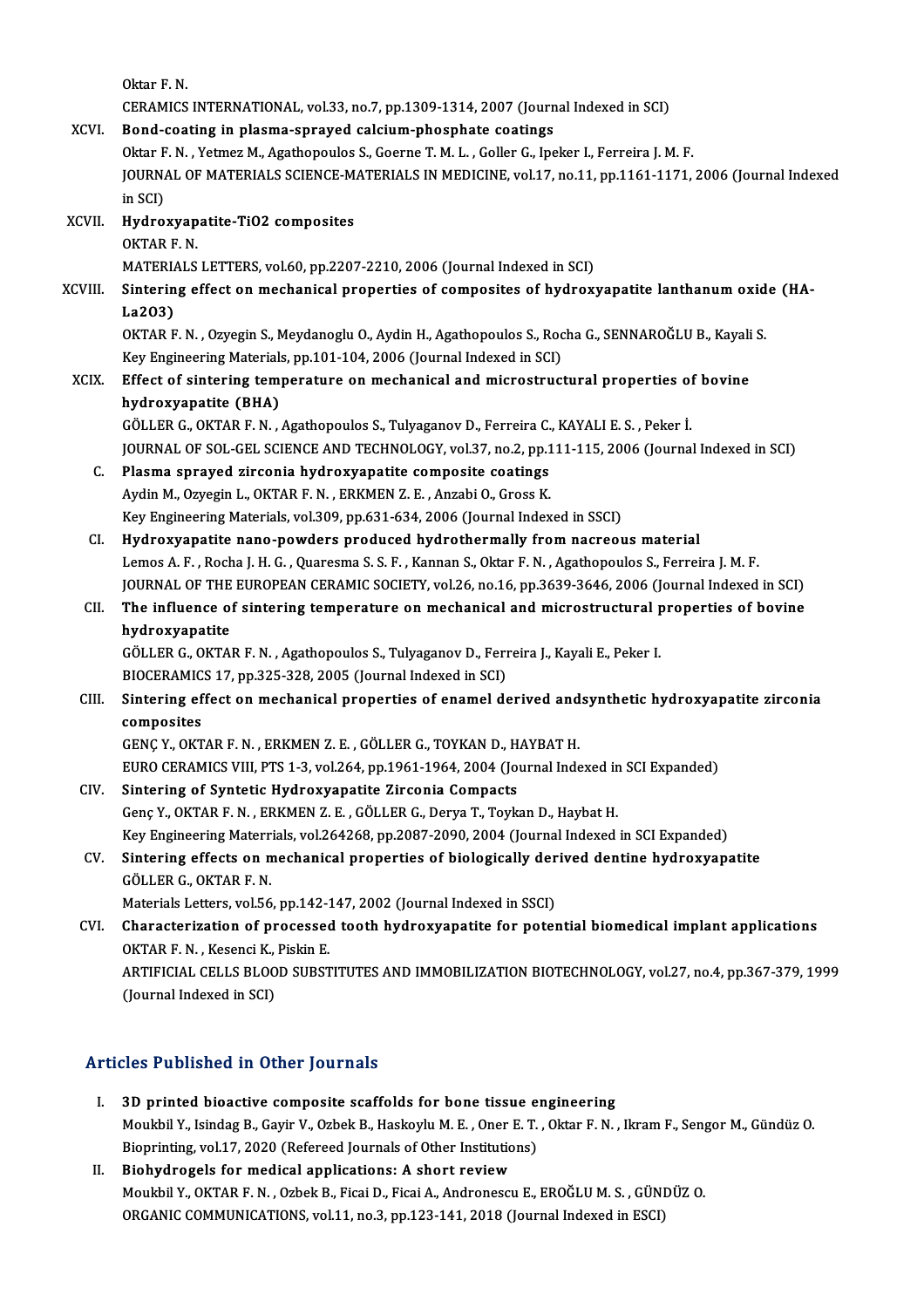III. Electrical Properties of Clinoptilolite/Aluminium Oxide/Bovine Hydroxyapatite Composites<br>Kalispdelen G. Moukbil V. Oktar E.N., Elman N. Kike O. Gündüz O. Electrical Properties of Clinoptilolite/Aluminium Oxide/Bo<br>Kalkandelen C., Moukbil Y., Oktar F. N. , Ekren N., Kılıç O., Gündüz O.<br>CPOSS DISCIPLINARY APRLIED RESEARCH IN MATERIALS SCIENC CROSS-DISCIPLINARY APPLIED RESEARCH IN MATERIALS SCIENCE AND TECHNOLOGY, vol.2018, no.923, pp.98-<br>101, 2018 (Refereed Journals of Other Institutions) Kalkandelen C., Moukbil Y., Oktar F. N., Ekren N., Kılıç O., Gündüz O. CROSS-DISCIPLINARY APPLIED RESEARCH IN MATERIALS SCIENCE AND TECHNOLOGY, vol.2018, no.923, pp.98-<br>101, 2018 (Refereed Journals of Other Institutions)<br>IV. Microstructural and Mechanical Properties of Nano-Yttria-Oxide Doped 101, 2018 (Refereed Journals of Other Institutions)<br>Microstructural and Mechanical Properties of Nano-Yttria<br>Gündüz O., Yetmez M., Ekren N., Kılıç O., Ben Nissan B., Oktar F. N.<br>CPOSS DISCIPLINARY ARRUED RESEARCH IN MATERI Microstructural and Mechanical Properties of Nano-Yttria-Oxide Doped Hydroxyapatite Composites<br>Gündüz O., Yetmez M., Ekren N., Kılıç O., Ben Nissan B., Oktar F. N.<br>CROSS-DISCIPLINARY APPLIED RESEARCH IN MATERIALS SCIENCE A Gündüz O., Yetmez M., Ekren N., Kılıç O., Ben Nissan<br>CROSS-DISCIPLINARY APPLIED RESEARCH IN MAT<br>92, 2018 (Refereed Journals of Other Institutions)<br>Production and Characterization of Whoy Pr CROSS-DISCIPLINARY APPLIED RESEARCH IN MATERIALS SCIENCE AND TECHNOLOGY, vol.2018, no.<br>92, 2018 (Refereed Journals of Other Institutions)<br>V. Production and Characterization of Whey Protein Concentrate (WPC) Based Nano-Fibe 92, 2018 (Refereed Journals of Other Institutions)<br>Production and Characterization of Whey Protein Con<br>OKTAR F. N. , Su S., Özbek B., YÜCEL S., KAZAN D., GÜNDÜZ O.<br>CPOSS DISCIPLINARY APPLIED RESEARCH IN MATERIALS SC Production and Characterization of Whey Protein Concentrate (WPC) Based Nano-Fibers<br>OKTAR F. N. , Su S., Özbek B., YÜCEL S., KAZAN D., GÜNDÜZ O.<br>CROSS-DISCIPLINARY APPLIED RESEARCH IN MATERIALS SCIENCE AND TECHNOLOGY, 2018 OKTAR F. N. , Su S., Özbek B., YÜCEL S., KAZAN D., GÜNDÜZ O.<br>CROSS-DISCIPLINARY APPLIED RESEARCH IN MATERIALS SCIENCE AND TECHNOLOGY, 2018 (Refereed Journals<br>of Other Institutions) VI. 3D Liquid Bioprinting of the PCL/β-TCP Scaffolds of Other Institutions)<br>3D Liquid Bioprinting of the PCL/β-TCP Scaffolds<br>Aydoğdu M.O., Ekren N., Kılıç O., Oktar F. N. , Gündüz O.<br>CROSS DISCIRLINARY ARRLIED RESEARCH IN MATERLA 3D Liquid Bioprinting of the PCL/β-TCP Scaffolds<br>Aydoğdu M. O. , Ekren N., Kılıç O., Oktar F. N. , Gündüz O.<br>CROSS-DISCIPLINARY APPLIED RESEARCH IN MATERIALS SCIENCE AND TECHNOLOGY, vol.2018, no.923, pp.79-<br>92.2018 (Refer Aydoğdu M. O. , Ekren N., Kılıç O., Oktar F. N. , Günd<br>CROSS-DISCIPLINARY APPLIED RESEARCH IN MAT<br>83, 2018 (Refereed Journals of Other Institutions)<br>Production and Characterization of Antimian CROSS-DISCIPLINARY APPLIED RESEARCH IN MATERIALS SCIENCE AND TECHNOLOGY, vol.2018, no.923, pp.79-<br>83, 2018 (Refereed Journals of Other Institutions)<br>VII. Production and Characterization of Antimicrobial Electrospun Nanofib 83, 2018 (Refereed Journals of C<br>Production and Characteriza<br>Zirconium Oxide and Zeolite<br>Audardu M.O. Opres A.E. True Production and Characterization of Antimicrobial Electrospun Nanofibers Containing Polyurethane<br>Zirconium Oxide and Zeolite<br>Aydogdu M. O. , Oprea A. E. , Trusca R., Surdu A. V. , Ficai A., Holban A. M. , Iordache F., Padur Zi<mark>rconium O</mark><br>Aydogdu M. O<br>Altun E., et al.<br>PIONANOSCU Aydogdu M. O. , Oprea A. E. , Trusca R., Surdu A. V. , Ficai A., Holban A. M. , Io<br>Altun E., et al.<br>BIONANOSCIENCE, vol.8, no.1, pp.154-165, 2018 (Journal Indexed in ESCI)<br>Adhesian and Serateh Testing of Antibiotic Loaded Altun E., et al.<br>BIONANOSCIENCE, vol.8, no.1, pp.154-165, 2018 (Journal Indexed in ESCI)<br>VIII. Adhesion and Scratch Testing of Antibiotic Loaded Poly-Lactic Acid Biocomposite Thin Films on<br>Metallic Implants BIONANOSCIENCE, vol.8, no.1, pp.154-165, 2018 (Journal Indexed in ESCI) Adhesion and Scratch Testing of Antibiotic Loaded Poly-Lactic Acid Biocomposite Thin Films on<br>Metallic Implants<br>KARACAN I., Chou J., Ben Nissan B., Macha I. J. , Arion J., Wang A. H. , Muller W. H. , Grossin D., Taraschi V Metallic<br>KARACA<br>N. , et al.<br>Kov Engi KARACAN I., Chou J., Ben Nissan B., Macha I. J. , Arion J., Wang A. H. , Muller W. H. , Grossin D., Ta<br>N. , et al.<br>Key Engineering Materials, vol.782, pp.195-200, 2018 (Refereed Journals of Other Institutions)<br>Effect of te N. , et al.<br>Key Engineering Materials, vol.782, pp.195-200, 2018 (Refereed Journals of Other Institutions)<br>IX. Effect of temperature, viscosity and surface tension on gelatine structures produced by modified 3D<br>printer Key Engineering Materials, vol.782, pp.195-200, 2018 (Refereed Journals of Other Institutions) Effect of temperature, viscosity and surface tension on gelatine structures produced by mod<br>printer<br>Kalkandelen C., Özbek B., Ergül N. M. , Akyol S., Moukbil Y., Oktar F. N. , Ekren N., Kılıç O., Gündüz O., Kılıç B.<br>JOB Co **printer**<br>Kalkandelen C., Özbek B., Ergül N. M. , Akyol S., Moukbil Y., Oktar F. N. , Ekren N., Kılıç O., Gündüz O., Kılıç I<br>IOP Conference Series: Materials Science and Engineering, vol.1, no.1, 2017 (Refereed Journals of Kalkandelen<br>IOP Conferen<br>Institutions)<br>Natural Hy IOP Conference Series: Materials Science and Engineering, vol.1, no.1, 2017 (Refereed ]<br>Institutions)<br>X. Natural Hydoxyapatite Syntheis from Fish Bone Atlantic Bonito sarda sarda<br>CÜNDÜZ O, KU IC O, EKREN N, GÖLGON, KALKAND Institutions)<br>Natural Hydoxyapatite Syntheis from Fish Bone Atlantic Bonito<br>GÜNDÜZ O., KILIÇ O., EKREN N., gökçe h., KALKANDELEN C., OKTAR F. N.<br>Kov Engineering Meterials 2016 (Refereed Jaurnals of Other Institutions Natural Hydoxyapatite Syntheis from Fish Bone Atlantic Bonito sa<br>GÜNDÜZ O., KILIÇ O., EKREN N., gökçe h., KALKANDELEN C., OKTAR F. N.<br>Key Engineering Materials, 2016 (Refereed Journals of Other Institutions)<br>Production of GÜNDÜZ O., KILIÇ O., EKREN N., gökçe h., KALKANDELEN C., OKTAR F. N.<br>Key Engineering Materials, 2016 (Refereed Journals of Other Institutions)<br>XI. Production of Apatite from Shellsfor Biomedical Engineering Applications EKREN N., GÜNDÜZ O., çelik s., ayata b., ŞAHİN Y. M., chou j., nissan b. b., SALMAN S., gökçe h., OKTAR F. N. Production of Apatite from Shellsfor Biomedical Engineering Applications<br>EKREN N., GÜNDÜZ O., çelik s., ayata b., ŞAHİN Y. M. , chou j., nissan b. b. , SALMAN S., gökçe h.<br>Key Engineering Materials, vol.696, pp.51-56, 2016 EKREN N., GÜNDÜZ O., çelik s., ayata b., ŞAHİN Y. M. , chou j., nissan b. b. , SALMAN S., gökçe h., OKTAR F. N.<br>Key Engineering Materials, vol.696, pp.51-56, 2016 (Refereed Journals of Other Institutions)<br>XII. Can European Key Engineer<br>Can Europe<br>Production<br>Sabin Y.M. G Can European Sea Bass Dicentrarchus labrax Scale Be a Good (<br>Production<br>Şahin Y. M. , Gündüz O., Ficai A., Ekren N., Tuna A., İnan A. T. , Oktar F. N.<br>Kay Engineering Materials vol 1, no 1, 2016 (Pefereed Journals of Othe Production<br>Şahin Y. M. , Gündüz O., Ficai A., Ekren N., Tuna A., İnan A. T. , Oktar F. N.<br>Key Engineering Materials, vol.1, no.1, 2016 (Refereed Journals of Other Institutions) XIII. Production of Apatite from Snail Shells for Biomedical EngineeringApplications Key Engineering Materials, vol.1, no.1, 2016 (Refereed Journals of Other Institutions)<br>Production of Apatite from Snail Shells for Biomedical EngineeringApplications<br>Ekren N., Gündüz O., Çelik S., Ayata B., Şahin Y. M. , C Production of Apatite from Snail Shells for Biomedical EngineeringApplications<br>Ekren N., Gündüz O., Çelik S., Ayata B., Şahin Y. M. , Chou J., Bennissan B., Salman S., Gökçe H., Oktar<br>Key Engineering Materials, vol.696, no Ekren N., Gündüz O., Çelik S., Ayata B., Şahin Y. M. , Chou J., Bennissan B., Salman S., Gökçe H., Oktar F. N.<br>Key Engineering Materials, vol.696, no.1, pp.51-56, 2016 (Refereed Journals of Other Institutions)<br>XIV. Novel B Key Engineering Materials, vol.696, no.1, pp.51-56, 2016 (Refereed Journals of Other Institutions)<br>Novel Bioceramic Production via Mechanochemical Conversion from Plate Limpet Tect<br>Shells Novel Bioceramic Production via Mechanochemical Conversion from Plate Limpet Tect<mark><br>Shells</mark><br>İnan A.T. , Gündüz O., Şahin Y. M. , Ekren N., Salman S., Joshua C., Bennissan B., Gökçe H., Oktar F. N.<br>Kay Engineering Materials Inan A. T. , Gündüz O., Şahin Y. M. , Ekren N., Salman S., Joshua C., Bennissan B., Gökçe H., Oktar F. N.<br>Key Engineering Materials, vol.696, no.1, pp.45-50, 2016 (Refereed Journals of Other Institutions)<br>Mechanical behavi Inan A. T., Gündüz O., Şahin Y. M., Ekren N., Sa<br>Key Engineering Materials, vol.696, no.1, pp.45<br>XV. Mechanical behavior of PCL Nano fibers Key Engineering Materials, vol.696, no.1, pp.45-50, 2016 (Refereed Journals of Other Inst<br>Mechanical behavior of PCL Nano fibers<br>Keler M. K. , Dağlılar S., Gündüz O., Yüksek M., Şahin Y. M. , Ekren N., Oktar F. N. , Salman Keler M. K. , Dağlılar S., Gündüz O., Yüksek M., Şahin Y. M. , Ekren N., Oktar F. N. , Salman S.<br>Key Engineering Materials, vol.696, no.2016, pp.196-201, 2016 (Refereed Journals of Other Institutions)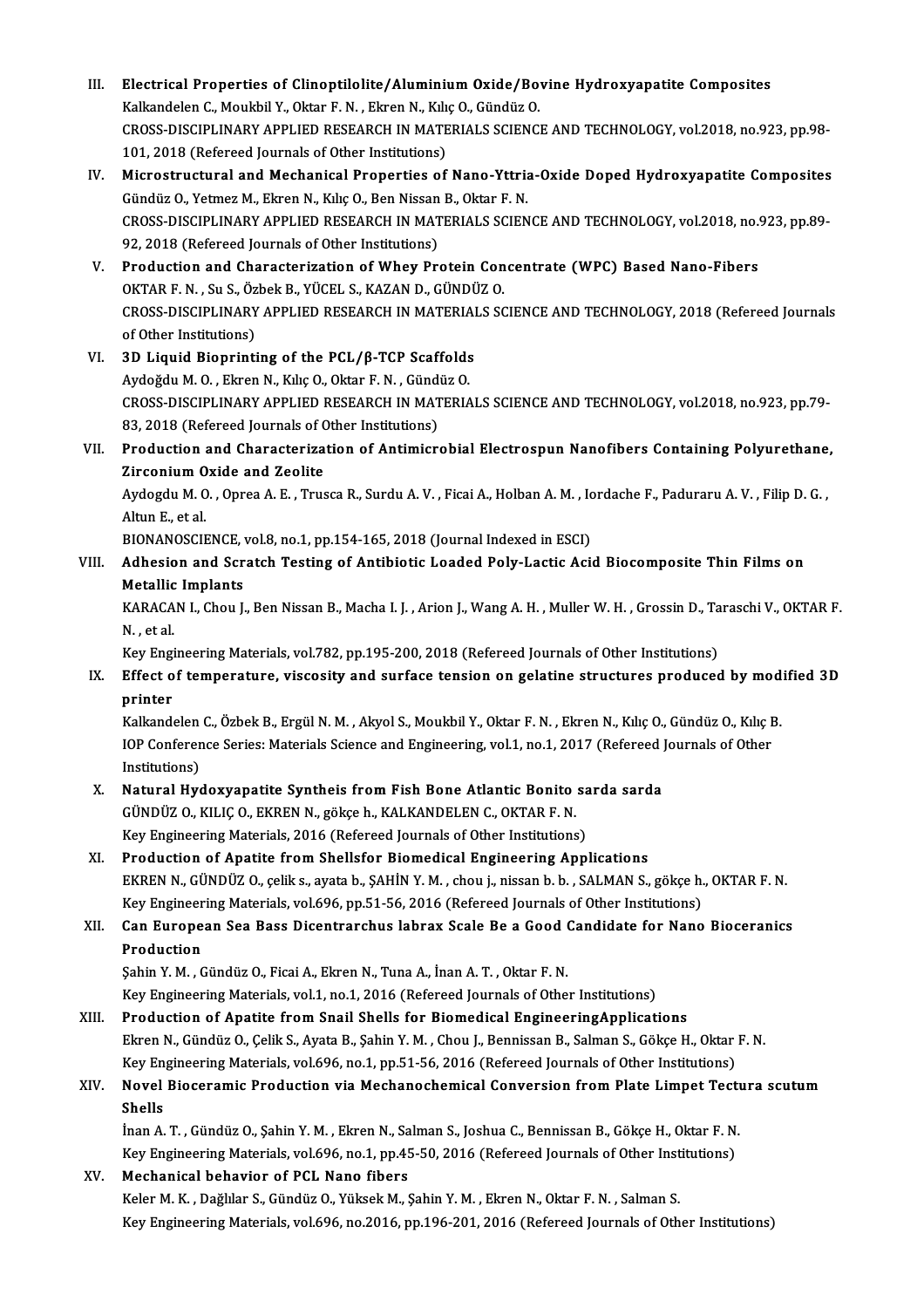| XVI.    | Structural and Characterization Analysis of Zinc Substituted Hydroxyapatite Zn HAp with Wet                               |
|---------|---------------------------------------------------------------------------------------------------------------------------|
|         | <b>Chemical Precipitation Method</b>                                                                                      |
|         | Karacan I., Oktar F. N., Senturk D., Ficai A., Ficai D., Trusca R., Vasıle B., Gokce H., Ozuyar D., Gündüz O.             |
|         | International Journal of Nano and Biomaterials, vol.1, no.1, 2016 (Refereed Journals of Other Institutions)               |
| XVII.   | Can European Sea Bass Dicentrarchus labrax Scale Be a GoodCandidate for Nano Bioceramics                                  |
|         | Production                                                                                                                |
|         | Şahin Y. M., Gündüz O., Ficai A., Ekren N., Tuna A., İnan A. T., Oktar F. N.                                              |
|         | Key Engineering Materials, vol.696, no.1, pp.60-65, 2016 (Refereed Journals of Other Institutions)                        |
| XVIII.  | Structural and characterisation analysis of zinc-substituted hydroxyapatite with wet chemical                             |
|         | precipitation method                                                                                                      |
|         | Karacan I., Senturk D., Oktar F. N., Ficai A., Ficai D., Trusca R., Vasile B. S., Gokce H., Ozuyar H. D., Gündüz O.       |
|         | International Journal of Nano and Biomaterials, vol.6, pp.188-204, 2016 (Refereed Journals of Other Institutions)         |
| XIX.    | Bioceramic Production from Giant Purple Barnacle i Megabalanus i i tintinnabulum i                                        |
|         | Oktar F. N., Gökçe H., Gündüz O., Şahin Y. M., Duygu A., İrene T., Özyeğin S., Bennissan B.                               |
|         | Key Engineering Materials, vol.631, no.1, pp.137-142, 2015 (Refereed Journals of Other Institutions)                      |
| XX.     | Bioceramic Production from Giant Purple Barnacle Megabalanus tintinnabulum                                                |
|         | Oktar F. N., Gokçe H., Gündüz O., Şahin Y. M., Ağaoğulları D., Turner I. G., Özyeğin L. S., Ben Nissan B.                 |
|         | Key Engineering Materials, vol.631, no.1, pp.137-142, 2015 (Refereed Journals of Other Institutions)                      |
| XXI.    | Nano Bioceramics Production from Razor Shell                                                                              |
|         | Agathopoulos S., Ozyegin L., Ahmad Z., Gündüz O., Kayalı E. S., Meydanoğlu O., Oktar F. N.                                |
|         | Key Engineering Materials, vol.493494, no.1, pp.775-780, 2012 (Refereed Journals of Other Institutions)                   |
| XXII.   | Production of Natural Bioceramic from Land Snails                                                                         |
|         | Kel D., Gökçe H., Bilğiç Alkaya D., Ağaoğulları D., Duman İ., Öveçoğlu M. L. , Kayalı E. S. , Kıyıcı İ., Agathapoulos S., |
|         | Oktar F N                                                                                                                 |
|         | Key Engineering Materials, vol.493, pp.287-292, 2012 (Refereed Journals of Other Institutions)                            |
| XXIII.  | A New Natural Biomaterial Sheep Dentine Derived Hydroxyapatite                                                            |
|         | Akyurt N., Yetmez M., Karacayli U., Gündüz O., Agathopoulos S., Gokce H., Öveçoğlu L., Oktar F. N.                        |
|         | Key Engineering Materials, vol.493494, no.1, pp.281-286, 2011 (Journal Indexed in ESCI)                                   |
| XXIV.   | Predicting the Mechanical Properties of BHA Li2O Composites Using Artificial Neural Networks                              |
|         | Çelik H. H., Gündüz O., Ekren N., Ahmad Z., Oktar F. N.                                                                   |
|         | Journal of Biomaterials and Nanobiotechnology, vol.2, no.1, pp.98-101, 2011 (Refereed Journals of Other                   |
|         | Institutions)                                                                                                             |
| XXV.    | Katodik Vakum Ark Yöntemi İle Kaplanan ZrN Kaplamalara Pulse Bias Voltajının Etkisi                                       |
|         | GÜNDÜZ O., OKTAR F. N., SALMAN S.                                                                                         |
|         | Journal of Engineering and Natural Sciences Mühendislik ve Fen Bilimleri Dergisi, vol.3, pp.49-57, 2006 (Other            |
|         | Refereed National Journals)                                                                                               |
| XXVI.   | Sintering effect on mechanical properties of composites of enamel derived hydroxyapatite (EHA)                            |
|         | and titanium                                                                                                              |
|         | GÜNDÜZ O., OKTAR F. N., Oz B., Altundal H., Agathopoulos S., SALMAN S., Öveçoğlu M. L.                                    |
|         | Key Engineering Materials, vol.309-311 II, pp.1137-1140, 2006 (Refereed Journals of Other Institutions)                   |
| XXVII.  | Sintering effect on mechanical properties of composites of bovine derived hydroxyapatite (BHA)                            |
|         | with titanium                                                                                                             |
|         | Ozyegin L., GÜNDÜZ O., OKTAR F. N., Oz B., Agathopoulos S., SALMAN S., Öveçoğlu M. L.                                     |
|         | Key Engineering Materials, vol.309-311 I, pp.359-362, 2006 (Refereed Journals of Other Institutions)                      |
| XXVIII. | Sintering effect on mechanical properties of composites of bovine hydroxyapatite (BHA) and Li2O                           |
|         | OKTAR F. N., Demirer M., GÜNDÜZ O., GENÇ Y. E., Agathopoulos S., Peker I., Ozyegin L., SALMAN S.                          |
|         | Key Engineering Materials, vol.309-311 I, pp.49-52, 2006 (Refereed Journals of Other Institutions)                        |
| XXIX.   | EFFECT OF PULSE BIAS VOLTAGE ON ZrN COATINGS BY CATHODIC VACUUM ARC                                                       |
|         | OKTAR F. N., GÜNDÜZ O., SALMAN S.                                                                                         |
|         | ournal of Engineering and Natural Sciences Mühendislik ve Fen Bilimleri Dergisi, YTU, Istanbul,, vol.1, no.3, pp.49-      |
|         | 57, 2005 (Refereed Journals of Other Institutions)                                                                        |
|         |                                                                                                                           |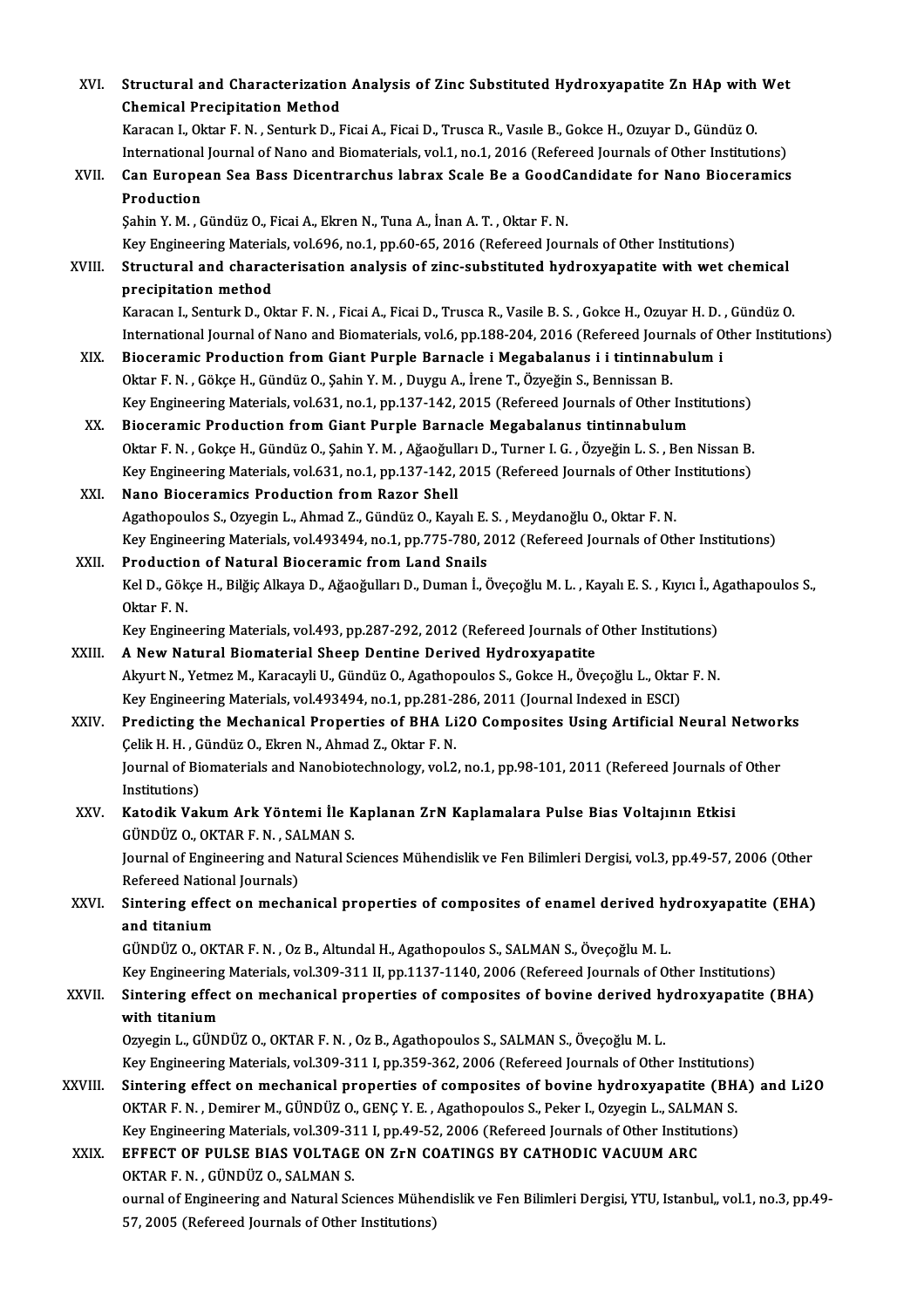### Books&Book Chapters

ooks & Book Chapters<br>I. Sağlık Eğitiminde Sanal Gerçeklik - Radyolojide Sanalgerçekliğin Kullanımı ve Uygulamaları<br>Algunt N. Oktar E.N. Asar Büyülmebliyen C. Buğdaya O 19 & Doon Gnapeers<br>Sağlık Eğitiminde Sanal Gerçeklik - Radyolojide San<br>Akyurt N., Oktar F. N. , Acar Büyükpehlivan G., Buğdaycı O.<br>in: Orun Doğistiren Güs: Yanay Zaltâ, Pref. Dr. Mustafa K. V Sağlık Eğitiminde Sanal Gerçeklik - Radyolojide Sanalgerçekliğin Kullanımı ve Uygulamaları<br>Akyurt N., Oktar F. N. , Acar Büyükpehlivan G., Buğdaycı O.<br>in: Oyun Değiştiren Güç: Yapay Zekâ, Prof. Dr. Mustafa K. Yılmaz Doç. D Akyurt N., Oktar F. N. , Acar Büy<br>in: Oyun Değiştiren Güç: Yapay<br>Dağıtım A.Ş., pp.431-458, 2020<br>SAĞLIK FĞİTİMİNDE SANAL in: Oyun Değiştiren Güç: Yapay Zekâ, Prof. Dr. Mustafa K. Yılmaz Doç. Dr. N. Öykü İyigün, Editor, Beta Basın<br>Dağıtım A.Ş., pp.431-458, 2020<br>II. SAĞLIK EĞİTİMİNDE SANAL GERÇEKLİK - RADYOLOJİDE SANALGERÇEKLİĞİN KULLANIMI VE<br> Dağıtım A.Ş., pp.43<br>SAĞLIK EĞİTİMİ!<br>UYGULAMALARI<br>AKVUPT N. OKTAR

SAĞLIK EĞİTİMİNDE SANAL GERÇEKLİK - RADYOLOJİDE SA<br>UYGULAMALARI<br>AKYURT N., OKTAR F. N. , ACAR BÜYÜKPEHLİVAN G., BUĞDAYCI O.<br>in: Orun Değistiren Güc: YAPAY ZEKÂ, Pref. Dr. Mustafa K. YU MAZ UYGULAMALARI<br>AKYURT N., OKTAR F. N. , ACAR BÜYÜKPEHLİVAN G., BUĞDAYCI O.<br>in: Oyun Değiştiren Güç: YAPAY ZEKÂ, Prof. Dr. Mustafa K. YILMAZ Doç. Dr. N. Öykü İYİGÜN, Editor, Beta Basım Yayım Dağıtım A.Ş., İstanbul, pp.431-458, 2020

- III. Natural Hydroxyapatite Synthesis from Fish Bones: "Atlantic Bonito" (Sarda sarda) GÜNDÜZ O., KILIÇ O., EKREN N., gökçe h., Kalkandelen Ç., OKTAR F. N. Natural Hydroxyapatite Synthesis from Fish Bones: "Atlantic Bonito" (Sarda sarda)<br>GÜNDÜZ O., KILIÇ O., EKREN N., gökçe h., Kalkandelen Ç., OKTAR F. N.<br>in: Multifunctional Bioceramics for Innovative TherapyChapter 6 Methods GÜNDÜZ O., KILIÇ O., EKREN N., gökçe h., Kalkandelen Ç., OKTAR F. N.<br>in: Multifunctional Bioceramics for Innovative TherapyChapter 6 Methods of Preparation and Char<br>Hydroxyapatite Based Implants, Ahmed El-Ghannam, Editor, in: Multifunctional Bioceramics for Innovative<br>Hydroxyapatite Based Implants, Ahmed El-Gha<br>IV. Chapter 8 – Nanotechnology in dentistry<br>Eisei A. Fisei D. Yetmer M. Örkelaver N. Ağralı
- Hydroxyapatite Based Implants, Ahmed El-Ghannam, Editor, Trans Tech Publication, pp<br>Chapter 8 Nanotechnology in dentistry<br>Ficai A., Ficai D., Yetmez M., Özkalaycı N., Ağralı Ö. B. , Şahin Y. M. , Gündüz O., Oktar F. N.<br>i IV. Chapter 8 – Nanotechnology in dentistry<br>Ficai A., Ficai D., Yetmez M., Özkalaycı N., Ağralı Ö. B., Şahin Y. M., Gündüz O., Oktar F. N.<br>in: Nanobiomaterials in Dentistry, Alexandru Mihai Grumezescu, Editor, Elsevier Sci Ficai A., Ficai D., Yetmez M.,<br>in: Nanobiomaterials in Der<br>London, pp.187-210, 2016<br>Mechanical and Physical in: Nanobiomaterials in Dentistry, Alexandru Mihai Grumezescu, Editor, El<br>London, pp.187-210, 2016<br>V. Mechanical and Physical Properties of Dentine-Glass Composites<br>Cribal: P. KU ICO, CUNDUZ O. EKREN N. Calco H. OKTAR E. N
- London, pp.187-210, 2016<br>Mechanical and Physical Properties of Dentine-Glass Col<br>Özbek B., KILIÇ O., GÜNDÜZ O., EKREN N., Gökçe H., OKTAR F. N.<br>in: Multifunctional Bioceramics for Innovative TherenyChanter Özbek B., KILIÇ O., GÜNDÜZ O., EKREN N., Gökçe H., OKTAR F. N.<br>in: Multifunctional Bioceramics for Innovative TherapyChapter 7 Synthesis and Characterization of Bioactive Glasses and Composites, Ahmed El-Gahannam, Editor, Trans Tech Publications Ltd., pp.257, 2016

### Refereed Congress / Symposium Publications in Proceedings

- efereed Congress / Symposium Publications in Proceedings<br>I. Production of 3D-Printed Tympanic Membrane Scaffolds as a Tissue Engineering Application<br>Than E. Was Sobin A. Flyson N. Kiko O. Oktor E. N. Gündüz O. Ilhan E., Ulag S., Şahin A., Ekren N., Kılıç O., Oktar F. N., Gündüz O.<br>Ilhan E., Ulag S., Şahin A., Ekren N., Kılıç O., Oktar F. N., Gündüz O.<br>9th International Werk Conference on Bioinfermatics and Biomo Production of 3D-Printed Tympanic Membrane Scaffolds as a Tissue Engineering Application<br>Ilhan E., Ulag S., Şahin A., Ekren N., Kılıç O., Oktar F. N. , Gündüz O.<br>8th International Work-Conference on Bioinformatics and Biom Ilhan E., Ulag S., Şahin A., Ekren N., Kılıç O., Okta<br>8th International Work-Conference on Bioinfo<br>6 - 08 May 2020, vol.12108 LNBI, pp.175-184<br>Care shall structured byelynenia asid and 8th International Work-Conference on Bioinformatics and Biomedical Engineering, IWBBIO 2020, Granada, Spain,<br>6 - 08 May 2020, vol.12108 LNBI, pp.175-184<br>II. Core-shell structured hyaluronic acid and keratin nanofibers for
- 6 08 May 2020, vol.12108 LNBI, pp.175-184<br>II. Core-shell structured hyaluronic acid and keratin nanofibers for wound dressing Hyaluronik asit ve<br>keratin içeren çekirdek-kilif yapili nanofiber yara örtüleri Core-shell structured hyaluronic acid and keratin nanofibers for wound dress<br>keratin içeren çekirdek-kilif yapili nanofiber yara örtüleri<br>Su S., Eroglu M., KALKANDELEN C., EKREN N., OKTAR F. N. , Mahirogullari M., GÜNDÜZ O keratin içeren çekirdek-kilif yapili nanofiber yara örtüleri<br>Su S., Eroglu M., KALKANDELEN C., EKREN N., OKTAR F. N. , Mahirogullari M., GÜNDÜZ O.<br>2019 Medical Technologies Congress, TIPTEKNO 2019, İzmir, Turkey, 3 - 05 Oc Su S., Eroglu M., KALKANDELEN C., EKREN N., OKTAR F. N. , Mahirogullari M., GÜNDÜZ O.<br>2019 Medical Technologies Congress, TIPTEKNO 2019, İzmir, Turkey, 3 - 05 October 2019<br>III. Production and characterization of hexagonal
- 2019 Medical Technologies<br>Production and characte<br>bone tissue engineering<br>Ali D. Congin S. Uloğ S. ÜNA Production and characterization of hexagonal boron nitride doped th<br>bone tissue engineering<br>Aki D., Cengiz S., Ulağ S., ÜNAL S., KILIÇ O., EKREN N., OKTAR F. N. , GÜNDÜZ O.<br>IWPPIO 2019 (7th International Wark Conference on

bone tissue engineering<br>Aki D., Cengiz S., Ulağ S., ÜNAL S., KILIÇ O., EKREN N., OKTAR F. N. , GÜNDÜZ O.<br>IWBBIO 2019 (7th International Work-Conference on Bioinformatics and Biomedical Engineering), 8 - 10 May<br>2019 Aki D<br>IWBB<br>2019<br>Invec IWBBIO 2019 (7th International Work-Conference on Bioinformatics and Biomedical Engineering), 8 - 10 M.<br>2019<br>IV. Investigation of the Polycaprolactone/Polyvinylpyrrolidone basedBiocomposite Constructs for<br>Contileze Impoinm

2019<br>Investigation of the Polycaprolactone/Poly<br>Cartilage Impairment by using 3D Plotting IV. Investigation of the Polycaprolactone/Polyvinylpyrrolidone basedBiocomposite Constructs for

IWBBIO 2019 (7th International Work-Conference on Bioinformatics and Biomedical Engineering), 8 - 10 May<br>2019 İzgördü M. S., Ulag S., OKTAR F. N., KILIÇ O., EKREN N., GÜNDÜZ O. IWBBIO 2019 (7th International Work-Conference on Bioinformatics and Biomedical Engineering), 8 - 10 May<br>2019<br>V. Characteristic properties of 3D Printed Polycaprolactone/Polyvinylpyrrolidone/Chitosan Constructs<br>for Contile

2019<br>Characteristic properties of 3D P<br>for Cartilage Tissue Engineering<br>Uggur E.J. Ulağ S. OKTAB E.N., KU L

for Cartilage Tissue Engineering<br>Uzgur E. İ. , Ulağ S., OKTAR F. N. , KILIÇ O., EKREN N., GÜNDÜZ O.

for Cartilage Tissue Engineering<br>Uzgur E. İ. , Ulağ S., OKTAR F. N. , KILIÇ O., EKREN N., GÜNDÜZ O.<br>IWBBIO 2019 (7th International Work-Conference on Bioinformatics and Biomedical Engineering), 8 - 10 May<br>2019 Uzgur<br>IWBB<br>2019<br>Pred: IWBBIO 2019 (7th International Work-Conference on Bioinformatics and Biomedical Engineering), 8 - 1<br>2019<br>VI. Production and Characterization of HA Coated GO/PCL 3D Printing Scaffold for Bone Tissue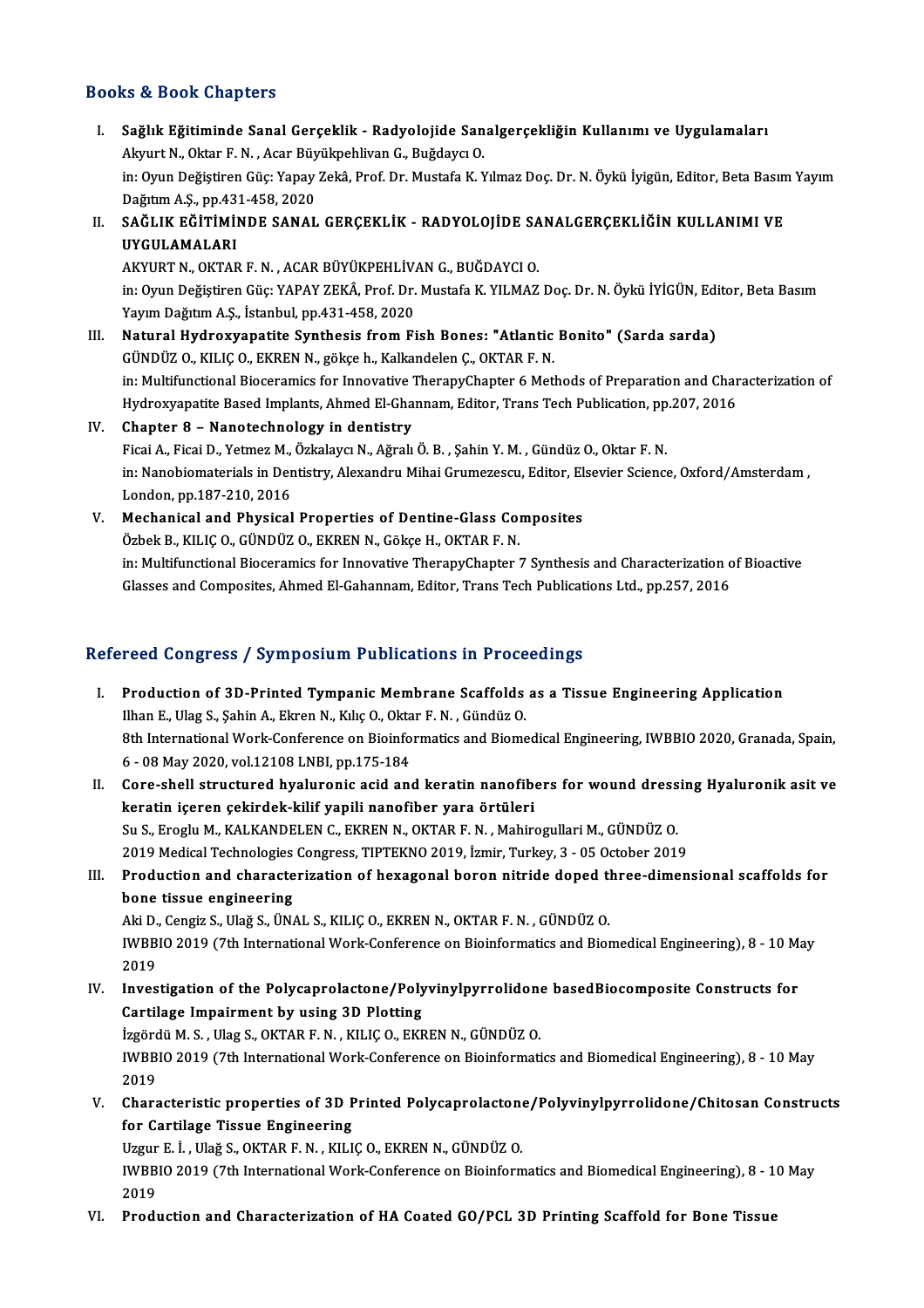#### Engineering

E<mark>ngineering</mark><br>Özen S., Topsakal A., Özbek B., Rüya Ege Z., Ekren N., Terzi Ü. K. , Oktar F. N. , Gündüz O.<br>WRRHO 2019 (7th International Work Conference on Pieinformatics and Piemodical I IWBBIO 2019 (7th International Work-Conference on Bioinformatics and Biomedical Engineering), Granada,<br>Spain. 8 - 10 Mav 2019 Özen S., Topsakal A., Özl<br>IWBBIO 2019 (7th Inter<br>Spain, 8 - 10 May 2019<br>Synthosis and Chanas IWBBIO 2019 (7th International Work-Conference on Bioinformatics and Biomedical Engineering), Granada,<br>Spain, 8 - 10 May 2019<br>VII. Synthesis and Characterization of Hydroxyapatite by Wet Chemical Precipitation at Different

# Spain, 8 - 10 May 2019<br>Synthesis and Characte<br>Sintering Temperature<br>Mahmutoğlu C. Tensakal Synthesis and Characterization of Hydroxyapatite by Wet Chemical Precipi<br>Sintering Temperature<br>Mahmutoğlu G., Topsakal A., KUŞKONMAZ N., DAĞLILAR S., OKTAR F. N. , GÜNDÜZ O.<br>International Werk Conference en Bioinfermatics

Sintering Temperature<br>Mahmutoğlu G., Topsakal A., KUŞKONMAZ N., DAĞLILAR S., OKTAR F. N. , GÜNDÜZ O.<br>International Work-Conference on Bioinformatics and Biomedical Engineering (IWBBIO 2019), 8 - 10 May 2019 Mahmutoğlu G., Topsakal A., KUŞKONMAZ N., DAĞLILAR S., OKTAR F. N. , GÜNDÜZ O.<br>International Work-Conference on Bioinformatics and Biomedical Engineering (IWBBIO 2019), 8 - 10 May 2<br>VIII. Effect of the Sintering Temperatur

International Work-Conference on Bioinformatics and Biomedical Enginee<br>Effect of the Sintering Temperature on Hydroxyapatite Powder Sy<br>Ergül N. M., Özen G., EKREN N., OKTAR F. N., Mahiroğulları M., GÜNDÜZ O.<br>WPPLO 2019 (7t Effect of the Sintering Temperature on Hydroxyapatite Powder Synthesized by Sol-Gel Method<br>Ergül N. M. , Özen G., EKREN N., OKTAR F. N. , Mahiroğulları M., GÜNDÜZ O.<br>IWBBIO 2019 (7th International Work-Conference on Bioinf Ergül N. M. , Özen G., EKREN N., OKTAR F. N. , Mahiroğulları M., GÜNDÜZ O.<br>IWBBIO 2019 (7th International Work-Conference on Bioinformatics and Biomedical Engineering), 8 - 10 May<br>2019 IWBBIO 2019 (7th International Work-Conference on Bioinformatics and Biomedical Engineering), 8 - 10 May<br>2019<br>IX. Hyaluronic acid-modified bacterial cellulose scaffolds for three-dimensional glioblastoma model<br><sup>TIMAL S</sup>. A

2019<br><mark>Hyaluronic acid-modified bacterial cellulose scaffo</mark><br>ÜNAL S., Arslan S., Karademir B., GÜNDÜZ O., OKTAR F. N.<br>International Work Conference on Bioinfermatics and Bio Hyaluronic acid-modified bacterial cellulose scaffolds for three-dimensional glioblastoma model<br>ÜNAL S., Arslan S., Karademir B., GÜNDÜZ O., OKTAR F. N.<br>International Work-Conference on Bioinformatics and Biomedical Engine

UNAL S., Arslan S., Karademir B., GUNDUZ O., OKTAR F. N.<br>International Work-Conference on Bioinformatics and Biomedical Engineering (IWBBIO 2019), 8 - 10 May 2<br>X. Investigation of the Polycaprolactone/Polyvinypyrrolidone b International Work-Conference on Bioinformation<br>Investigation of the Polycaprolactone/Poly<br>Cartilage Impairment by using 3D Plotting<br>Issaed: M.S. Hež S. OKTARE N. KULCO, EKE X. Investigation of the Polycaprolactone/Polyvinypyrrolidone based Biocomposite Constructs for<br>Cartilage Impairment by using 3D Plotting<br>İzgördü M.S., Ulağ S., OKTAR F.N., KILIÇ O., EKREN N., GÜNDÜZ O.

Cartilage Impairment by using 3D Plotting<br>İzgördü M. S. , Ulağ S., OKTAR F. N. , KILIÇ O., EKREN N., GÜNDÜZ O.<br>International Work-Conference on Bioinformatics and Biomedical Engineering (IWBBIO 2019), 8 - 10 May 2019<br>Eshni İzgördü M. S. , Ulağ S., OKTAR F. N. , KILIÇ O., EKREN N., GÜNDÜZ O.<br>International Work-Conference on Bioinformatics and Biomedical Engineering (IWBBIO 2019), 8 - 10<br>XI. Fabrication of Poly(EthyleneOxide)/Chitosan/Indocyan

### International Work-Conference on Bioinformatics<br>Fabrication of Poly(EthyleneOxide)/Chitosa<br>Electrospinning Method for EarlyDetection<br>Fĕe 7 P - AKAN A OKTAR E N - KARADEMIR R Fabrication of Poly(EthyleneOxide)/Chitosan/Indocy<br>Electrospinning Method for EarlyDetection<br>Eğe Z.R., AKAN A., OKTAR F.N., KARADEMİR B., GÜNDÜZ O.<br>ICNMA: 2019 20th International Conference on Nanostructu Electrospinning Method for EarlyDetection<br>Eğe Z. R. , AKAN A., OKTAR F. N. , KARADEMİR B., GÜNDÜZ O.<br>ICNMA: 2018 20th International Conference on Nanostructured Materials and Applications, 13 - 14 September<br>2018 Eğe Z. R., AKAN A., OKTAR F. N., KARADEMIR B., GÜNDÜZ O.

ICNMA: 2018 20th International Conference on Nanostructured Materials and Applications, 13 .<br>2018<br>XII. Fabrication and Characterization of Hazelnut ShellPowder with Reinforced Polymer<br>CompositeNanofibars 2018<br>Fabrication and Chara<br>CompositeNanofibers<br>Sengër <sup>I</sup>. Cesur S. KAPT Fabrication and Characterization of Hazelnut ShellPowder with Rein<br>CompositeNanofibers<br>Şengör İ., Cesur S., KARTAL İ., OKTAR F. N. , EKREN N., İNAN A. T. , GÜNDÜZ O.<br>ICNMA: 2019 20th International Conference on Nanostrustu

CompositeNanofibers<br>Şengör İ., Cesur S., KARTAL İ., OKTAR F. N. , EKREN N., İNAN A. T. , GÜNDÜZ O.<br>ICNMA: 2018 20th International Conference on Nanostructured Materials and Applications, 13 - 14 September<br>2018 Sengör I., Cesur S., KARTAL I., OKTAR F. N., EKREN N., İNAN A. T., GÜNDÜZ O. ICNMA: 2018 20th International Conference on Nanostructured Materials and Applications, 13 - 14 September<br>2018<br>XIII. Hydroxyapatıte Is Biomaterials: Its Chemical Synthesis Characterization Shell Of Cypaea Annulus<br>PUCALKANA

2018<br>Hydroxyapatıte Is Bıomaterials: Its Chemical Synthesis Characterization Shell Of Cypaea A<br>BİLĞİÇ ALKAYA D., AYAZ SEYHAN S., ÖZTÜRK B. N. , CESUR S., TOPSAKAL A., OKTAR F. N. , GÜNDÜZ O.<br>KOMBECE 2018 IV. International Hydroxyapatıte Is Bıomaterials: Its Chemical Synthesis Characterization Shell Of Cyp<br>BİLĞİÇ ALKAYA D., AYAZ SEYHAN S., ÖZTÜRK B. N. , CESUR S., TOPSAKAL A., OKTAR F. N. , GÜND<br>KOMPEGE 2018-IV. International Composite Mater

### BİLĞİÇ ALKAYA D., AYAZ SEYHAN S., ÖZTÜRK B. N. , CESUR S., TOPSAKAL A., OKTAR F. N. , GÜNDÜZ O.<br>KOMPEGE 2018-IV. International Composite Material Symposium 2018, 6 - 09 September 2018<br>XIV. Preparation Of Hydroxyapatite Bio KOMPEGE 2018-IV. International Compendent<br>Preparation Of Hydroxyapatite Bio<br>Seashell By Microwave Processing<br>ÖZTÜPK B. N. - BİLÖLCALKAYA D. AYAZ Preparation Of Hydroxyapatite Biomaterials For Benzoic Acid Delivery From Scotch Bonn<br>Seashell By Microwave Processing<br>ÖZTÜRK B.N., BİLĞİÇ ALKAYA D., AYAZ SEYHAN S., CESUR S., TOPSAKAL A., OKTAR F.N. , GÜNDÜZ O.<br>KOMBECE 20

Seashell By Microwave Processing<br>ÖZTÜRK B. N. , BİLĞİÇ ALKAYA D., AYAZ SEYHAN S., CESUR S., TOPSAKAL A., OKTAR F. N. , GÜNDI<br>KOMPEGE 2018-IV. International Composite Material Symposium 2018", 6 - 09 September 2018<br>Preperat ÖZTÜRK B. N. , BİLĞİÇ ALKAYA D., AYAZ SEYHAN S., CESUR S., TOPSAKAL A., OKTAR F. N. , GÜNDÜZ O.<br>KOMPEGE 2018-IV. International Composite Material Symposium 2018", 6 - 09 September 2018<br>XV. Preparation And Characterizat

KOMPEGE 2018-IV. International Composite Material Symposium 2018", 6 - 09 September 2018<br>Preparation And Characterization Of Silver-Doped Hydroxyapatite From Seashell By<br>Methods Preparation And Characterization Of Silver-Doped Hydroxyapatite From Seashell By Diffe<br>Methods<br>AYAZ SEYHAN S., BİLĞİÇ ALKAYA D., ÖZTÜRK B. N. , CESUR S., TOPSAKAL A., OKTAR F. N. , GÜNDÜZ O.<br>KOMBECE 2019 IV. International

AYAZ SEYHAN S., BİLĞİÇ ALKAYA D., ÖZTÜRK B. N. , CESUR S., TOPSAKAL A., OKTAR F. N. , GÜNDÜZ O.<br>KOMPEGE 2018-IV. International Composite Material Symposium 2018", 6 - 09 September 2018 AYAZ SEYHAN S., BİLĞİÇ ALKAYA D., ÖZTÜRK B. N. , CESUR S., TOPSAKAL A., OKTAR F. N. , GÜNDÜZ O.<br>KOMPEGE 2018-IV. International Composite Material Symposium 2018", 6 - 09 September 2018<br>XVI. Production of the GO-doped PLA-b

KOMPEGE 2018-IV. International Composite Material Symposium 2018", 6 - 09 September 2018<br>Production of the GO-doped PLA-based nanofibers and investigation of their electrical properties<br>ÖZEN S., AYDOĞDU M. O. , EĞE Z. R. , Prod<br>ÖZEN<br>et al.<br>4th L ÖZEN S., AYDOĞDU M. O. , EĞE Z. R. , CESUR S., TERZİ Ü. K. , KORKMAZ H., EKREN N., OKTAR F. N. , KILIÇ O., KILIÇ B.,<br>et al.<br>4th International Conference on Biomedical Polymers Polymeric Biomaterials, 15 - 18 July 2018

XVII. PRODUCTION of HYDROXYAPATITE-POLY(VINYL ALCOHOL) BASED SCAFFOLD for DRUG DELIVERY fromORANGE SPINY OYSTER SEASHELL (SPONDYLUS BARBATUS) AYAZ SEYHANS.,BİLĞİÇALKAYAD.,CESURS.,OKTARF.N. ,GÜNDÜZO. ISBPPB 4th International Society for Biomedical Polymers and Polymeric Biomaterials (ISBPPB), 15 - 18 July 2018 AYAZ SEYHAN S., BİLĞİÇ ALKAYA D., CESUR S., OKTAR F. N. , GÜNDÜZ O.<br>ISBPPB 4th International Society for Biomedical Polymers and Polymeric Biomaterials (ISBPPB), 15 - 18 July 201<br>XVIII. Fabrication and Characterization of

**ISBPPB 4th International Society for<br>Fabrication and Characterization<br>Tissue Engineering Applications** Fabrication and Characterization of PLA/SA/HA Composite Nanofiber by Electrospinning<br>Tissue Engineering Applications<br>CESUR S., EKREN N., KILIÇ O., OKTAR F. N. , BİLĞİÇ ALKAYA D., AYAZ SEYHAN S., EGE Z. R. , GÜNDÜZ O.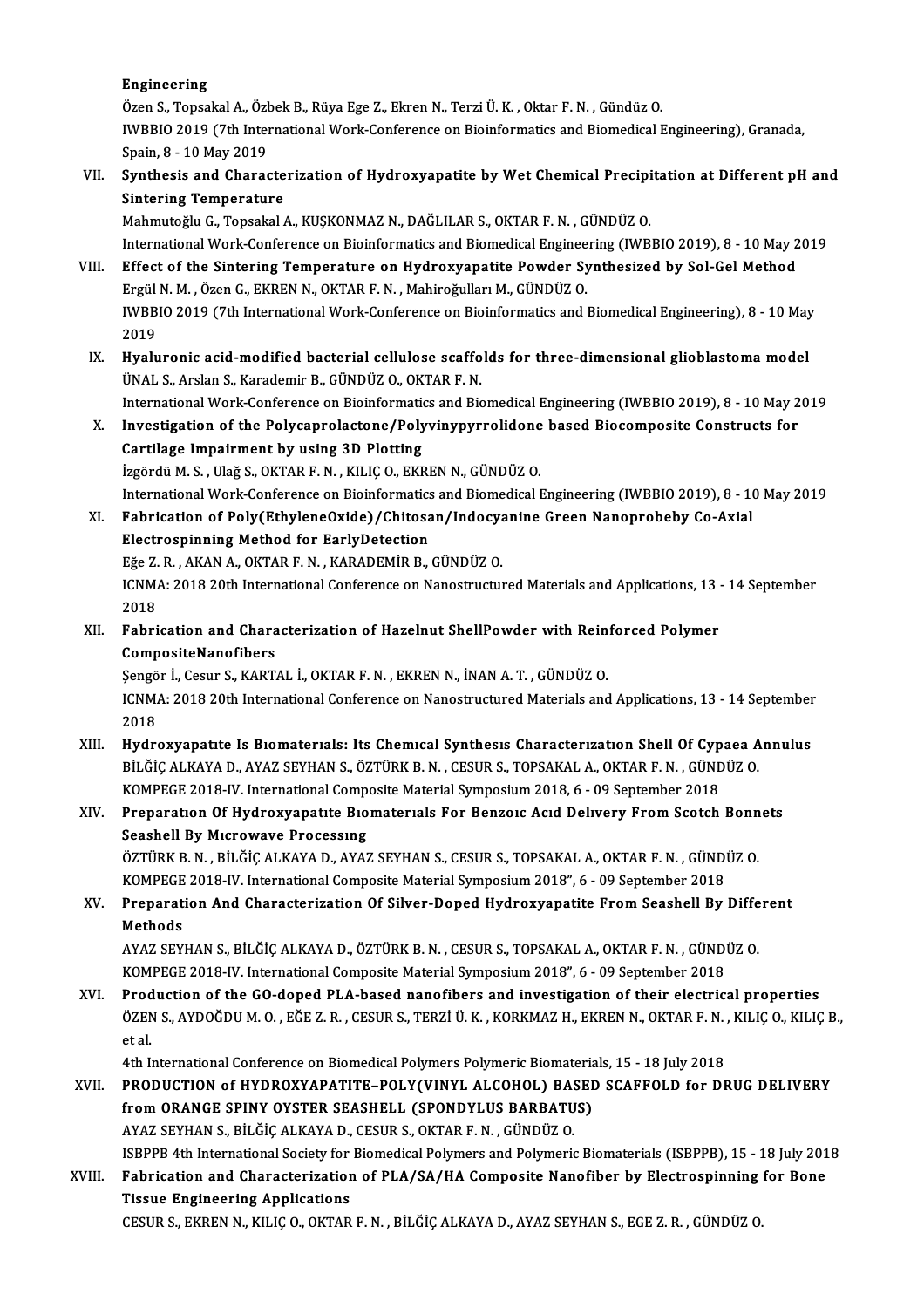4th International Conference on Biomedical Polymers Polymeric Biomaterials (ISBPPB 2018), 15 - 18 July 2018<br>Investigation Of Chitagan / Trusalgum Phoephate (Tan) Composite Bourdare From Seatch Bonnets (

- 4th International Conference on Biomedical Polymers Polymeric Biomaterials (ISBPPB 2018), 15 18 July 2018<br>XIX. Investigation Of Chitosan / Tricalcium Phosphate (Tcp) Composite Powders From Scotch Bonnets ( 4th International Conference on Biomedical Polymers Polymeric Biom<br>Investigation Of Chitosan / Tricalcium Phosphate (Tcp) Competion<br>Semicassis Granulata) As A Drug Controlled Release Matrices<br>PU ČIC ALKANA D. AVAZ SEVHAN S Investigation Of Chitosan / Tricalcium Phosphate (Tcp) Composite Powders From Scotch Bonnets (<br>Semicassis Granulata) As A Drug Controlled Release Matrices<br>BİLĞİÇ ALKAYA D., AYAZ SEYHAN S., CESUR S., GÜNDÜZ O., OKTAR F. N. ISBPPB 4th International Society for Biomedical Polymers and Polymeric Biomaterials, 15 - 18 July 2018 XX. Polycaprolactone/Beta TricalciumPhosphate/ Collagen as a 3D PrintedTissue Scaffold ISBPPB 4th International Society for Biomedical Polymers an<br>Polycaprolactone/Beta TricalciumPhosphate/ Collage<br>Aydoğdu M. O. , EKREN N., OKTAR F. N. , KILIÇ O., GÜNDÜZ O.<br>4th International Society for Biomedical Polymers a 4th International Society for Biomedical Polymers and Polymeric Biomaterials (ISBPPB) conference, 15 - 18 July<br>2018 Aydoğ<br>4th In<br>2018<br>Bioso XXI. Bioceramic synthesis and characterization to be used inmajor tissue engineering applications 2018<br>Bioceramic synthesis and characterization to be used in major tissue engineering ap<br>Başlica Doku Mühendisliği Uygulamalarinda Kullanilabilecek Biyoseramik Sentezi ve<br>Karakterizesyeny Bioceramic synthe<br>Başlica Doku Müh<br>Karakterizasyonu<br><sup>Buluc E</sup> Mangirozlu Başlica Doku Mühendisliği Uygulamalarinda Kullanilabilecek Biyoseramik Ser<br>Karakterizasyonu<br>Bulus E., Mansiroglu D. S. , SAKARYA D., Sahin Y. M. , OKTAR F. N. , GÜNDÜZ O., Gökçe H.<br>4th Electric Electronics Computer Science Karakterizasyonu<br>Bulus E., Mansiroglu D. S. , SAKARYA D., Sahin Y. M. , OKTAR F. N. , GÜNDÜZ O., Gökçe H.<br>4th Electric Electronics, Computer Science, Biomedical Engineerings' Meeting, EBBT 2018, İstanbul, Turkey, 18 - 19 **Bulus E., Mansirogl<br>4th Electric Electro<br>April 2018, pp.1-4<br>ENCA BSUL ATION** 4th Electric Electronics, Computer Science, Biomedical Engineerings' Meeting, EBBT 2018, İstanbul, 1<br>April 2018, pp.1-4<br>XXII. ENCAPSULATION OF SYNTHESIZED HYDROXYAPATITE IN PCLMICROSPHERES BY USING April 2018, pp.1-4<br>ENCAPSULATION OF SYNTHES<br>ELECTROSPRAYING METHOD<br>Borluut V. Ergul N. M., Orbol: B. ENCAPSULATION OF SYNTHESIZED HYDROXYAPATITE IN PCLMICROSPHERES BY U<br>ELECTROSPRAYING METHOD<br>Bozkurt Y., Ergul N. M. , Ozbek B., Ekren N., Salman S., Oktar F. N. , Mahirogullari M., Gündüz O.<br>4 TH INTERNATIONAL CONEERENCE ON ELECTROSPRAYING METHOD<br>Bozkurt Y., Ergul N. M. , Ozbek B., Ekren N., Salman S., Oktar F. N. , Mahirogullari M., Gündüz O.<br>4 TH INTERNATIONAL CONFERENCE ON ENGINEERING AND NATURAL SCIENCES, Lviv, Ukraine, 02 May 2018,<br>vol.1 Bozkurt Y., Ergul N. M. , Ozbek B., Ekren N., Salman S., Oktar F. N. , Mahirogullari M., Gündüz O.<br>4 TH INTERNATIONAL CONFERENCE ON ENGINEERING AND NATURAL SCIENCES, Lviv, Ukrai<br>vol.1, pp.753-760<br>DC and AC conductivity pro 4 TH INTERNATIONAL CONFERENCE ON ENGINEERING AND NATURAL SCIENCES, Lviv,<br>vol.1, pp.753-760<br>XXIII. DC and AC conductivity properties of bovine dentine hydroxyapatite (BDHA)<br>Dumludag E. Cunduz O. Kilis O. Eltrep N. Kalkandel Dumludag F., Gunduz O., Kilic O., Ekren N., Kalkandelen C., Ozbek B., Oktar F. N. DC and AC conductivity properties of bovine dentine hydroxyapatite (BDHA)<br>Dumludag F., Gunduz O., Kilic O., Ekren N., Kalkandelen C., Ozbek B., Oktar F. N.<br>3rd International Conference on Smart Material Research (ICSMR), M Dumlud<br>3rd Inte<br>vol.293<br>Effect c 3rd International Conference on Smart Material Research (ICSMR), Melbourne, Australia, 15 - 17 November 2017,<br>xXIV. Effect of temperature, viscosity and surface tension on gelatine structures produced by modified 3D<br>nrinto vol.293<br><mark>Effect o</mark><br>printer<br><sup>Kolkand</sup> Effect of temperature, viscosity and surface tension on gelatine structures produced by mod<br>printer<br>Kalkandelen C., Ozbek B., Ergul N. M. , Akyol S., Moukbil Y., Oktar F. N. , Ekren N., Kilic O., Kilic B., Gunduz O.<br>2rd In **printer**<br>Kalkandelen C., Ozbek B., Ergul N. M. , Akyol S., Moukbil Y., Oktar F. N. , Ekren N., Kilic O., Kilic B., Gunduz O.<br>3rd International Conference on Smart Material Research (ICSMR), Melbourne, Australia, 15 - 17 N Kalkandelen C., Ozbek B., Ergul N. M. , Akyol S., Moukbil Y., Oktar F. N. , Ekren N., Kilic O., Kilic B., Gunduz O.<br>3rd International Conference on Smart Material Research (ICSMR), Melbourne, Australia, 15 - 17 Novemb<br>vol. 3rd International Conference on Smart Material Research (ICSMR), Melbourne, Australia, 15 - 17 Nov<br>vol.293<br>XXV. Effects of sintering temperature on electrical properties of sheep enamel hydroxyapatite<br>Dumbides E. Gundus Q. Effects of sintering temperature on electrical properties of sheep enamel hydroxyapatite<br>Dumludag F., Gunduz O., Kilic O., Kilic B., Ekren N., Kalkandelen C., Oktar F. N. Effects of sintering temperature on electrical properties of sheep enamel hydroxyapatite<br>Dumludag F., Gunduz O., Kilic O., Kilic B., Ekren N., Kalkandelen C., Oktar F. N.<br>3rd International Conference on Smart Material Rese Dumlud<br>3rd Inte<br>vol.293<br>2D List 3rd International Conference on Smart Material Research<br>vol.293<br>XXVI. 3D Liquid Bioprinting of the PCL / β-TCP Scaffolds<br>Avdesdu M.O. EVPEN N. KU ICO OVTAR E.N. CÜNDÜZ vol.293<br>3D Liquid Bioprinting of the PCL / β-TCP Scaffolds<br>Aydogdu M. O. , EKREN N., KILIÇ O., OKTAR F. N. , GÜNDÜZ O. 3D Liquid Bioprinting of the PCL / β-TCP Scaffolds<br>Aydogdu M. O. , EKREN N., KILIÇ O., OKTAR F. N. , GÜNDÜZ O.<br>2017 2nd International Conference on Frontiers of Composite Materials (ICFCM2017), 15 - 17 November 2017<br>Effec Aydogdu M. O. , EKREN N., KILIÇ O., OKTAR F. N. , GÜNDÜZ O.<br>2017 2nd International Conference on Frontiers of Composite Materials (ICFCM2017), 15 - 17 November 2017<br>XXVII. Effect of temperature, viscosity and surface tensi 2017 2n<br><mark>Effect o</mark><br>printer<br><sup>KAI KAN</sub></sup> Effect of temperature, viscosity and surface tension on gelatine structures produced **b**<br>printer<br>KALKANDELEN C., Ozbek B., Ergul N. M. , Moukbil Y., OKTAR F. N. , EKREN N., KILIÇ O., GÜNDÜZ O.<br>2017 2nd International Confer printer<br>2017 2nd International Conference on Frontiers of Composite Materials (ICFCM2017), 15 - 17 November 2017<br>2017 2nd International Conference on Frontiers of Composite Materials (ICFCM2017), 15 - 17 November 2017 KALKANDELEN C., Ozbek B., Ergul N. M., Moukbil Y., OKTAR F. N., EKREN N., KILIÇ O., Gİ<br>2017 2nd International Conference on Frontiers of Composite Materials (ICFCM2017), :<br>XXVIII. DC and AC conductivity properties of bovin 2017 2nd International Conference on Frontiers of Composite Materials (ICFCM2017), 1<br>DC and AC conductivity properties of bovine dentine hydroxyapatite (BDHA)<br>DUMLUDAĞ F., GÜNDÜZ O., KILIÇ O., EKREN N., KALKANDELEN C., Ozb DC and AC conductivity properties of bovine dentine hydroxyapatite (BDHA)<br>DUMLUDAĞ F., GÜNDÜZ O., KILIÇ O., EKREN N., KALKANDELEN C., Ozbek B., OKTAR F. N.<br>2nd International Conference on Frontiers of Composite Materials ( DUMLUDAĞ F., GÜNDÜZ O., KILIÇ O., EKREN N., KALKANDELEN C., Ozbek B., OKTAR F. N.<br>2nd International Conference on Frontiers of Composite Materials (ICFCM2017), 15 - 17 November 20<br>XXIX. Effects of Sintering Temperature on 2nd International Conference on Frontiers of Composite Materials (ICFCM2017), 15 - 1?<br>Effects of Sintering Temperature on Electrical Properties of Sheep Enamel Hy<br>DUMLUDAĞ F., GÜNDÜZ O., KILIÇ O., KILIÇ B., EKREN N., KALKA Effects of Sintering Temperature on Electrical Properties of Sheep Enamel Hydroxyapatite<br>DUMLUDAĞ F., GÜNDÜZ O., KILIÇ O., KILIÇ B., EKREN N., KALKANDELEN C., OKTAR F. N.<br>ICSMR2017, 3rd International Conference on Smart Ma DUMLUDAĞ F., GÜNDÜZ O., KILIÇ O., KILIÇ B., EKREN N., KALKANDELEN C., OKTAR F. N. ICSMR2017, 3rd International Conference on Smart Material Research, Melbourne, Australia, 15 - 17 November<br>2017<br>XXX. Microstructural and Mechanical Properties of Nano-Yttria-Oxide doped Hydroxyapatite Composites<br>CUNDUZ O V 2017<br>Microstructural and Mechanical Properties of Nano-Yttria-Oxi<br>GÜNDÜZ O., YETMEZ M., EKREN N., KILIÇ O., Bennissan B., OKTAR F. N.<br>2017 2nd International Conference on Enentions of Composite Meteria Microstructural and Mechanical Properties of Nano-Yttria-Oxide doped Hydroxyapatite Composites<br>GÜNDÜZ O., YETMEZ M., EKREN N., KILIÇ O., Bennissan B., OKTAR F. N.<br>2017 2nd International Conference on Frontiers of Composite GÜNDÜZ O., YETMEZ M., EKREN N., KILIÇ O., Bennissan B., OKTAR F. N.<br>2017 2nd International Conference on Frontiers of Composite Materials (ICFCM2017), 15 - 17 November 2017<br>XXXI. DC and AC Conductivity Properties of Bovine
	-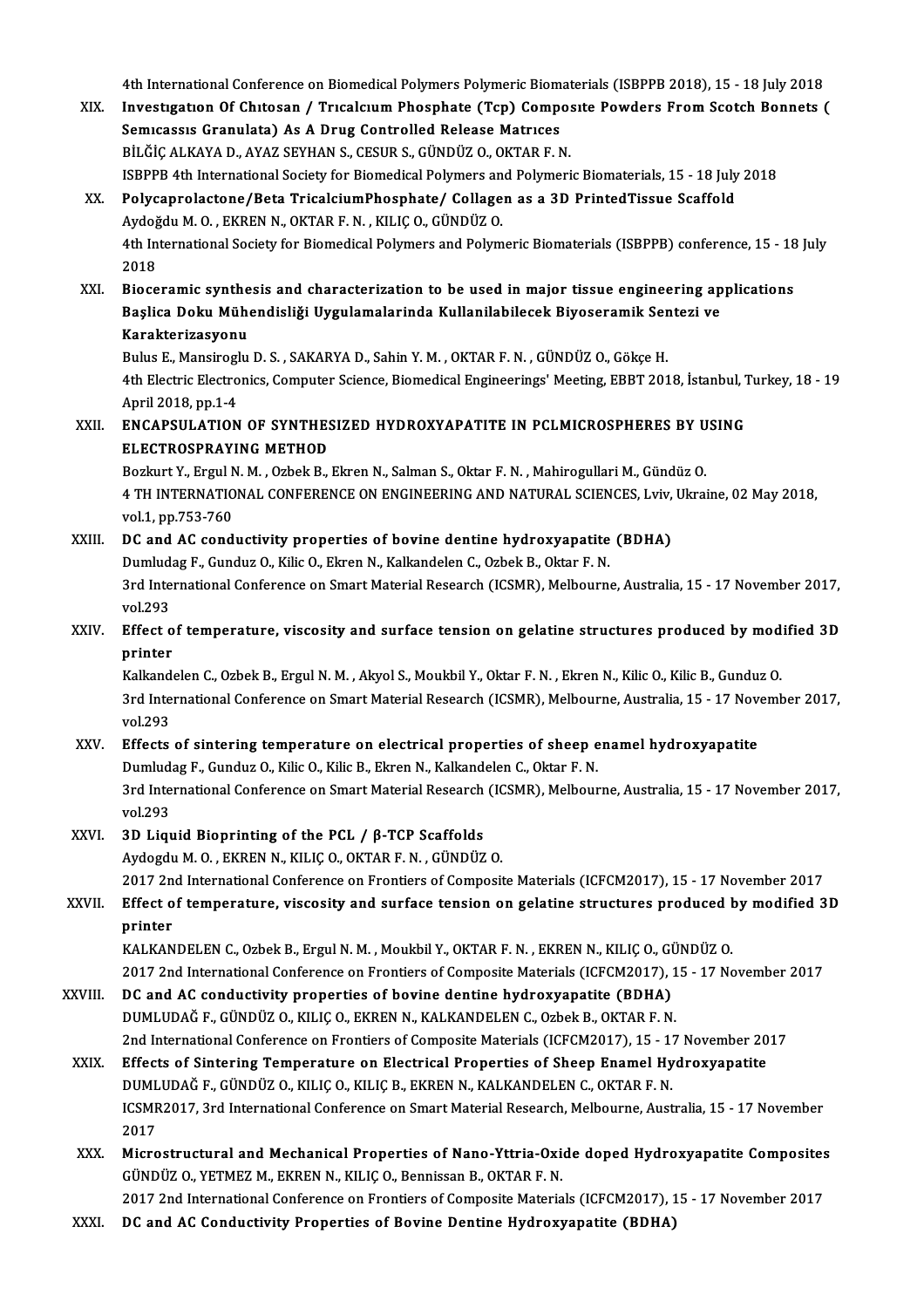Dumludağ F., Gündüz O., Kılıç O., Ekren N., Kalkandelen C., Özbek B., Oktar F. N.<br>ICSMR2017, 2nd International Conference on Smart Material Bessensh, Melber ICSMR2017, 3rd International Conference on Smart Material Research, Melbourne, Australia, 15 - 17 November 2017, pp.21 Dumludağ F.<br>ICSMR2017,<br>2017, pp.21 ICSMR2017, 3rd International Conference on Smart Material Research, Melbourne, Australia, 15 - 17<br>2017, pp.21<br>XXXII. Production and Characterization of Whey Protein Concentrate (WPC) based Nano-fibers<br>QVTAR E.N. Su.S. Orbe

- 2017, pp.21<br>Production and Characterization of Whey Protein Con<br>OKTAR F. N. , Su S., Ozbek B., YÜCEL S., KAZAN D., GÜNDÜZ O.<br>2nd International Conference on Frantiers of Composite Mat 0KTAR F. N. , Su S., Ozbek B., YÜCEL S., KAZAN D., GÜNDÜZ O.<br>2nd International Conference on Frontiers of Composite Materials (ICFCM2017), 15 - 17 November 2017 OKTAR F. N. , Su S., Ozbek B., YÜCEL S., KAZAN D., GÜNDÜZ O.<br>2nd International Conference on Frontiers of Composite Materials (ICFCM2017), 15 - 17 November 201<br>XXXIII. Electrical Properties of Clinoptilolite/Aluminium Oxid
- 2nd International Conference on Frontiers of Composite Materials (ICFCM2)<br>Electrical Properties of Clinoptilolite/Aluminium Oxide/Bovine Hyd<br>KALKANDELEN C., Moukbil Y., OKTAR F. N. , EKREN N., KILIÇ O., GÜNDÜZ O.<br>2nd Inter KALKANDELEN C., Moukbil Y., OKTAR F. N. , EKREN N., KILIÇ O., GÜNDÜZ O.<br>2nd International Conference on Frontiers of Composite Materials (ICFCM2017), 15 - 17 November 2017 KALKANDELEN C., Moukbil Y., OKTAR F. N., EKREN N., KILIÇ O., GÜNDÜZ O.<br>2nd International Conference on Frontiers of Composite Materials (ICFCM2017), 15 - 17 November 2<br>XXXIV. Effects of sintering temperature on electrical
- 2nd International Conference on Frontiers of Composite Materials (ICFCM2)<br>Effects of sintering temperature on electrical properties of sheep e<br>Dumludağ F., Gündüz O., Kılıç O., Kılıç B., Ekren N., Kalkandelen C., Oktar F. Effects of sintering temperature on electrical properties of sheep enamel hydroxyapatite<br>Dumludağ F., Gündüz O., Kılıç O., Kılıç B., Ekren N., Kalkandelen C., Oktar F. N.<br>ICSMR 2017, 2017 3rd International Conference on Sm Dumludağ F., Gündüz O., Kılıç O., Kılıç B., Ekren N., Kalkandelen C., Oktar F. N.<br>ICSMR 2017, 2017 3rd International Conference on Smart Material Research, Melbourne, Australia, 15 - 17<br>November 2017, pp.21 ICSMR 2017, 2017 3rd International Conference on Smart Material Research, Melbourne, Australia, 15 - 17<br>November 2017, pp.21<br>XXXV. Preparation, Characterization and Properties of Melatonin-loaded Polycaprolactone Microsphe
- November 2017, pp.21<br>Preparation, Characteriz<br>a Drug Delivery System<br>Ergyl N. M., Oghel: B. Ogher Preparation, Characterization and Properties of Melatonin-loaded Pol<br>a Drug Delivery System<br>Ergul N. M. , Ozbek B., Ozbeyli D., EKREN N., OKTAR F. N. , AKYOL S., GÜNDÜZ O.<br>International Meeting on Education and Bessensh in

a Drug Delivery System<br>Ergul N. M. , Ozbek B., Ozbeyli D., EKREN N., OKTAR F. N. , AKYOL S., GÜNDÜZ O.<br>International Meeting on Education and Research in Health Sciences, 3 - 05 November 2017<br>Preperation Characterization a

Ergul N. M. , Ozbek B., Ozbeyli D., EKREN N., OKTAR F. N. , AKYOL S., GÜNDÜZ O.<br>International Meeting on Education and Research in Health Sciences, 3 - 05 November 2017<br>XXXVI. Preparation Characterization an Properties Of International Meeting on Ed<br>Preparation Characteriza<br>a Drug Delivery System<br>Cürler E.B., Fraül N.M., Öz Preparation Characterization an Properties Of Melatonin -Ioaded Polycaprol:<br>a Drug Delivery System<br>Gürler E. B. , Ergül N. M. , Özbek B., Özbeyli D., Ekren N., Oktar F. N. , Akyolı S., Gündüz O.<br>International Meeting on Ed

International Meeting on Education& Research in Health Sciences (IMER-HS), İstanbul, Turkey, 3 - 05<br>November 2017 Gürler E. B. , Ergü<br>International Mee<br>November 2017<br>Production of E International Meeting on Education& Research in Health Sciences (IMER-HS), İstanbul, Turkey, 3 - 05<br>November 2017<br>XXXVII. Production of Biocompatible Poly(E- CAPROLACTONE) / Tri-Calcium Phosphate/ Hegzagonal Boron<br>Nitr

# November 2017<br>Production of Biocompatible<br>Nitride Fibrous Composites<br>Örbek B. Fraül N. M. EKREN N Production of Biocompatible Poly(E- CAPROLACTONE) / Tri-Calcium Phosphate/ Hegzagonal Boron<br>Nitride Fibrous Composites<br>Özbek B., Ergül N. M. , EKREN N., OKTAR F. N. , Mergen A., KALKANDELEN C., Kuruca E., Süleymanoğlu M.,

Ni<br>Öz<br>In: Özbek B., Ergül N. M. , EKREN N., OKTAR F. N. , Mergen A., KALKANDELEN C., Kuruca E., Süleymanoğlu M., GÜNDÜZ<br>O.<br>International Materials Technologies and Metallurgy Conference 2017, 26 - 27 October 2017

XXXVIII. Controlled Releasing of Vanillin from Electrosprayed Starch Nanoparticles İNANA.T. ,Ege Z.R. ,KALKANDELENC.,OKTARF.N. ,AKANA.,GÜNDÜZO. Controlled Releasing of Vanillin from Electrosprayed Starch Nanoparticles<br>INAN A. T. , Ege Z. R. , KALKANDELEN C., OKTAR F. N. , AKAN A., GÜNDÜZ O.<br>International Materials technologies and Metallurgy Conference 2017, 26 -

XXXIX. Microstructural and Mechanical Properties of Nano-titaniumoxide Reinforced Bovine Hydroxyapatite International<br>Microstructi<br>Composites<br>OVTAD E N

OKTAR F.N., Gökçe H., YETMEZ M., Agathopoulos S., KAYALI E. S., Besim B.N., EKREN N., GÜNDÜZ O. Composites<br>OKTAR F. N. , Gökçe H., YETMEZ M., Agathopoulos S., KAYALI E. S. , Besim B. N. , EKREN N., GÜNDÜZ O.<br>29th Symposium and Annual Meeting of International Society for Ceramic in Medicine, 25 October - 27 December<br>2 OKTA<br>29th S<br>2017<br>Mash 29th Symposium and Annual Meeting of International Society for Ceramic in Medicine, 25 October - 27 December<br>2017<br>R. Mechanical and Microstructural Properties of Animal Derived Hydroxyapatite Obtained from Camel<br>Pene

## 2017<br>Mechanical and Microstructural Properties of Animal Derived Hydroxyapatite Obtained from Camel<br>Bone Mechanical and Microstructural Properties of Anim<br>Bone<br>Bulut B., GÜNDÜZ O., Geçimli Z., OKTAR F. N. , KAYALI E. S.<br>20th Sympesium and Annual Meeting of the International

29th Symposium and Annual Meeting of the International Society for Ceramics in Medicine, 25 October - 27<br>December 2017 Bulut B., GÜNDÜZ<br>29th Symposium<br>December 2017<br>Characterizatio 29th Symposium and Annual Meeting of the International Society for Ceramics in Medicine, 25 October - 27<br>December 2017<br>XLI. Characterization of bovine Hydroxyapatite-Niobium (V) Oxide Bioceramics Composites Produced<br>with S

# December 2017<br>Characterization of bovine H<br>with Spark Plasma Sintering<br>Pulut B. Taregül O. CÜNDÜZ O Characterization of bovine Hydroxyapatite-Niobium<br>with Spark Plasma Sintering<br>Bulut B., Tazegül O., GÜNDÜZ O., OKTAR F. N. , KAYALI E. S.<br>20th Sympesium and Annual Mesting of the International S

Bulut B., Tazegül O., GÜNDÜZ O., OKTAR F. N., KAYALI E. S.

with Spark Plasma Sintering<br>29th Symposium and Annual Meeting of the International Society for Ceramics in Medicine, 25 October - 27<br>29th Symposium and Annual Meeting of the International Society for Ceramics in Medicine,

XLII. Fabrication of Natural Hydroxyapatite from Gilthead Seabream (Sparus aurata) EKRENN.,GÜNDÜZO.,GökçeH.,KALKANDELENC.,KAYALIE.S. ,BenNissanB.,FicaiA.,OKTARF.N. Fabrication of Natural Hydroxyapatite from Gilthead Seabream (Sparus aurata)<br>EKREN N., GÜNDÜZ O., Gökçe H., KALKANDELEN C., KAYALI E. S. , Ben Nissan B., Ficai A., OKTAR F. N.<br>29th Symposium and Annual Meeting of the Inter EKREN N., GÜNDÜZ O., Gökçe H., KALKANDELEN C., KAYALI E. S. , Ben Nissan B., Ficai A., OKTAR F. N.<br>29th Symposium and Annual Meeting of the International Society for Ceramics in Medicine, 25 - 27 O.<br>XLIII. Production of St

## 29th Symposium and Annual Meeting of the International So<br>Production of Starch Nanoparticles by Electrosprayin<br>Ege Z.R., AKAN A., OKTAR F.N., Kalkandelen C., GÜNDÜZ O.<br>Medisal Technologies National Congress (TIDTEVNO), Tre Production of Starch Nanoparticles by Electrospraying as a Delivery System for Vanillin<br>Ege Z. R. , AKAN A., OKTAR F. N. , Kalkandelen C., GÜNDÜZ O.<br>Medical Technologies National Congress (TIPTEKNO), Trabzon, Turkey, 12 -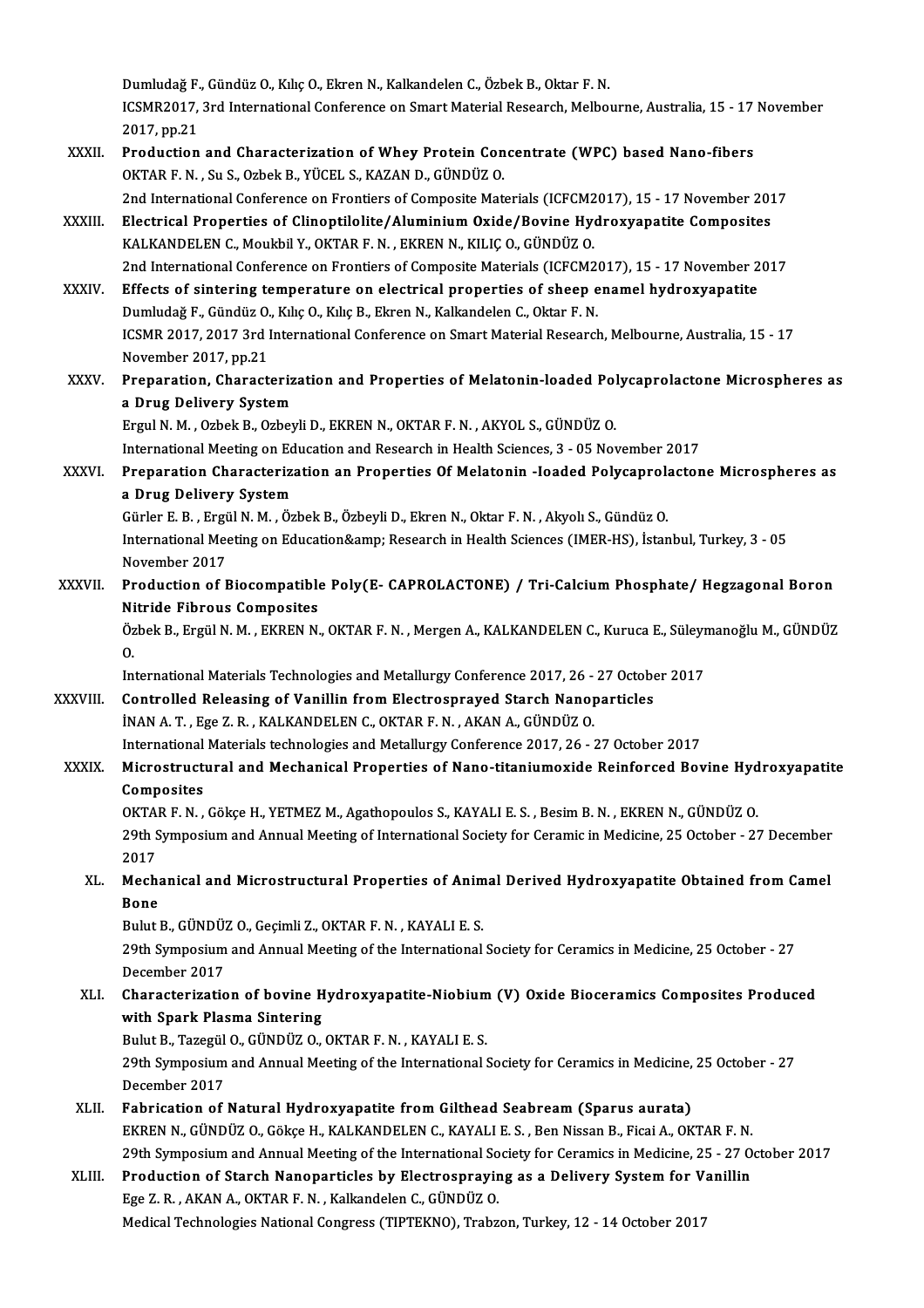- XLIV. Process Optimization of Electrospun Fish Sarcoplasmic Protein BasedNanofibers<br>Sang Orbekh SAHIN V.M. VÜCELS KAZAN D. OKTAR E.N. EKREN N. CÜNDÜZ O Process Optimization of Electrospun Fish Sarcoplasmic Protein BasedNano<br>su s., Ozbek b., ŞAHİN Y. M. , YÜCEL S., KAZAN D., OKTAR F. N. , EKREN N., GÜNDÜZ O.<br>EN 2017 : 19th International Conference en Food Nanotashnalegy 17 Process Optimization of Electrospun Fish Sarcoplasmic Protein BasedNanofibe<br>su s., Ozbek b., ŞAHİN Y. M. , YÜCEL S., KAZAN D., OKTAR F. N. , EKREN N., GÜNDÜZ O.<br>FN 2017 : 19th International Conference on Food Nanotechnolog su s., Ozbek b., ŞAHİN Y. M. , YÜCEL S., KAZAN D., OKTAR F. N. , EKREN N., GÜNDÜZ O.<br>FN 2017 : 19th International Conference on Food Nanotechnology, 17 - 18 August 2017<br>XLV. Hafnium and Samarium Hydroxyapatite Composites a FN 2017 : 19th International Conference on Food Nanotechnology, 17 - 18 August 2017
- ICBBS 2017 : 19th International Conference on Bioengineering and Biomedical Science, 17 18 August 2017 Erdol M. N. , Bayrak F., Emanetci E., OKTAR F. N. , KALKANDELEN C., GÜNDÜZ O.<br>ICBBS 2017 : 19th International Conference on Bioengineering and Biomedical Science, 17 -<br>XLVI. Process Optimization of Electrospun Fish Sarcopl
- ICBBS 2017 : 19th International Conference on Bioengineering and Biomedica<br>Process Optimization of Electrospun Fish Sarcoplasmic Protein Base<br>Su S., Ozbek B., Sahin Y., Yucel S., KAZAN D., OKTAR F. N., EKREN N., Guzduz O.<br> Process Optimization of Electrospun Fish Sarcoplasmic Protein Based<br>Su S., Ozbek B., Sahin Y., Yucel S., KAZAN D., OKTAR F. N. , EKREN N., Guzduz O.<br>19th International Conference on Food Nanotechnology, 17 - 18 August 2017 Su S., Ozbek B., Sahin Y., Yucel S., KAZAN D., OKTAR F. N. , EKREN N., Guzduz O.<br>19th International Conference on Food Nanotechnology, 17 - 18 August 2017<br>XLVII. Novel Electrospun Polycaprolactone/Graphene Oxide/Fe3O4 Nano
- 19th Internation<br>Novel Electro<br>Applications<br>Cinniiz O. A Novel Electrospun Polycaprolactone/Graphene Oxide/Fe3O4 Nanocomposites for<br>Applications<br>GÜNDÜZ O., Aydogdu M. O. , EKREN N., OKTAR F. N. , KURUCA D. S. , suleymanoglu m., KILIÇ O.<br>12th International Conference on Materials Applications<br>GÜNDÜZ O., Aydogdu M. O. , EKREN N., OKTAR F. N. , KURUCA D. S. , suleymanoglu m., KILIÇ O.<br>13th International Conference on Materials Chemistry (MC13), 10 - 13 July 2017

- GÜNDÜZ O., Aydogdu M. O. , EKREN N., OKTAR F. N. , KURUCA D. S. , suleymanoglu m., KILIÇ O.<br>13th International Conference on Materials Chemistry (MC13), 10 13 July 2017<br>XLVIII. Production of the novel nanofibers of poly 13th International Conference on Materials Chemistry (MC13<br>Production of the novel nanofibers of poly (e-caprolation nitride composites for bone tissue engineering<br>Endosan B, EVREN N, OVTAR E N, CÜNDÜZ O Production of the novel nanofibers of poly<br>boron nitride composites for bone tissue<br>Erdogan B., EKREN N., OKTAR F. N. , GÜNDÜZ O.<br>12th International Conference on Materials Ches boron nitride composites for bone tissue engineering<br>Erdogan B., EKREN N., OKTAR F. N. , GÜNDÜZ O.<br>13th International Conference on Materials Chemistry (MC13), 10 - 13 July 2017<br>Production of the PCL (Zinc Oride (Silver Ni
- Erdogan B., EKREN N., OKTAR F. N. , GÜNDÜZ O.<br>13th International Conference on Materials Chemistry (MC13), 10 13 July 2017<br>XLIX. Production of the PCL/Zinc Oxide/Silver Nitrate Nanofibrous Scaffolds with Enhanced Antimic 13th International Conference on Materials Chemistry<br>Production of the PCL/Zinc Oxide/Silver Nitrate<br>Activity Using Co- Axial Electrospinning Method<br>Aydegdy M.O. Cetin C. Altun E. EVDEN N. OVTAR E.N Production of the PCL/Zinc Oxide/Silver Nitrate Nanofibrous Scaffol<br>Activity Using Co- Axial Electrospinning Method<br>Aydogdu M. O. , Cetin G., Altun E., EKREN N., OKTAR F. N. , KILIÇ O., GÜNDÜZ O.<br>12th International Confere Activity Using Co- Axial Electrospinning Method<br>Aydogdu M. O. , Cetin G., Altun E., EKREN N., OKTAR F. N. , KILIÇ O., GÜNDÜZ O.<br>13th International Conference on Materials Chemistry (MC13), 10 - 13 July 2017<br>Production of B
	- 13th International Conference on Materials Chemistry (MC13), 10 13 July 2017<br>L. Production of Bone Tissue Engineering Nanofiber Scaffold by Electrospinning Method 13th International Conference on Materials Chemistry (MC13), 10 - 13 July 2017<br>Production of Bone Tissue Engineering Nanofiber Scaffold by Electrospinnin<br>Ozcan A., Ugar G., Topsakal A., Altun E., OKTAR F. N. , EKREN N., GÜ The Tenth Japanese-Mediterranean Workshop on AppliedElectromagnetic Engineering for Magnetic,<br>Superconducting, Multifunctional and Nanomaterials(JAPMED'10), 4 - 08 July 2017 Ozcan A., Ugar G., Topsakal A., Altun E., OKTAR F. N. , EKREN N., GÜNDÜZ O., SALMAN<br>The Tenth Japanese-Mediterranean Workshop on AppliedElectromagnetic Engineer:<br>Superconducting, Multifunctional and Nanomaterials(JAPMED'10 The Tenth Japanese-Mediterranean Workshop on AppliedElectromagnetical Superconducting, Multifunctional and Nanomaterials (JAPMED'10), 4 - 08<br>LI. Mechanical and physical properties of dentine-glass composites<br>Orbel: P. KU I
	- Superconducting, Multifunctional and Nanomaterials(JAPMED'1<br>Mechanical and physical properties of dentine-glass con<br>Ozbek B., KILIÇ O., GÜNDÜZ O., EKREN N., Gökçe H., OKTAR F. N.<br>28th Annual Mesting of the International Se 0zbek B., KILIÇ O., GÜNDÜZ O., EKREN N., Gökçe H., OKTAR F. N.<br>28th Annual Meeting of the International Society for Ceramics in Medicine, Bioceramics 2016, North-Carolina, Ozbek B., KILIÇ O., GÜNDÜZ O., EKREN N., Gökçe H., OKTAR F. N.<br>28th Annual Meeting of the International Society for Ceramics in Med<br>United States Of America, 18 - 21 October 2016, vol.720, pp.257-263<br>Natural bydrovyanatite
	- LII. Natural hydroxyapatite synthesis from fish bones: "Atlantic Bonito" (Sarda sarda)<br>GÜNDÜZ O., KILIC O., EKREN N., Gökce H., Kalkandelen C., OKTAR F. N. United States Of America, 18 - 21 October 2016, vol.720, pp.257-263<br>Natural hydroxyapatite synthesis from fish bones: "Atlantic B<br>GÜNDÜZ O., KILIÇ O., EKREN N., Gökçe H., Kalkandelen C., OKTAR F. N.<br>28th Annual Meeting of Natural hydroxyapatite synthesis from fish bones: "Atlantic Bonito" (Sarda sarda)<br>GÜNDÜZ O., KILIÇ O., EKREN N., Gökçe H., Kalkandelen C., OKTAR F. N.<br>28th Annual Meeting of the International Society for Ceramics in Medici GÜNDÜZ O., KILIÇ O., EKREN N., Gökçe H., Kalkandelen C., OKTAR F. N<br>28th Annual Meeting of the International Society for Ceramics in Med<br>United States Of America, 18 - 21 October 2016, vol.720, pp.207-209<br>Electrocauur Nono 28th Annual Meeting of the International Society for Ceramics in Medicine, Bioceramics 2016, North-Carol<br>United States Of America, 18 - 21 October 2016, vol.720, pp.207-209<br>LIII. Electrospun Nanocomposite Materials, A Nove
- United States Of A<br>Electrospun Nar<br>Hydroxyapatite<br>Borlnut V. Sobin ( Electrospun Nanocomposite Materials, A Novel Synergy of Polyurethane and<br>Hydroxyapatite<br>Bozkurt Y., Sahin A., Sunulu A., Aydogdu M. O. , Altun E., Oktar F. N. , Ekren N., Gunduz O.<br>International Conference on Applied Nanot

Hydroxyapatite<br>Bozkurt Y., Sahin A., Sunulu A., Aydogdu M. O. , Altun E., Oktar F. N. , Ekren N., Gunduz O.<br>International Conference on Applied Nanotechnology and Nanoscience (ANNIC), Barcelona, Spain, 9 - 11<br>Navember 2016 Bozkurt Y., Sahin A., Sunulu A., Aydogdu M. O. , Altun E., Oktar F. N. , Ekren N., Gunduz O.<br>International Conference on Applied Nanotechnology and Nanoscience (ANNIC), Barcel<br>November 2016, vol.829 International Conference on Applied Nanotechnology and Nanoscience (ANNIC<br>November 2016, vol.829<br>LIV. Production of novel bioceramic ha biomaterials from natural sources<br>OVTAB E.N. altune Avdesdu M.O. Celse H. CÜNDÜZ O

- Production of novel bioceramic ha biomaterials from natural sources<br>OKTAR F. N. , altune., Aydogdu M. O. , Gokce H., GÜNDÜZ O. Production of novel bioceramic ha biomaterials from natural sources<br>OKTAR F. N. , altun e., Aydogdu M. O. , Gokce H., GÜNDÜZ O.<br>Uluslararasi Katilimli 8. Ulusal Biyomekanik Kongresi, Turkey, 19 - 23 October 2016<br>Natural Hy OKTAR F. N. , altun e., Aydogdu M. O. , Gokce H., GÜNDÜZ O.<br>Uluslararasi Katilimli 8. Ulusal Biyomekanik Kongresi, Turkey, 19 - 23 Octobe<br>LV. Natural Hydroxyapatite Synthesis from Fish Bones Atlantic Bonito<br>CÜNDÜZ O. K
- Uluslararasi Katilimli 8. Ulusal Biyomekanik Kongresi, Turkey, 19 23 Octo<br>Natural Hydroxyapatite Synthesis from Fish Bones Atlantic Boni<br>GÜNDÜZ O., KILIÇ O., EKREN N., Hasan G., KALKANDELEN C., OKTAR F. N.<br>Biocoromics 28 Natural Hydroxyapatite Synthesis from Fish Bones Atlantic Bonito<br>GÜNDÜZ O., KILIÇ O., EKREN N., Hasan G., KALKANDELEN C., OKTAR F. N.<br>Bioceramics 28, Charlote Noth Carolina, United States Of America, 18 - 21 October 2016 GÜNDÜZ O., KILIÇ O., EKREN N., Hasan G., KALKANDELEN C., OKTAR F. N.<br>Bioceramics 28, Charlote Noth Carolina, United States Of America, 18 - 21 October 2016<br>LVI. Physical Charecterization of Turbot Psetta Maxima Originated
- Bioceramics 28, Charlote Noth Carolina, United States Of America, 18 21 October 2016<br>Physical Charecterization of Turbot Psetta Maxima Originated Natural Hydroxya<br>İNAN A. T. , KÖMÜR B. H. , gökçe h., Ficai A., SALMAN S., Physical Charecterization of<br>INAN A.T., KÖMÜR B.H., gökçe<br>APMAS 2016, 1 - 03 June 2016<br>Production of nanobioseran INAN A. T. , KÖMÜR B. H. , gökçe h., Ficai A., SALMAN S., EKREN N., OKTAR F. N. , GÜNDÜZ O.<br>APMAS 2016, 1 - 03 June 2016<br>LVII. Production of nanobioceramics partciles from natural calctic sources Quenn scallop Aequipecten<br>
- APMAS 2016,<br><mark>Production</mark><br>opercularis<br>C<sup>inneiz</sup> 0.0 Production of nanobioceramics partciles from natura<br>opercularis<br>GÜNDÜZ O., OKTAR F. N. , özyeğin s., Gökçe H., BenNissan B.<br>6. International Colloids Conference 19, 22 June 2016

opercularis<br>GÜNDÜZ O., OKTAR F. N. , özyeğin s., Gökçe H., BenNissan B.<br>6. International Colloids Conference, 19 - 22 June 2016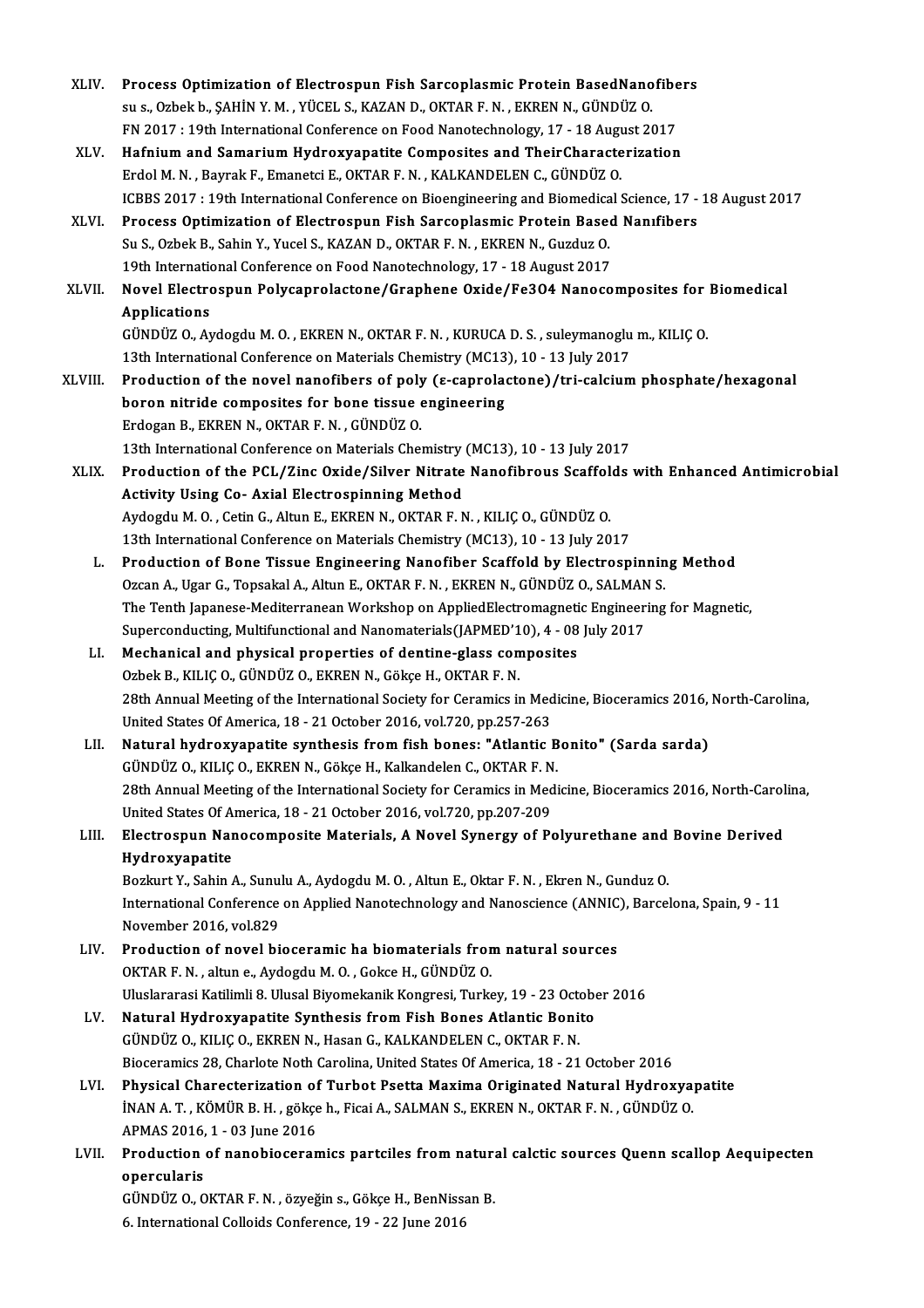| LVIII.  | Mechanical and Microstructural properties of sintered enamel hydroxyapatite EHA commercial inert                                                                                              |
|---------|-----------------------------------------------------------------------------------------------------------------------------------------------------------------------------------------------|
|         | glass CIG composites                                                                                                                                                                          |
|         | OKTAR F. N., GÜNDÜZ O., Gökçe H., KÖMÜR B. H., YETMEZ M., Ficai A., KALKANDELEN C.                                                                                                            |
|         | 6rh International Colloids Conference, 19 - 22 June 2016                                                                                                                                      |
| LIX.    | Investigation of Electrospun Corn Starch                                                                                                                                                      |
|         | Çakmak M., Ömeroğlu A., Bayrak F., OKTAR F. N., More Y. S., SALMAN S., GÜNDÜZ O.                                                                                                              |
|         | 12th International Nanoscience and Nanotechnology Conference, 3 - 05 June 2016                                                                                                                |
| LX.     | Investigation of Electrospun Polyurethane and Bovine Derived Hydroxyapatite Nanocomposites                                                                                                    |
|         | Sunulu A., Şahin A., Aydoğdu M. O., OKTAR F. N., YÜKSEK M., GÜNDÜZ O.                                                                                                                         |
|         | 12th International Nanoscience and Nanotechnology Conference, 3 - 05 June 2016                                                                                                                |
| LXI.    | Characterization of Cu Ag Eu Hydroxyapatite Composites by Using Wet chemical Precipitation<br>KÖMÜR B. H., Öztürk R. E., İNAN A. T., GÜNDÜZ O., Ecatarina A., Ficai A., EKREN N., OKTAR F. N. |
|         |                                                                                                                                                                                               |
|         | 6th International Advances in Applied Physics and Materiasls Science Congress & Exhibition (APMAS 2016), 1 - 03<br><b>June 2016</b>                                                           |
| LXII.   | Physical Characterization of Turbot Psetta Maxima Originated Natural Hydroxyapatite                                                                                                           |
|         | INAN A. T., KÖMÜR B. H., Gökçe H., Ficai A., SALMAN S., EKREN N., OKTAR F. N., GÜNDÜZ O.                                                                                                      |
|         | 6th International Advances in Applied Physics and Materials Science Congress&Exhibition, 1 - 03 June 2016                                                                                     |
| LXIII.  | Characterization of Cu Ag Eu Hydroxyapatite Composite by Using Wet Chemical Precipitation                                                                                                     |
|         | KÖMÜR B.H., Öztürk R., İNAN A.T., GÜNDÜZ O., Andronescu E., Ficai A., EKREN N., OKTAR F.N.                                                                                                    |
|         | 6th International Advances in Applied Physics and Materials Science Congress&Exhibition, 1 - 03 June 2016                                                                                     |
| LXIV.   | Hydroxyapatite Synthesis from Fish Scale Atlantic Salmon Salmo Salar                                                                                                                          |
|         | KÖMÜR B.H., Altun E., Aydogdu M.O., Bilgiç D., Gökçe H., EKREN N., SALMAN S., İNAN A.T., OKTAR F.N., GÜNDÜZ                                                                                   |
|         | 0.                                                                                                                                                                                            |
|         | 6th International Advances in Applied Physics and Materials Science Congress & Exhibition, 1 - 03 June 2016                                                                                   |
| LXV.    | Effects of Li2O Doping on Mechanical and Electrical Properties of Bovine Hydroxyapatite Composite                                                                                             |
|         | <b>BHA</b>                                                                                                                                                                                    |
|         | DAĞLILAR S., Karagöz M., GÜNDÜZ O., OKTAR F. N.                                                                                                                                               |
|         | 18th International Conference on Materials Engineering and Technology (international scholary and scientific                                                                                  |
|         | research and innovation ), 4 - 05 February 2016                                                                                                                                               |
| LXVI.   | A Novel Study The Mechanical Properties of Marine Sources Derived Hydroxyapatite HAp                                                                                                          |
|         | Polycarprolactone PCL Biocomposites                                                                                                                                                           |
|         | Altun E., Mehmet Onur A., GÜNDÜZ O., OKTAR F. N., SALMAN S.                                                                                                                                   |
|         | 1th Pharmacogenomics İstanbul Summit, 27 - 28 November 2015                                                                                                                                   |
| LXVII.  | A NOVEL STUDY THE MECHANICAL PROPERTIES OF MARINE SOURCES DERIVED HYDROXYAPATITE                                                                                                              |
|         | HAP POLYCAPROLACTONE PCL BIOCOMPOSITES                                                                                                                                                        |
|         | Altun E., Aydogdu O., GÜNDÜZ O., OKTAR F. N., ŞAHİN Y. M., SALMAN S.                                                                                                                          |
|         | 1st Pharmacogenomics Istanbul Summit, 27 - 28 November 2015                                                                                                                                   |
| LXVIII. | Mechanical properties of hydroxyapatite HAp Polycaprolactone PCL fibers biocomposites                                                                                                         |
|         | Keler M., GÜNDÜZ O., DAĞLILAR S., EKREN N., OKTAR F. N.                                                                                                                                       |
|         | Jahrestagung der Deutschen Gesellschaft für Biomaterialien, 12 - 14 November 2015                                                                                                             |
| LXIX.   | The Mechanical Properties of Hydroxyapatite HAp Polycaproactone PCL Biocomposites                                                                                                             |
|         | Keler M. K., GÜNDÜZ O., DAĞLILAR S., EKREN N., OKTAR F. N.                                                                                                                                    |
|         | Jahrestagung der Deutschen Gesellschaft für Biomaterialien 2015, 12 - 14 November 2015                                                                                                        |
| LXX.    | Mechanical behaviour of PCL fibers                                                                                                                                                            |
|         | Memduh K., DAĞLILAR S., GÜNDÜZ O., YÜKSEL M., ŞAHİN Y. M., EKREN N., OKTAR F. N.                                                                                                              |
|         | 27th symposium and Annual Meeting of the International society for ceramics in Medicine, 27 - 29 October 2015                                                                                 |
| LXXI.   | Can European Sea Bass Dicentrarchus labrax Scale Bea Good Candidate for Nano Bioceramics                                                                                                      |
|         | production                                                                                                                                                                                    |
|         | GÜNDÜZ O., ŞAHİN Y. M., EKREN N., İNAN A. T., SALMAN S., Chou J., Ben Nissan B., OKTAR F. N.                                                                                                  |
|         | 27th Symposiium and Annual Meeting The International Society for Ceramics in Medicine, 27 - 29 October 2015                                                                                   |
| LXXII.  | Novel Bioceramics Production via Mechano Chemical Conversion from Plate Limpet Shells                                                                                                         |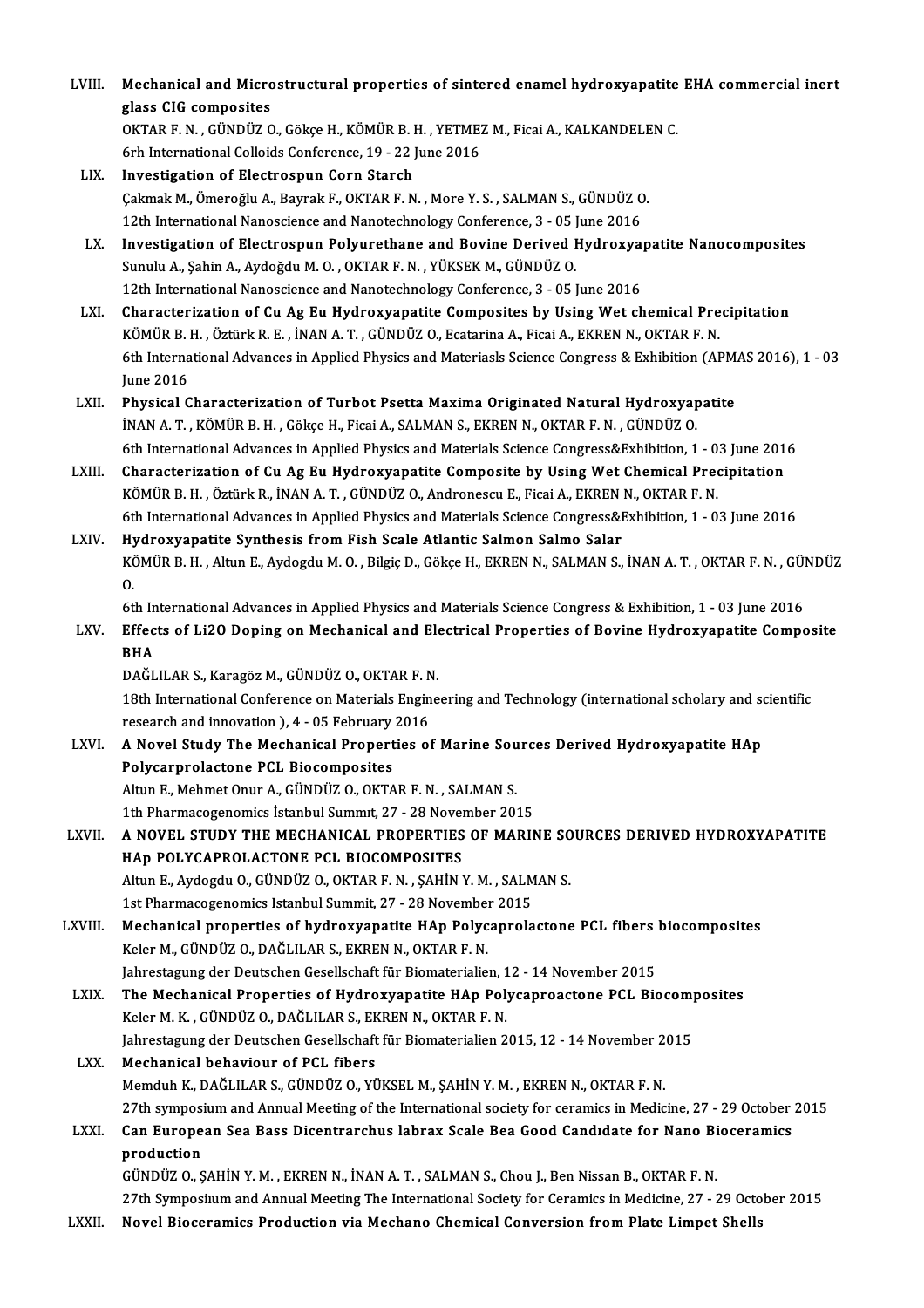GÜNDÜZ O., ŞAHİN Y. M. , EKREN N., İNAN A. T. , SALMAN S., Chou J., Ben Nissan B., OKTAR F. N.<br>27th Symposium and Annual Meeting The International Seciety for Ceremics in Medicine, 27 27th Symposium and Annual Meeting The International Society for Ceramics in Medicine, 27 - 29 October 2015<br>Novel bioceramicproduction via mechano chemical conversion from plate limpet shells GÜNDÜZ O., ŞAHİN Y. M., EKREN N., İNAN A. T., SALMAN S., Chou J., Ben Nissan B., OKTAR F. N.<br>27th Symposium and Annual Meeting The International Society for Ceramics in Medicine, 27 - 29 0<br>LXXIII. Novel bioceramicproductio GÜNDÜZO.,ŞAHİNY.M. ,EKRENN., İNANA.T. ,SALMANS., chou j.,BenBesimB.,OKTARF.N. 27th symposium and Annual Meeting of the International Society for Ceramics in Medicine, 27 - 30 October 2015 LXXIV. Production of Apatite from Snail Shellsfor Biomedical Engineering Applications GÜNDÜZ O., ŞAHİN Y. M., EKREN N., İNAN A. T., SALMAN S., Chou J., Ben Nissan B., OKTAR F. N. 27th Symposiuum and Annual Meeting The International Society for Ceramics in Medicine, 27 - 29 October 2015 GÜNDÜZ O., ŞAHİN Y. M. , EKREN N., İNAN A. T. , SALMAN S., Chou J., Ben Nissan B., OKTAR F. N.<br>27th Symposium and Annual Meeting The International Society for Ceramics in Medicine, 27 - 29 October 2<br>2. LXXV. Can European S 27th Sympos<br>Can Europe<br>Production<br>SAHIN V M Can European Sea Bass Dicentrarchus labrax Scale Be a Good Can<br>Production<br>ŞAHİN Y. M. , ficai A., GÜNDÜZ O., EKREN N., Tuna A., Gökçe H., OKTAR F. N.<br>27th sumposium and Annual Meeting of the International society for seron Production<br>27th symposium and Annual Meeting of the International society for ceramics in Medicine, 27 - 29 October 2015<br>27th symposium and Annual Meeting of the International society for ceramics in Medicine, 27 - 29 Octo SAHIN Y. M. , ficai A., GÜNDÜZ O., EKREN N., Tuna A., Gökçe H., OKTAR F. N.<br>27th symposium and Annual Meeting of the International society for ceran<br>LXXVI. Mechanical Behavior of PCL Nano Fibers 27th symposium and Annual Meeting of the International society for ceramics in<br>Mechanical Behavior of PCL Nano Fibers<br>keler k., OKTAR F. N. , EKREN N., GÜNDÜZ O., YÜKSEK M., DAĞLILAR S., ŞAHİN Y.<br>27 th Symposium and Annual Mechanical Behavior of PCL Nano Fibers<br>keler k., OKTAR F. N. , EKREN N., GÜNDÜZ O., YÜKSEK M., DAĞLILAR S., ŞAHİN Y.<br>27 th Symposium and Annual Meeting, The International Society for Ceramics in Medicine, 27 - 29 October 2 keler k., OKTAR F. N. , EKREN N., GÜNDÜZ<br>27 th Symposium and Annual Meeting, The<br>LXXVII. Developments In Novel Biomaterials 27 th Symposium and Annual Meeting<br>Developments In Novel Biomateri<br>OKTAR F. N. , GÜNDÜZ O., ŞAHİN Y. M.<br>International Bereus Beurder Material Developments In Novel Biomaterials<br>OKTAR F. N. , GÜNDÜZ O., ŞAHİN Y. M.<br>International Porous Powder Materials Symposium & Exhibition, 15 - 18 September 2015 LXXVIII. SILKFIBROIN CA P COMPOSITE BONE REPLACEMENT MATERIAL FOR GUIDED BONE GROWTH International Porous Powder Materials Symposium & Exhibition, 15 - 18 September 2015<br>SILKFIBROIN CA P COMPOSITE BONE REPLACEMENT MATERIAL FOR GUIDED B<br>başaran K., aksu n., Yüksel N., Sunar Y., Celebioğlu H., ŞAHİN Y. M. , SILKFIBROIN CA P COMPOSITE BONE REPLACEMENT MATERIAL<br>başaran K., aksu n., Yüksel N., Sunar Y., Celebioğlu H., ŞAHİN Y. M. , OKTAR<br>20th International conference on Composite Materials, 19 - 24 July 2015<br>Bioseramis Brodustio başaran K., aksu n., Yüksel N., Sunar Y., Celebio;<br>20th International conference on Composite M<br>LXXIX. Bioceramic Production from Sea Urchins 20th International conference on Composite Materials, 19 - 24 July 2015<br>Bioceramic Production from Sea Urchins<br>AĞAOĞULLARI D., KEL D., GÖKÇE H., DUMAN İ., ÖVEÇOĞLU M. L. , AKARSUBAŞI A. T. , BİLĞİÇ ALKAYA D., OKTAR F.<br>N **Bi**<br>AČ<br>N. AĞAOĞULLARI D., KEL D., GÖKÇE H., DUMAN İ., ÖVEÇOĞLU M. L. , AKARSUBAŞI A. T. , BİLĞİÇ ALKAYA D., OKTAR F.<br>N.<br>1st International Congress on Advances in Applied Physics and Materials Science (APMAS), 12 May 2011 - 15 May<br>20 N.<br>1st International Congress on Advances in Applied Physics and Materials Science (APMAS), 12 May 2011 - 15 May<br>2015 1st International Congress on Advances in Applied Physics and Materials Science (APMAS), 12 May 2011 - 15 May<br>2015<br>LXXX. Nano Calcium Phosphate Powder Production Through Chemical Agitation from Atlantic Deer Cowrie<br>Shalls 2015<br>Nano Calcium Phosphate Powder |<br>Shells (Cypraea cervus Linnaeus)<br>Cunduz Q. Sebin V. M., Agathonoules ( Nano Calcium Phosphate Powder Production Through Chemical Agitation from Atlantic Deer Cowr<br>Shells (Cypraea cervus Linnaeus)<br>Gunduz O., Sahin Y. M. , Agathopoulos S., Agaogullari D., Gokce H., Kayali E. S. , Aktas C., Ben-Shells (Cypraea cervus Linnaeus)<br>Gunduz O., Sahin Y. M. , Agathopoulos S., Agaogullari D., Gokce H., Kayali E. S. , Aktas C., Ben-Nissan B., Oktar F. N<br>25th Symposium and Annual Meeting of the International-Society-for-Cer Gunduz O., Sahin Y. M. , Agathopoulos S., Agaogullari<br>25th Symposium and Annual Meeting of the Interna<br>Romania, 7 - 10 November 2013, vol.587, pp.80-81<br>Production and Mechanical Properties of Com 25th Symposium and Annual Meeting of the International-Society-for-Ceramics-in-Medicine (ISCM), Bucharest,<br>Romania, 7 - 10 November 2013, vol.587, pp.80-81<br>LXXXI. Production and Mechanical Properties of Commercial Syntheti Romania, 7 - 10 November 2013, vol.58<br>Production and Mechanical Proper<br>DEMİRKOL N., OKTAR F. N. , Kayali E. S.<br>25th Sumnesium and Annual Mesting e Production and Mechanical Properties of Commercial Synthetic Hydroxyapatite (CSHA) Composite<br>DEMİRKOL N., OKTAR F. N. , Kayali E. S.<br>25th Symposium and Annual Meeting of the International-Society-for-Ceramics-in-Medicine ( DEMİRKOL N., OKTAR F. N. , Kayali E. S.<br>25th Symposium and Annual Meeting of the Internatio<br>Romania, 7 - 10 November 2013, vol.587, pp.147-148<br>Effects of Commonsial Inort Class (CIC), Addition 25th Symposium and Annual Meeting of the International-Society-for-Ceramics-in-Medicine (ISCM), Bucharest,<br>Romania, 7 - 10 November 2013, vol.587, pp.147-148<br>LXXXII. Effects of Commercial Inert Glass (CIG) Addition on Mech Romania, 7 - 10 November 2013, ve<br>Effects of Commercial Inert Gla<br>Chicken Hydroxyapatite (CHA)<br>DEMIRVOL N. ORAL A Y. OKTAR I Effects of Commercial Inert Glass (CIG) Addit<br>Chicken Hydroxyapatite (CHA)<br>DEMİRKOL N., ORAL A. Y. , OKTAR F. N. , Kayali E. S.<br>25th Symposium and Annual Meeting of the Interne 25th Symposium and Annual Meeting of the International-Society-for-Ceramics-in-Medicine (ISCM), Bucharest,<br>Romania, 7 - 10 November 2013, vol.587, pp.33-34 DEMİRKOL N., ORAL A. Y. , OKTAR F. N. , Kayali E. S.<br>25th Symposium and Annual Meeting of the Interna<br>Romania, 7 - 10 November 2013, vol.587, pp.33-34<br>Tronical See Spail Shalla: Bossible Exotic Sour LXXXIII. Tropical Sea Snail Shells: Possible Exotic Sources for Ceramic Biomaterial Synthesis Romania, 7 - 10 November 2013, vol.587, pp.33-34<br>Tropical Sea Snail Shells: Possible Exotic Sources fo<br>Oktar F. N. , Kiyici I. A. , Gokce H., Agaogullari D., Kayali E. S.<br>2rd International Congress on Advances in Applied P 3rd International Congress on Advances in Applied Physics and Materials Science, Antalya, Turkey, 24 - 28 April<br>2013, vol.1569, pp.269-274 Oktar F. N. , Kiyici I. A. , Gokc<br>3rd International Congress<br>2013, vol.1569, pp.269-274<br>Influence of Niebium Ovi 3rd International Congress on Advances in Applied Physics and Materials Science, Anta<br>2013, vol.1569, pp.269-274<br>LXXXIV. Influence of Niobium Oxide on the Mechanical Properties of Hydroxyapatite<br>DEMIRVOL N. OVTAR E.N. Vava 2013, vol.1569, pp.269-274<br>Influence of Niobium Oxide on the<br>DEMİRKOL N., OKTAR F. N. , Kayali E. S.<br>24th Sumnosium and Annual Meeting e Influence of Niobium Oxide on the Mechanical Properties of Hydroxyapatite<br>DEMİRKOL N., OKTAR F. N. , Kayali E. S.<br>24th Symposium and Annual Meeting of International Society for Ceramics in Medicine (ISCM 2012), Fukuoka,<br>Ja DEMİRKOL N., OKTAR F. N. , Kayali E. S.<br>24th Symposium and Annual Meeting of International Society for Ceramics in Medicine (ISCM<br>Japan, 21 - 24 October 2012, pp.29-30<br>Nano-Bioceramic Production via Mechano-Chemical Conver 24th Symposium and Annual Meeting of International Society for Ceramics in Medicine (ISCM<br>Japan, 21 - 24 October 2012, pp.29-30<br>LXXXV. Nano-Bioceramic Production via Mechano-Chemical Conversion (Ultrasonication)<br>Oltan E.N. Japan, 21 - 24 October 2012, pp.29-30<br>Nano-Bioceramic Production via Mechano-Chemical Conversion (Ultrasonication)<br>Oktar F. N. , Agathopoulos S., Ozyegin L. S. , Turner I. G. , Gunduz O., Demirkol N., Brueck S., Ben-Nissan <mark>Nano-Bioceram</mark><br>Oktar F. N. , Agatl<br>Kayali E. S. , et al.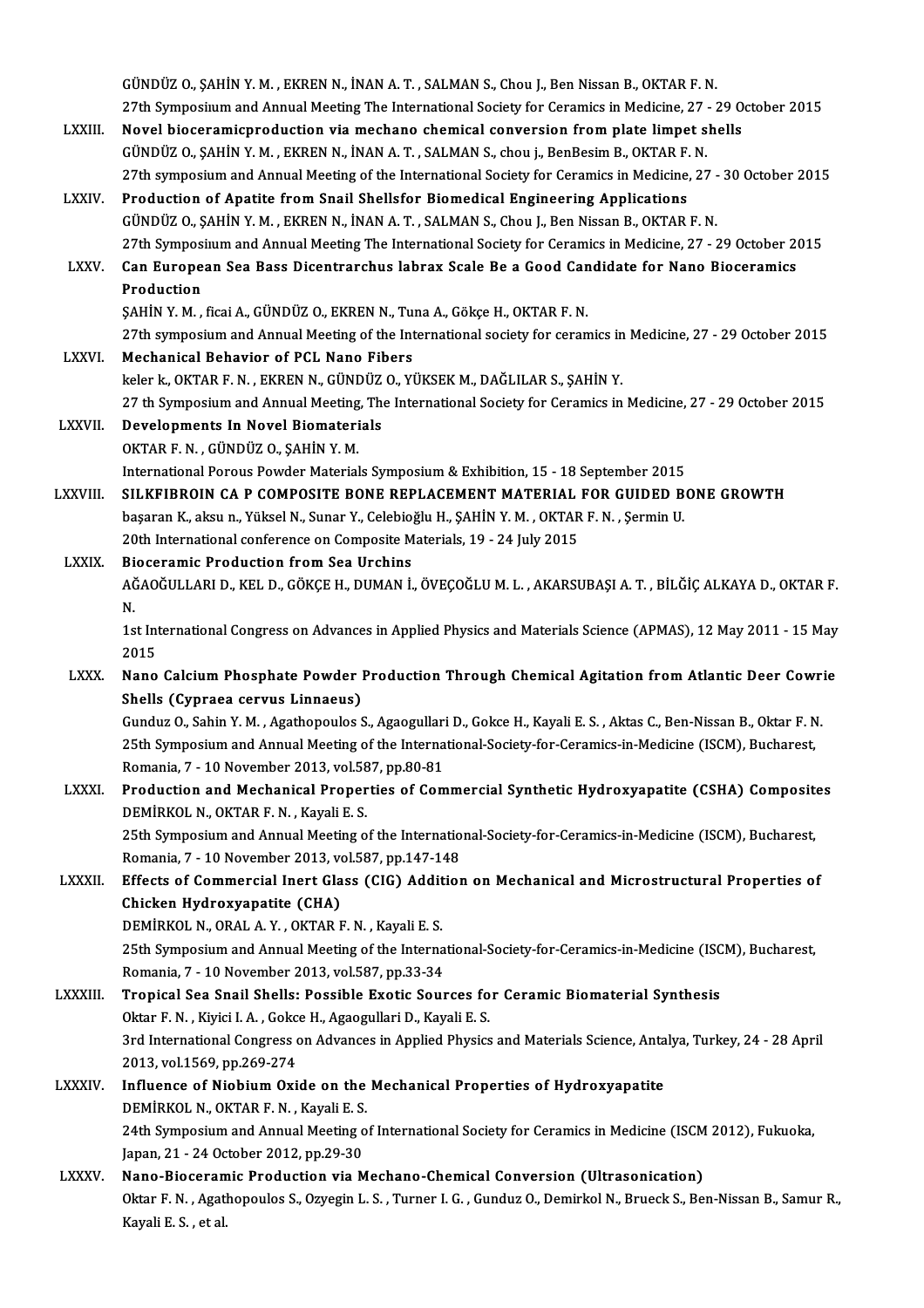24th Symposium and Annual Meeting of International Society for Ceramics in Medicine (ISCM 2012), Fukuoka,<br>Japan. 21, .24 October 2012, np.600,610 24th Symposium and Annual Meeting of I<br>Japan, 21 - 24 October 2012, pp.609-610<br>Production of natural synthotic trice 24th Symposium and Annual Meeting of International Society for Ceramics in Medicine (ISCM 2012),<br>Japan, 21 - 24 October 2012, pp.609-610<br>LXXXVI. Production of natural synthetic tricalcium and hydroxyapatite with an economi

- Japan, 21 24 October 2012, pp.609-610<br>Production of natural synthetic tricalcium and hydroxyapatite with an ec<br>ÖZYEĞİN S., BİLĞİÇ ALKAYA D., KEL D., OKTAR F. N. , PAZARLIOĞLU S., YETMEZ M.<br>2 ARGE Proja Pazarı, İstanbul T Production of natural synthetic tricalcium and hy<br>ÖZYEĞİN S., BİLĞİÇ ALKAYA D., KEL D., OKTAR F. N. , PA<br>2.ARGE Proje Pazarı, İstanbul, Turkey, 01 January 2012<br>Production of natural biosoromis from land spail ÖZYEĞİN S., BİLĞİÇ ALKAYA D., KEL D., OKTAR F. N. , PAZARLIOĞLU S., YETMEZ M.<br>2.ARGE Proje Pazarı, İstanbul, Turkey, 01 January 2012<br>LXXXVII. Production of natural bioceramic from land snails
- 2.ARGE Proje Pazarı, İstanbul, Turkey, 01 January 2012<br>Production of natural bioceramic from land snails<br>KEL D., GÖKÇE H., BİLĞİÇ ALKAYA D., AĞAOĞULLARI D., DUMAN İ., ÖVEÇOĞLU M. L. , KAYALI E. S. , KIYICI İ.,<br>ACATHOPOULOS Production of natural biocer<br>KEL D., GÖKÇE H., BİLĞİÇ ALKAY<br>AGATHOPOULOS S., OKTAR F. N.<br>Sumnasium and Annual Masting KEL D., GÖKÇE H., BİLĞİÇ ALKAYA D., AĞAOĞULLARI D., DUMAN İ., ÖVEÇOĞLU M. L. , KAYALI E. S. , KIYICI İ<br>AGATHOPOULOS S., OKTAR F. N.<br>Symposium and Annual Meeting of International Society for Ceramics in Medicine, 6 - 09 Nov

AGATHOPOULOS S., OKTAR F. N.<br>Symposium and Annual Meeting of International Society for Ceramics in Medicine, 6 - 09 November 2011<br>LXXXVIII. Microstructure and mechanical properties of sintered sheep enamel derived hydroxya Symposium and Annual Meeting of International Society for Ce<br>Microstructure and mechanical properties of sintered s<br>nuriye a., ümit k., YETMEZ M., PAZARLIOĞLU S. S. , OKTAR F. N.<br>bivemalzeme 0, .12 Osteber 2011 Microstructure and mechanical<br>nuriye a., ümit k., YETMEZ M., PAZA<br>biyomalzeme, 9 - 12 October 2011<br>Characterization of Barous Box nuriye a., ümit k., YETMEZ M., PAZARLIOĞLU S. S. , OKTAR F. N.<br>biyomalzeme, 9 - 12 October 2011<br>LXXXIX. Characterization of Porous Bovine Hydroxyapatite BHA Structures and Porous BHA Commercial

Inert Glass CIG Composites Characterization of Porous Bovine Hydroxyapatite Bl<br>Inert Glass CIG Composites<br>PAZARLIOĞLU S. S. , GÜLSOY H. Ö. , OKTAR F. N. , SALMAN S.<br>Biyomakama 0. . 12 Ostabar 2011 Inert Glass CIG Composites<br>PAZARLIOĞLU S. S. , GÜLSOY H. Ö. ,<br>Biyomalzeme, 9 - 12 October 2011<br>Mianostuusture and mosbonisel

- PAZARLIOĞLU S. S. , GÜLSOY H. Ö. , OKTAR F. N. , SALMAN S.<br>Biyomalzeme, 9 12 October 2011<br>XC. Microstructure and mechanical properties of composites of Bovine Derived Hydroxyapatite BHA<br>Dened with nane nowder of Lantaniu Biyomalzeme, 9 - 12 October 2011<br>Microstructure and mechanical properties of (<br>Doped with nano powder of Lantanium Oxide<br>PAZAPLIOČLUS S. Smith, SALMANS, VETMEZ M Microstructure and mechanical properties of composites of Bovine Derived Hydroxy<br>Doped with nano powder of Lantanium Oxide<br>PAZARLIOĞLU S. S. , ümit k., SALMAN S., YETMEZ M., sevgi ö., YILMAZ S., OKTAR F. N. , simeon a.<br>YYY Doped with nano powder of Lantanium Oxide<br>PAZARLIOĞLU S. S. , ümit k., SALMAN S., YETMEZ M., sevgi ö., YILMAZ<br>XXXVIII Annual ESAO & Biennial IFAO Congress, 9 - 12 October 2011<br>Compositos of bydnowranetite doned with none p PAZARLIOĞLU S. S. , ümit k., SALMAN S., YETMEZ M., sevgi ö., YILMAZ S., OKTAR F. N.<br>XXXVIII Annual ESAO & Biennial IFAO Congress, 9 - 12 October 2011<br>XCI. Composites of hydroxyapatite doped with nano powder of titanium oxi
- XXXVIII Annual ESAO & Biennial IFAO Congress, 9 12 October 2011<br>XCI. Composites of hydroxyapatite doped with nano powder of titanium oxide<br>Karacayli u., YETMEZ M., KAYALI E. S. , yeşilbek B., GÜNDÜZ O., agathopoulos s., Composites of hydroxyapatite doped with nano powder of titanium oxide<br>Karacayli u., YETMEZ M., KAYALI E. S. , yeşilbek B., GÜNDÜZ O., agathopoulos s., SALMAN S., OKTAR F. N.<br>XXXVIII Congress of the European Society for Art Karacayli u., YETMEZ M., KAYALI E. S. , yeşilbek B., GÜNDÜZ O., agathopoulos s., S<br>XXXVIII Congress of the European Society for Artificial Organs (ESAO 2011) and<br>International Federation on Artificial Organs (IFAO 2011), 3 XXXVIII Congress of the European Society for Artificial Organs (ESAO 2011) and IV Biennial Cong<br>International Federation on Artificial Organs (IFAO 2011), 3 - 05 October 2011<br>XCII. Sintering effect on boron based Bioglass
- International Federation on Artificial Organs (IFAO 2011), 3 05 October 2011<br>Sintering effect on boron based Bioglass doped composites of bovine hydroxyapatite<br>Gunduz O., Ahmad Z., Salman S., Inan A. T. , Ekren N., Agath Sintering effect on boron based Bioglass doped composites of bovine hydroxyapatite<br>Gunduz O., Ahmad Z., Salman S., Inan A. T., Ekren N., Agathopoulos S., Ozyegin L. S., Kayali E. S., Oktar F. N.<br>14th International Conferen Gunduz O., Ahmad Z., Salman S., Inan<br>14th International Conference on A<br>- 16 July 2011, vol.445, pp.982-983 14th International Conference on Advances in Materials and Processing Technologies (<br>16 July 2011, vol.445, pp.982-983<br>XCIII. Characterization of bovine dentine derived hydroxyapatite BDHA structures<br>nurive a OVTAB E N sim
- 16 July 2011, vol.445, pp.982-983<br>Characterization of bovine dentine derived hydroxyapatite BDHA :<br>nuriye a., OKTAR F. N. , ümit k., YETMEZ M., PAZARLIOĞLU S. S. , SALMAN S.<br>biyomalzama 2 04 January 2011 Characterization of bovine den<br>nuriye a., OKTAR F. N. , ümit k., YET<br>biyomalzeme, 2 - 04 January 2011<br>Fffest of Nane Lanthanium Ovi nuriye a., OKTAR F. N. , ümit k., YETMEZ M., PAZARLIOĞLU S. S. , SALMAN S.<br>biyomalzeme, 2 - 04 January 2011<br>XCIV. Effect of Nano Lanthanium Oxide Dopin on Mechanical Properties of Natural Hydroxyapatite<br>RAZARLIOĞLU S. S. S
- biyomalzeme, 2 04 January 2011<br>Effect of Nano Lanthanium Oxide Dopin on Mechanical Properties<br>PAZARLIOĞLU S. S. , SALMAN S., sevgi ö., YILMAZ S., simeon a., OKTAR F. N.<br>MEMORIAS V. CNCRESO İNTERNACIONAL DE RIOMATERIALS R Effect of Nano Lanthanium Oxide Dopin on Mechanical Properties of Natural Hydroxyapatite<br>PAZARLIOĞLU S. S. , SALMAN S., sevgi ö., YILMAZ S., simeon a., OKTAR F. N.<br>MEMORIAS V CNGRESO İNTERNACİONAL DE BİOMATERİALS BIOMAT 20 PAZARLIOĞLU S. S. , SALMAN S., sevgi ö., YILMAZ S., simeon a., OKTAR F. N.<br>MEMORIAS V CNGRESO INTERNACIONAL DE BIOMATERIALS BIOMAT 2010, 27 February - 01 Marc<br>XCV. Effect of sintering temperature on mechanical properties a
- MEMORIAS V CNGRESO INTERNACIONAL DE BIOMATERIALS BIOMAT 2010, 27 February 01 March 2010<br>Effect of sintering temperature on mechanical properties and microstructure of zeolite<br>(clinoptilolite) reinforced bovine hydroxyapa Effect of sintering temperature on mechanical properties and microstructure of<br>(clinoptilolite) reinforced bovine hydroxyapatite (BHA) composites<br>Karacayli U., GÜNDÜZ O., Salman S., Ozyegin L. S. , Agathopoulos S., Sengil (clinoptilolite) reinforced bovine hydroxyapatite (BHA) composites<br>Karacayli U., GÜNDÜZ O., Salman S., Ozyegin L. S. , Agathopoulos S., Sengil A. Z. , OKTAR F. N.<br>1st International Conference on Biodental Engineering, Opor
- XCVI. Influence of Boroxide Bioactive Bioglasses (BBB) on osteoblast viability<br>Valerio P., Goes A. M., Karacayli U., GÜNDÜZ O., SALMAN S., Sengil A. Z., Yilmaz S., Agathopoulos S., OKTAR F. N 1st International Conference on Biodental Engineering, Oporto, Portugal, 26 - 27 June 2009, pp.105-106<br>Influence of Boroxide Bioactive Bioglasses (BBB) on osteoblast viability<br>Valerio P., Goes A. M. , Karacayli U., GÜNDÜZ Influence of Boroxide Bioactive Bioglasses (BBB) on osteoblast viability<br>Valerio P., Goes A. M. , Karacayli U., GÜNDÜZ O., SALMAN S., Sengil A. Z. , Yilmaz S., Agathopoulos S., OKT.<br>1st International Conference on Biodenta Valerio P., Goes A. M. , Karacayli U., GÜNDÜZ O., SALMAN S., Sengil A. Z. , Yilmaz S., Agathopoulos S., OKTAR<br>1st International Conference on Biodental Engineering, Oporto, Portugal, 26 - 27 June 2009, pp.99-100<br>XCVII. Eff
- 1st International Conference on Bion<br>Effect of Sintering Temperature<br>Derived Hydroxyapatite (SHA) Effect of Sintering Temperature on Mechanical Properties and Micr<br>Derived Hydroxyapatite (SHA)<br>Karacayli U., Gunduz O., Salman S., Ozyegin L. S. , Agathopoulos S., Oktar F. N.<br>12th International Conference on Biomodical En
	- Derived Hydroxyapatite (SHA)<br>Karacayli U., Gunduz O., Salman S., Ozyegin L. S. , Agathopoulos S., Oktar F. N.<br>13th International Conference on Biomedical Engineering (ICBME), Singapore, Singapore, 3 06 December 2008,<br>vol Karacayli U., Gunduz O., Salman S., Ozyegin L. S., Agathopoulos S., Oktar F. N.
- XCVIII. Bovine hydroxyapatite (BHA) Strontium Oxide Composites vol.23, pp.1271-1272<br><mark>Bovine hydroxyapatite (BHA) Strontium Oxide Composites</mark><br>Gunduz O., Ozyegin L. S. , Dorozhkin S., Meydanoglu O., Eruslu N., Kayali S., Goller G., Agathopoulos S., Oktar F. N<br>21st International Symposiu Bovine hydroxyapatite (BHA) Strontium Oxide Composites<br>Gunduz O., Ozyegin L. S. , Dorozhkin S., Meydanoglu O., Eruslu N., Kayali S., Goller G., Agathopoulos S., Okta<br>21st International Symposium on Ceramics in Medicine, Bu 21st International Symposium on Ceramics in Medicine, Buzios, Brazil, 21 - 24 October 2008, pp.407-410<br>XCIX. Bovine hydroxyapatite (BHA) Boron Oxide Composites
	- Gunduz O., Ozyegin L. S., Dorozhkin S., Meydanoglu O., Eruslu N., Kayali S., Agathopoulos S., Oktar F. N.